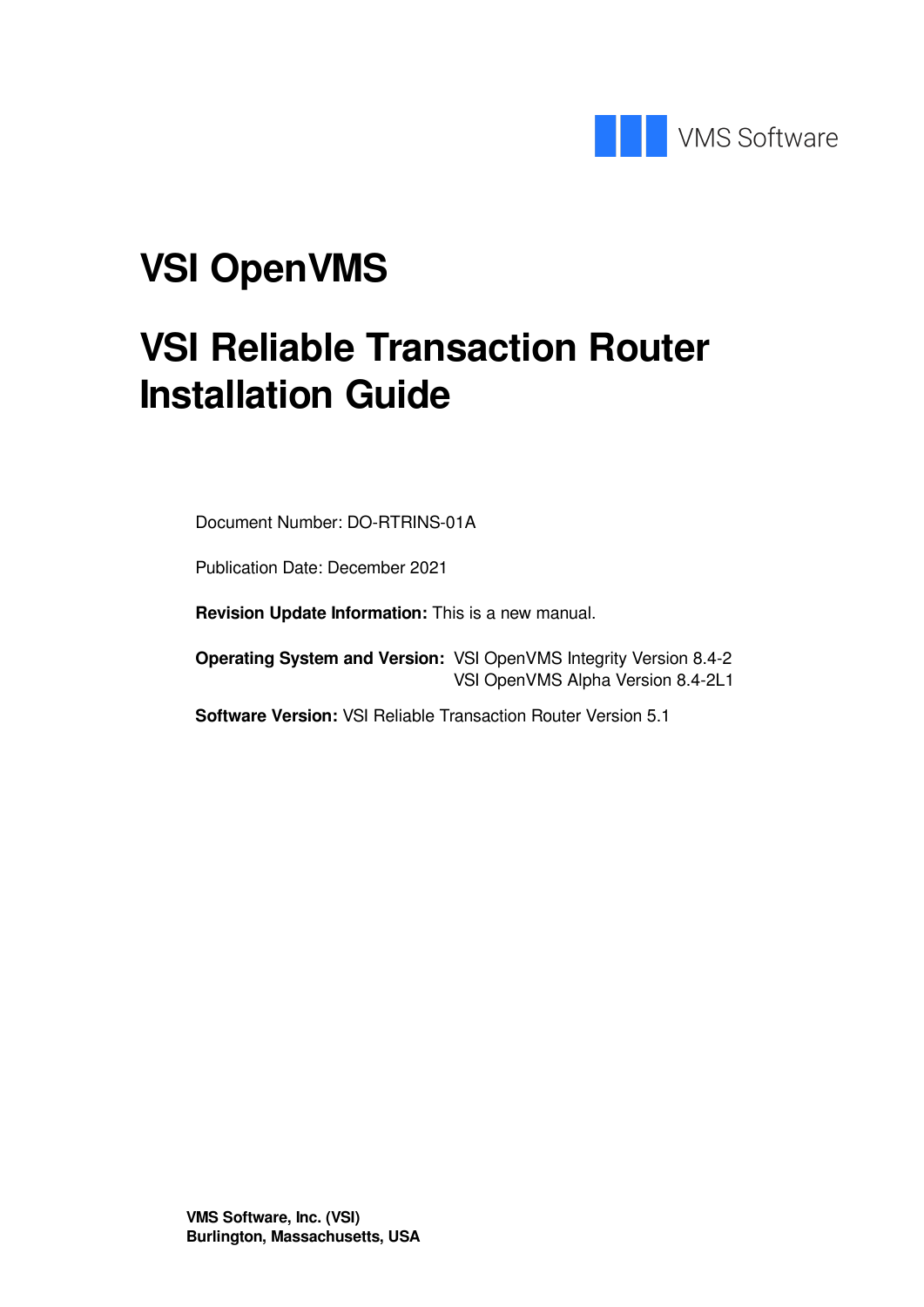### **VSI Reliable Transaction Router Installation Guide**

**VMS Software** 

Copyright © 2021 VMS Software, Inc. (VSI), Burlington, Massachusetts, USA

#### **Legal Notice**

Confidential computer software. Valid license from VSI required for possession, use or copying. Consistent with FAR 12.211 and 12.212, Commercial Computer Software, Computer Software Documentation, and Technical Data for Commercial Items are licensed to the U.S. Government under vendor's standard commercial license.

The information contained herein is subject to change without notice. The only warranties for VSI products and services are set forth in the express warranty statements accompanying such products and services. Nothing herein should be construed as constituting an additional warranty. VSI shall not be liable for technical or editorial errors or omissions contained herein.

HPE, HPE Integrity, HPE Alpha, and HPE Proliant are trademarks or registered trademarks of Hewlett Packard Enterprise.

Intel, Itanium and IA-64 are trademarks or registered trademarks of Intel Corporation or its subsidiaries in the United States and other countries.

UNIX is a registered trademark of The Open Group.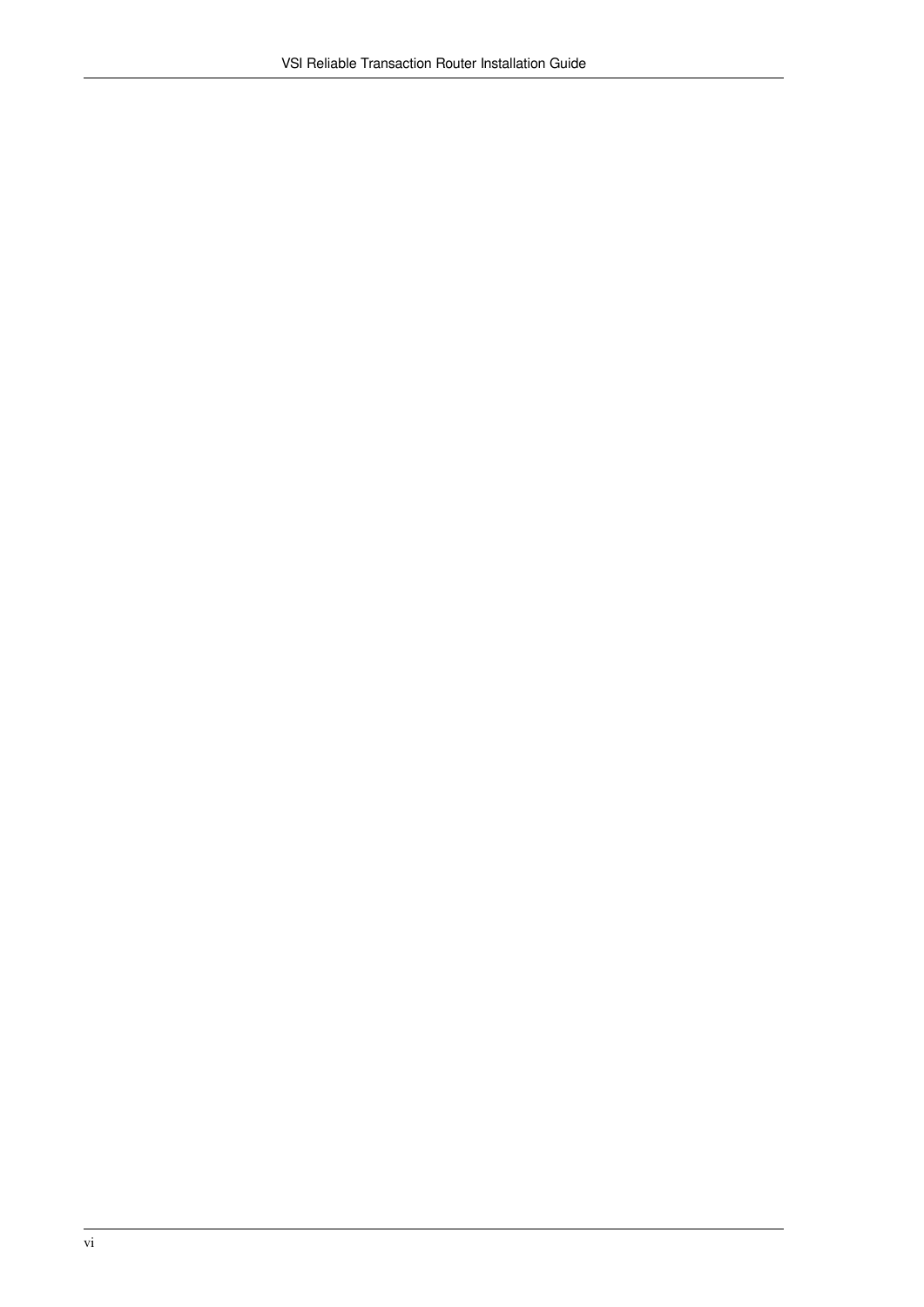# <span id="page-6-0"></span>**Preface**

This guide explains how to install Reliable Transaction Router (RTR) on supported platforms. If you are installing RTR on only one platform, you need only read the sections that apply to that platform.

Keep this guide with your distribution kit. You may need it to install maintenance updates or to reinstall RTR for some other reason.

## <span id="page-6-1"></span>**1. Structure of this Document**

This guide contains the following chapters and appendixes:

- [Chapter](#page-10-0) 1 gives brief installation instructions for RTR on HP-UX I64, Linux I64, Linux I32, OpenVMS, and Windows. For a complete list of versions for each supported operating system, refer to the relevant *Software Product Description* (SPD). The brief installation instructions include sample installation output.
- [Chapter](#page-16-0) 2 includes instructions on how to perform an upgrade to RTR.
- [Chapter](#page-18-0) 3 describes a full installation for HP-UX I64, including:
	- Preparing for installation
	- Installing RTR and reading the Release Notes
	- Completing RTR setup
- [Chapter](#page-24-0) 4 describes a full installation for Linux I64, including:
	- Preparing for installation
	- Installing RTR and reading the Release Notes
	- Completing RTR setup
- [Chapter](#page-30-0) 5 describes a full installation for LINUX I32 (Frontend), including:
	- Preparing for installation
	- Installing RTR and reading the Release Notes
	- Completing RTR setup
- [Chapter](#page-36-0) 6 describes a full installation for OpenVMS, including:
	- Preparing for installation
	- Installing RTR and reading the Release Notes
	- Completing RTR setup
- [Chapter](#page-46-0) 7 describes a full installation for Windows, including:
	- Preparing for installation
	- Installing RTR and reading the README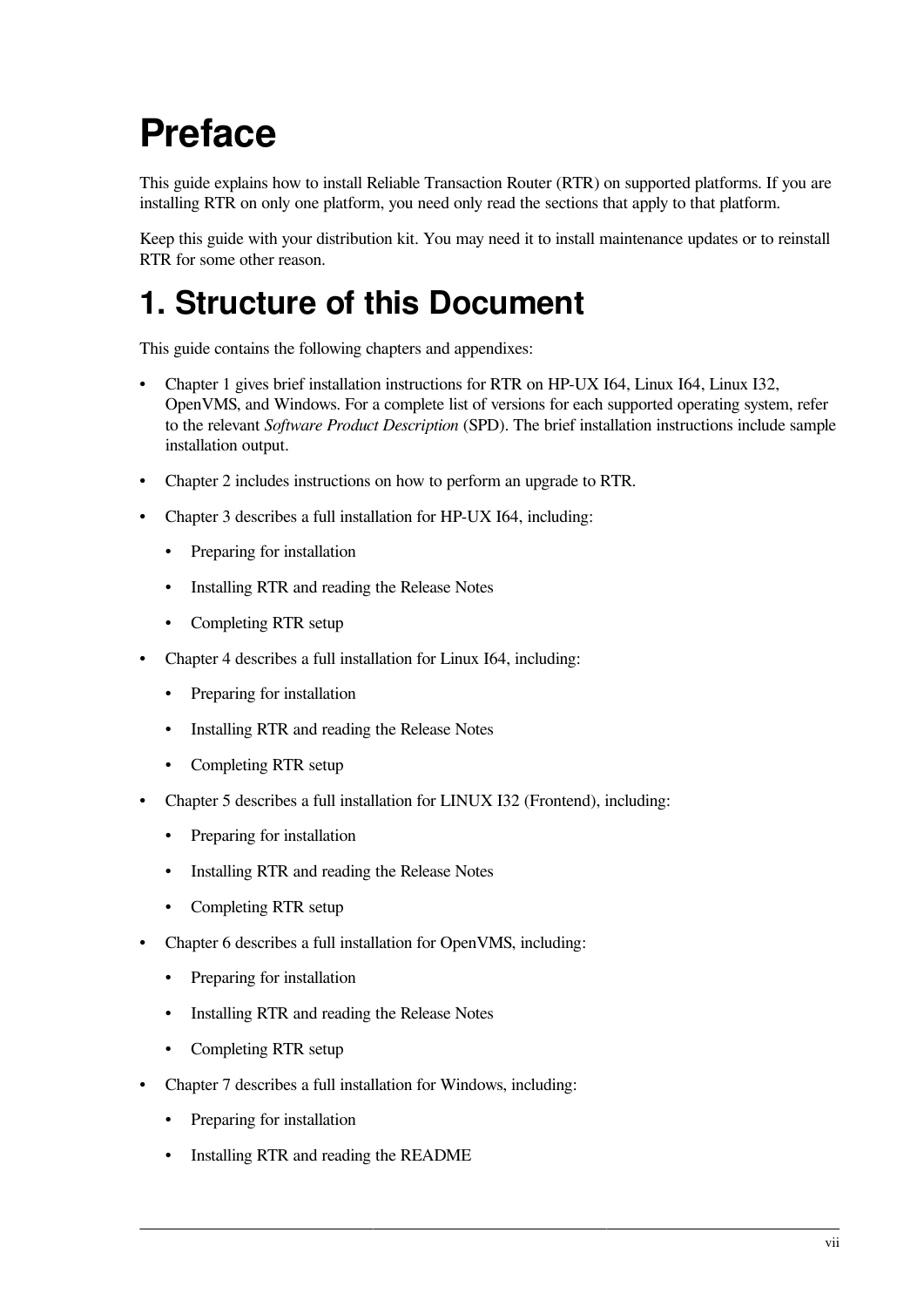- Completing RTR setup
- Appendix A provides information on recovering from errors.
- Appendix B provides instructions on how to remove (uninstall) RTR from your system.

## <span id="page-7-0"></span>**2. Related Documentation**

<span id="page-7-2"></span>[Table](#page-7-2) 1 describes RTR documents and groups them by audience.

#### **Table 1. RTR Documents**

| <b>Document</b>                                                                | <b>Content</b>                                                                                                                                                                        |
|--------------------------------------------------------------------------------|---------------------------------------------------------------------------------------------------------------------------------------------------------------------------------------|
| For all users:                                                                 |                                                                                                                                                                                       |
| VSI Reliable Transaction Router Release Notes <sup>1</sup>                     | Describes new features, corrections, restrictions,<br>and known problems for RTR.                                                                                                     |
| VSI Reliable Transaction Router Getting Started                                | Provides an overview of RTR technology and<br>solutions, and includes the glossary that defines all<br>RTR terms.                                                                     |
| VSI Reliable Transaction Router Software Product<br>Description                | Describes product features.                                                                                                                                                           |
| For the system manager:                                                        |                                                                                                                                                                                       |
| VSI Reliable Transaction Router Installation Guide                             | Describes how to install RTR on all supported<br>platforms.                                                                                                                           |
| VSI Reliable Transaction Router System Manager's<br>Manual                     | Describes how to configure, manage, and monitor<br>RTR.                                                                                                                               |
| For the application programmer:                                                |                                                                                                                                                                                       |
| VSI Reliable Transaction Router Application Design<br>Guide                    | Describes how to design application programs for<br>use with RTR, with both C++ and C interfaces.                                                                                     |
| JRTR Getting Started <sup>2</sup>                                              | Provides an overview of the object-oriented<br>JRTR Toolkit including installation, configuration<br>and Java programming concepts, with links to<br>additional online documentation. |
| VSI Reliable Transaction Router $C++$ Foundation<br>Classes                    | Describes the object-oriented C++ interface that<br>can be used to implement RTR object-oriented<br>applications.                                                                     |
| VSI Reliable Transaction Router C Application<br>Programmer's Reference Manual | Explains how to design and code RTR applications<br>using the C programming language and the RTR<br>C API. Contains full descriptions of the basic RTR<br>API calls.                  |

<sup>1</sup>Distributed on software kit.

<span id="page-7-1"></span><sup>2</sup>In downloadable kit.

## **3. OpenVMS Documentation**

The full VSI OpenVMS documentation set can be found on the VMS Software Documentation webpage at <https://docs.vmssoftware.com>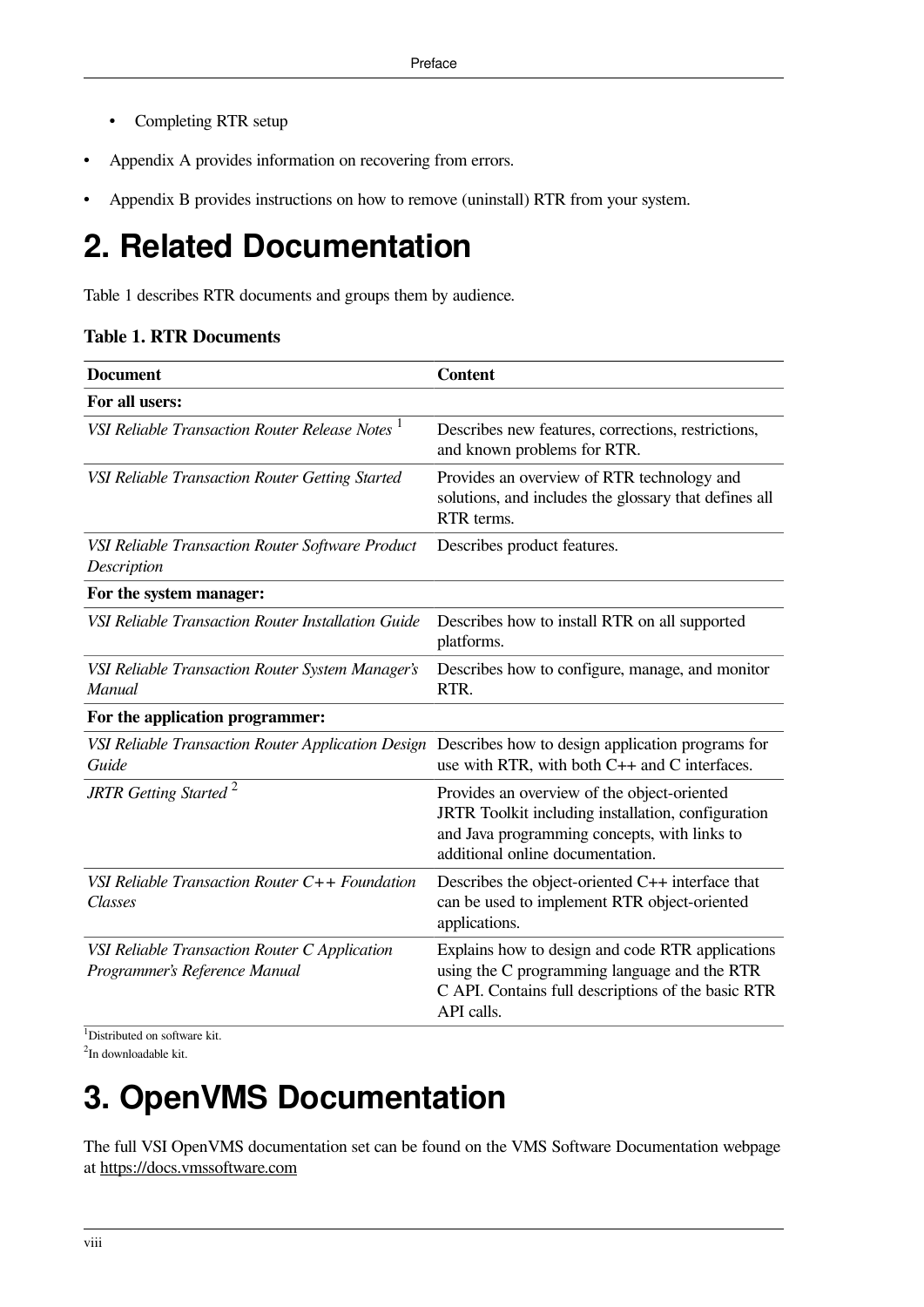## <span id="page-8-0"></span>**4. VSI Encourages Your Comments**

You may send comments or suggestions regarding this manual or any VSI document by sending email to the following Internet address: <docinfo@vmssoftware.com>.

## <span id="page-8-1"></span>**5. Conventions**

<span id="page-8-3"></span>[Table](#page-8-3) 2 describes the conventions used in this guide.

| <b>Convention</b>          | <b>Meaning</b>                                                                                                                                                                                                                                                                                                         |
|----------------------------|------------------------------------------------------------------------------------------------------------------------------------------------------------------------------------------------------------------------------------------------------------------------------------------------------------------------|
| $\#$                       | A number sign $(\#)$ is the default superuser prompt.                                                                                                                                                                                                                                                                  |
| $\%$                       | A percent sign $(\%)$ is the default user prompt for many UNIX and<br>Linux systems.                                                                                                                                                                                                                                   |
| $\mathcal{S}$              | A dollar sign (\$) is the default user prompt for OpenVMS systems.                                                                                                                                                                                                                                                     |
|                            | In examples, a boxed symbol indicates that you must press the<br>named key on the keyboard.                                                                                                                                                                                                                            |
| Ctrl/C                     | This symbol indicates that you must press the Ctrl key while you<br>simultaneously press another key (in this case, C).                                                                                                                                                                                                |
| user input                 | In interactive examples, this typeface indicates input entered by the<br>user.                                                                                                                                                                                                                                         |
| filesystem                 | In text, this typeface indicates the exact name of a command,<br>routine, partition, pathname, directory, or file. This typeface is also<br>used in interactive examples and other screen displays.                                                                                                                    |
| <b>UPPERCASE</b> lowercase | The UNIX operating system differentiates between lowercase<br>and uppercase characters. Examples, syntax descriptions, function<br>definitions, and literal strings that appear in text must be typed<br>exactly as shown. Commands typed to the RTR CLI are not case<br>sensitive unless enclosed in quotation marks. |
| [y]                        | In a prompt, square brackets indicate that the enclosed item is the<br>default response. For example, $[y]$ means the default response is<br>Yes.                                                                                                                                                                      |

**Table 2. Conventions Used in this Guide**

## <span id="page-8-2"></span>**6. Reading Path**

The reading path to follow when using the Reliable Transaction Router information set is shown in [Figure](#page-9-0) 1.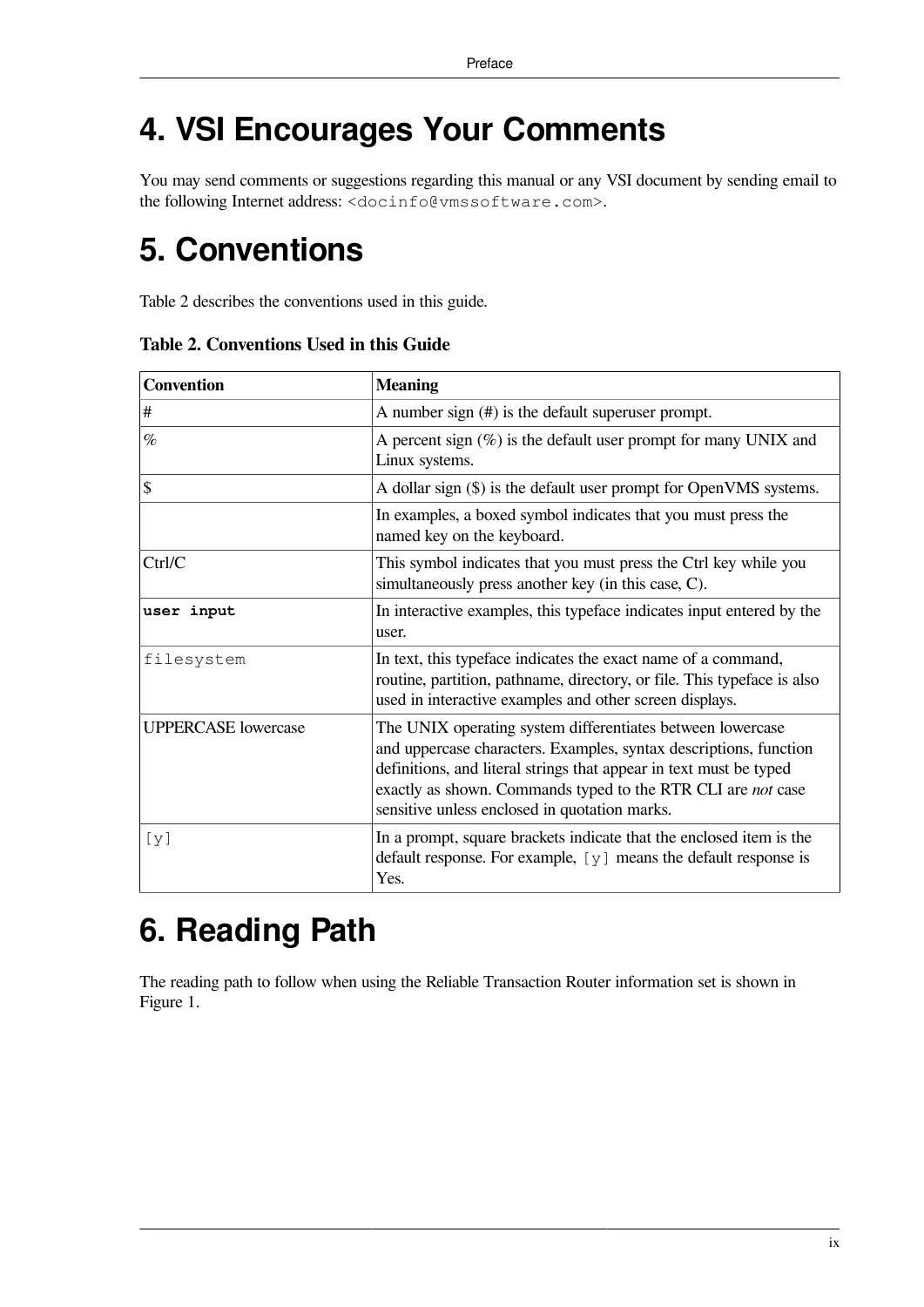<span id="page-9-0"></span>



VM-0818A-AI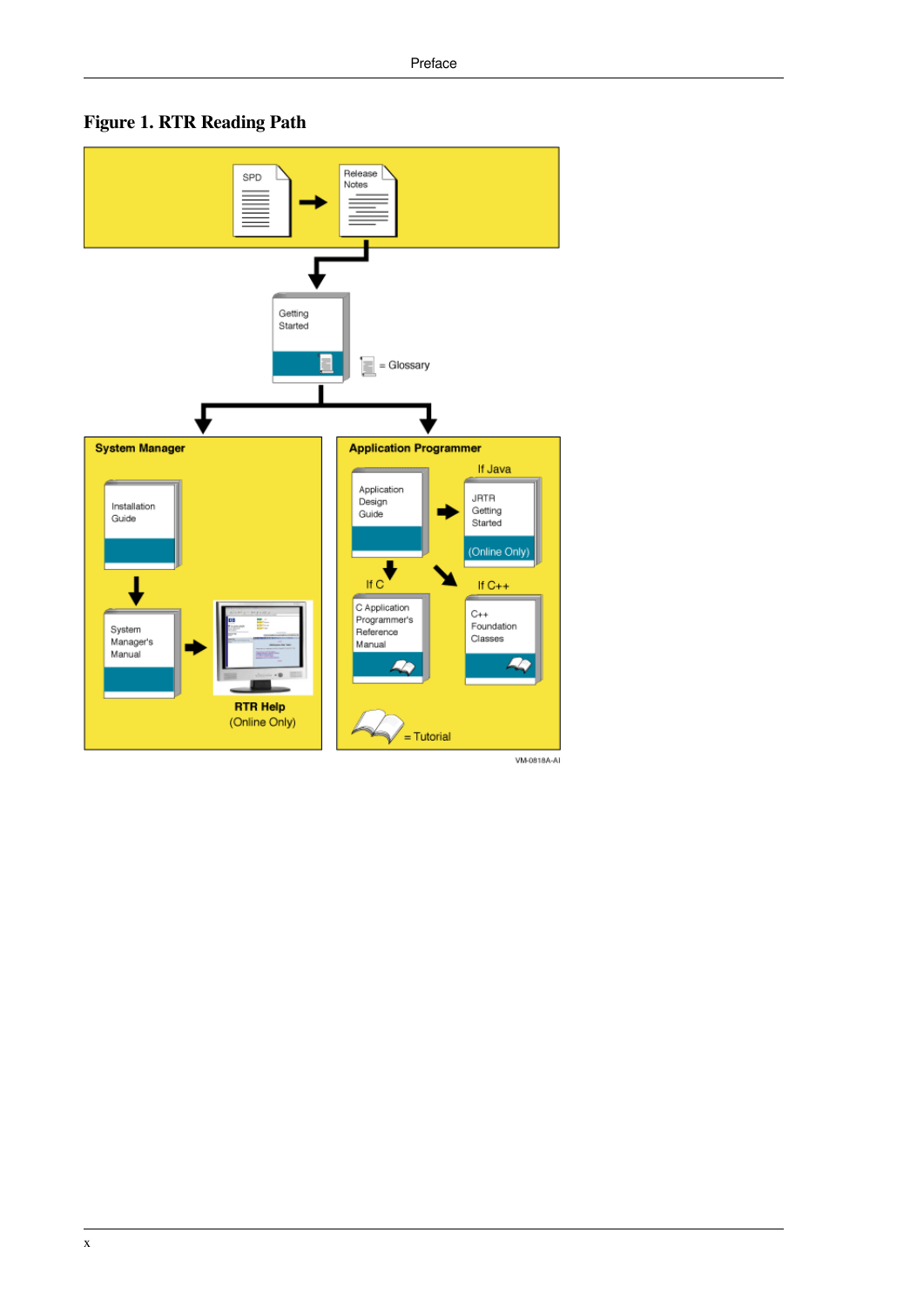# <span id="page-10-0"></span>**Chapter 1. Quick Installation**

This chapter gives brief instructions for installing Reliable Transaction Router on the following platforms:

- HP-UX I64
- Linux I64
- Linux I32 (Frontend)
- OpenVMS
- Windows 2000, Windows 2003, Windows XP

#### **User-Changed Monitor Files**

For non-Linux platforms, if you have changed any RTR monitor  $(* \cdot \text{mon})$  files, you must rename them or they will be overwritten during installation. To avoid this, always work from renamed copies of RTR monitor files when making local modifications. For the Linux platform, see [Chapter](#page-30-0) 5.

## <span id="page-10-1"></span>**1.1. Installing RTR for HP-UX I64**

Your Reliable Transaction Router for HP-UX I64 kit is supplied on CDROM. After installation, the *Release Notes* file is located in the /usr/share/doc directory; you are advised to read the Release Notes file before using RTR.

#### **User-Changed Monitor Files**

If you have changed any RTR monitor (\*.mon) files, they will automatically be renamed when using swremove to uninstall. For more information, see [Chapter](#page-18-0) 3.

## <span id="page-10-2"></span>**1.1.1. Disk and Time Requirements**

The installation of the RTR base product requires about 22 MB (megabytes) of disk space. The installation procedure takes about two minutes to complete.

### <span id="page-10-3"></span>**1.1.2. Installation Procedure**

- 1. If RTR is already installed on your system, see [Section](#page-54-1) B.1 for information on uninstalling RTR and removing related processes.
- 2. To install on HP-UX, log in as the root user.
- 3. Insert the RTR CD-ROM into the drive.
- 4. The Reliable Transaction Router for HP-UX installs in the standard way on HP-UX systems. You may run swinstall and select the Local CD as the Source depot and install RTR or on the command line you can specify the depot file as swinstall  $-s$  /FULL-SOURCE-PATH/ packagename.depot as the root user. If you previously installed an RTR HP-UX kit, you will need to uninstall the old one before installing the new one.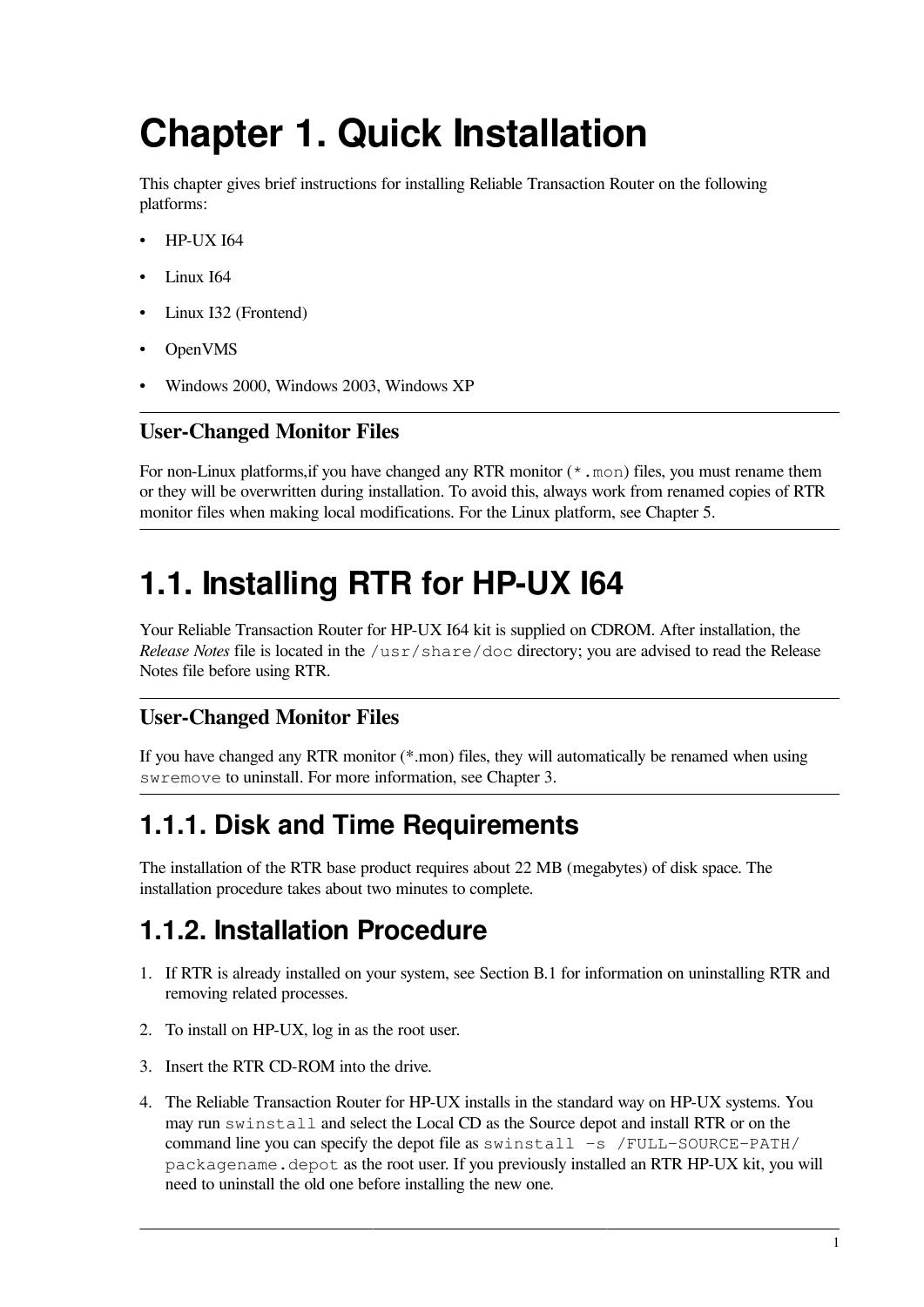## <span id="page-11-0"></span>**1.2. Installing RTR for Linux I64**

Your Reliable Transaction Router for Linux I64 kit is supplied on CD-ROM. After installation, the *Release Notes* file is located in the /usr/share/doc directory; you are advised to read the *Release Notes* file before using RTR.

### **User-Changed Monitor Files**

If you have changed any RTR monitor (\*.mon) files, they will automatically be renamed when using rpm to uninstall. For more information, see [Chapter](#page-24-0) 4.

## <span id="page-11-1"></span>**1.2.1. Disk and Time Requirements**

The installation of the RTR base product requires about 22 MB (megabytes) of disk space. The installation procedure takes about two minutes to complete.

## <span id="page-11-2"></span>**1.2.2. Installation Procedure**

- 1. If RTR is already installed on your system, see [Section](#page-55-0) B.2, for information on uninstalling RTR and removing related processes.
- 2. To install on Linux, log in as the root user.
- 3. Insert the RTR CD-ROM into the drive.

If Red Hat does not automatically mount your CD-ROM, you will need to mount it before proceeding to the next step.

- 4. CD to your CD-ROM drive.
- 5. The Reliable Transaction Router for Linux installs in the standard way on Red Hat systems. You may use gnorpm on Red Hat Workstation for a graphical install, or, on the command line with Red Hat use rpm  $-i$  packagename.rpm as the root user. If you previously installed an RTR Linux kit, you will need to uninstall the old one before installing the new one.

## <span id="page-11-3"></span>**1.3. Installing RTR for Linux I32 (Frontend)**

Your Reliable Transaction Router for Red Hat Linux I32 (Frontend) kit is supplied on CD-ROM. After installation, the *Release Notes* file is located in the /usr/share/doc directory; you are advised to read the *Release Notes* file before using RTR.

#### **User-Changed Monitor Files**

If you have changed any RTR monitor (\*.mon) files, they will automatically be renamed when using rpm to uninstall. For more information, see [Chapter](#page-30-0) 5.

## <span id="page-11-4"></span>**1.3.1. Disk and Time Requirements**

The installation of the RTR base product requires about 22 MB (megabytes) of disk space. The installation procedure takes about two minutes to complete.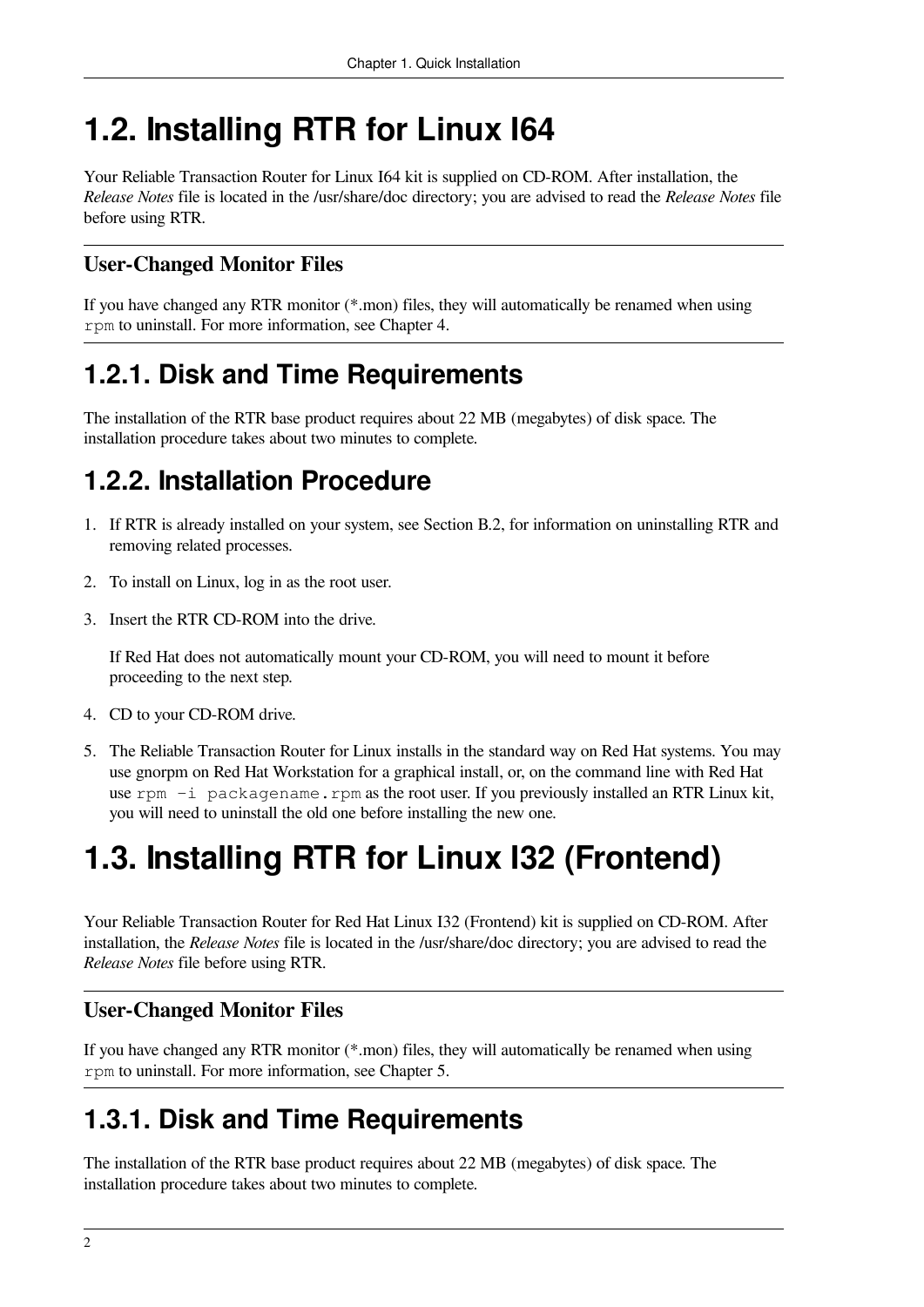### <span id="page-12-0"></span>**1.3.2. Installation Procedure**

- 1. If RTR is already installed on your system, see [Section](#page-55-1) B.3, for information on uninstalling RTR and removing related processes.
- 2. To install on Linux, log in as the root user.
- 3. Insert the RTR CD-ROM into the drive.

If Red Hat does not automatically mount your CD-ROM, you will need to mount it before proceeding to the next step.

- 4. CD to your CD-ROM drive.
- 5. The Reliable Transaction Router for Linux Frontend installs in the standard way on Red Hat systems. You may use gnorpm on Red Hat Workstation for a graphical install, or, on the command line with Red Hat 9, use rpm  $-i$  *packagename*.rpm as the root user. If you previously installed an RTR Linux kit, you will need to uninstall the old one before installing the new one.

## <span id="page-12-1"></span>**1.4. Installing RTR for OpenVMS**

Your Reliable Transaction Router for OpenVMS kit is supplied on CD-ROM. After installation, the Release Notes are located in the directory SYSSCOMMON: [SYSHLP]: vou are advised to read the *Release Notes* are located in the directory SYS\$COMMON: [SYSHLP]; *Release Notes* before using RTR.

### <span id="page-12-2"></span>**1.4.1. Disk and Time Requirements**

The installation of the RTR base product requires about 53000 blocks during installation, and about 36000 blocks after installation is done. The installation takes less than five minutes to complete. For more detailed instructions, see [Chapter](#page-36-0) 6.

### <span id="page-12-3"></span>**1.4.2. Installation Procedure**

1. If RTR is already installed on your system, see [Section](#page-55-2) B.4, for information on uninstalling RTR and removing related processes.

#### **Retaining the RTR V2 Help File**

If you plan to keep the RTR V2 help file in addition to the help file for the current release, see [Chapter](#page-36-0) 6 for instructions.

#### **User-Changed Monitor Files**

If you have changed any RTR monitor (\*.mon) files, you must rename them or they will be over-written during installation. To avoid this, always work from renamed copies of RTR monitor files when making local modifications.

- 2. Log in to the System Manager's account.
- 3. Define the logical name for the location of the software kit, for example:

```
$ DEFINE PCSI$SOURCE DISK1:[KITS]
```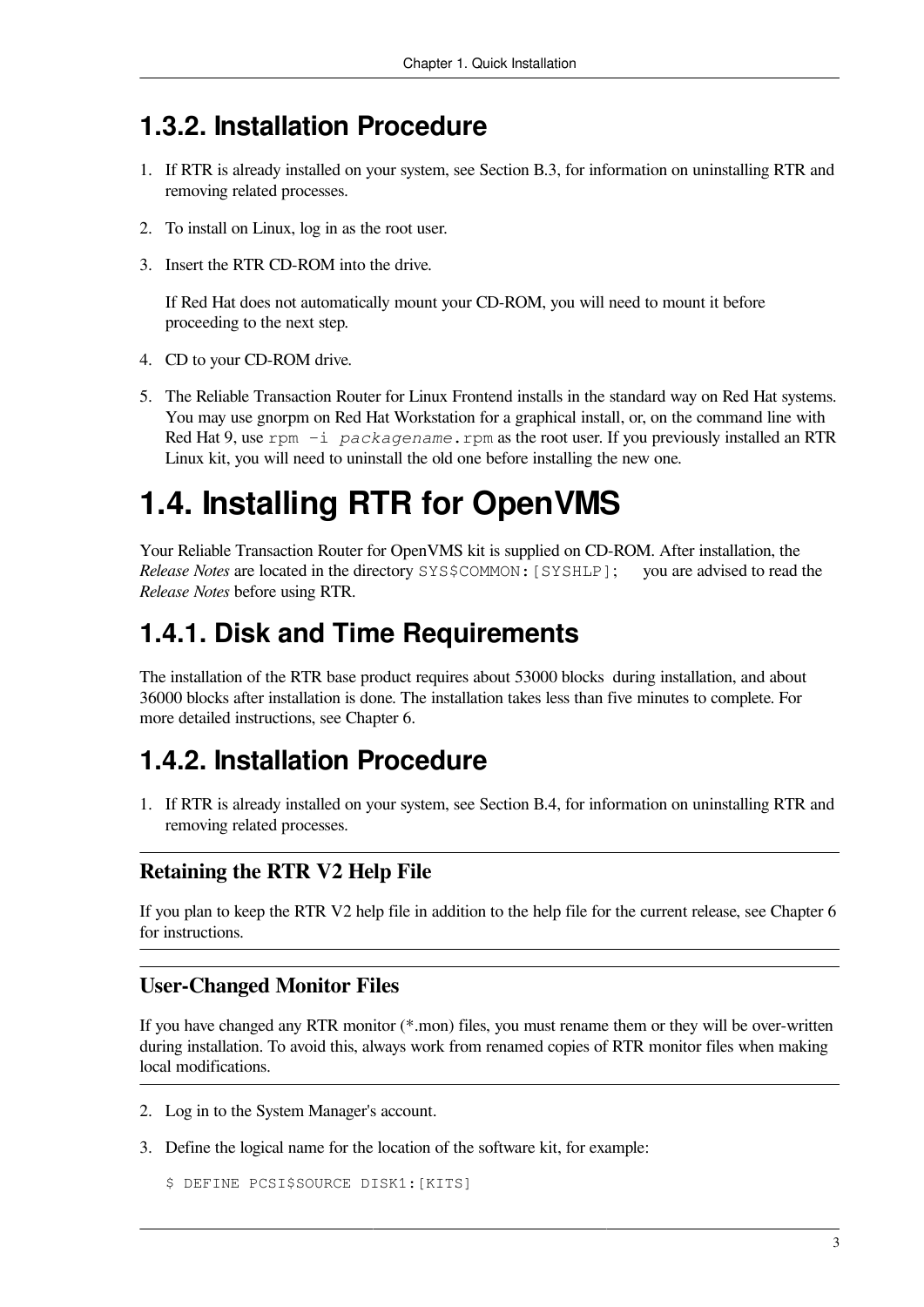#### **Installing on an ODS-5 Disk**

RTR can be installed on an ODS-5 disk.

- 4. Check disk space and system parameters GBLPAGES and GBLSECTIONS.
- 5. Check OpenVMS version number.
	- \$ SHOW CLUSTER

#### **Minimum Required Version of OpenVMS**

The minimum VMS version on which you can install RTR Version 5.1 is OpenVMS 7.3-2. If you attempt to install RTR Version 5.1 on an earlier version of OpenVMS, you will receive an error message of the following form:

This system does not meet the RTR minimum required VMS version. The minimum required version is V7.3-2. Terminating is strongly recommended. Do you want to terminate? [YES]

If you see this error message, end your attempted RTR installation and upgrade your OpenVMS system to version 7.3-2.

6. Start the installation with the following command:

\$ PRODUCT INSTALL RTR

#### <span id="page-13-0"></span>**1.4.2.1. Sample OpenVMS Installation**

This sample installation includes running the IVP.

```
$ product install rtr
The following product has been selected:
DEC AXPVMS RTR V5.1-zzz Layered Product
Do you want to continue? [YES] y
Configuration phase starting ...
You will be asked to choose options, if any, for each
selected product and for
any products that may be installed to satisfy software
dependency requirements.
DEC AXPVMS RTR V5.1-zzz: Reliable Transaction Router for OpenVMS
    Copyright 2005 Hewlett-Packard Development Company, L.P.
Do you want the defaults for all options? [YES] n
     Have all RTR processes on the system been stopped? [YES] y
     Run installation verification procedure [NO] y
     DECnet users: Have you read the Release Note regarding
    minimum version? [YES] y
    Do you want the V2 programming kit Installed? [NO] yes
Do you want to review the options? [NO] y
DEC AXPVMS RTR V51-zzz: Reliable Transaction Router for OpenVMS
     Have all RTR processes on the system been stopped?: YES
     Run installation verification procedure: YES
```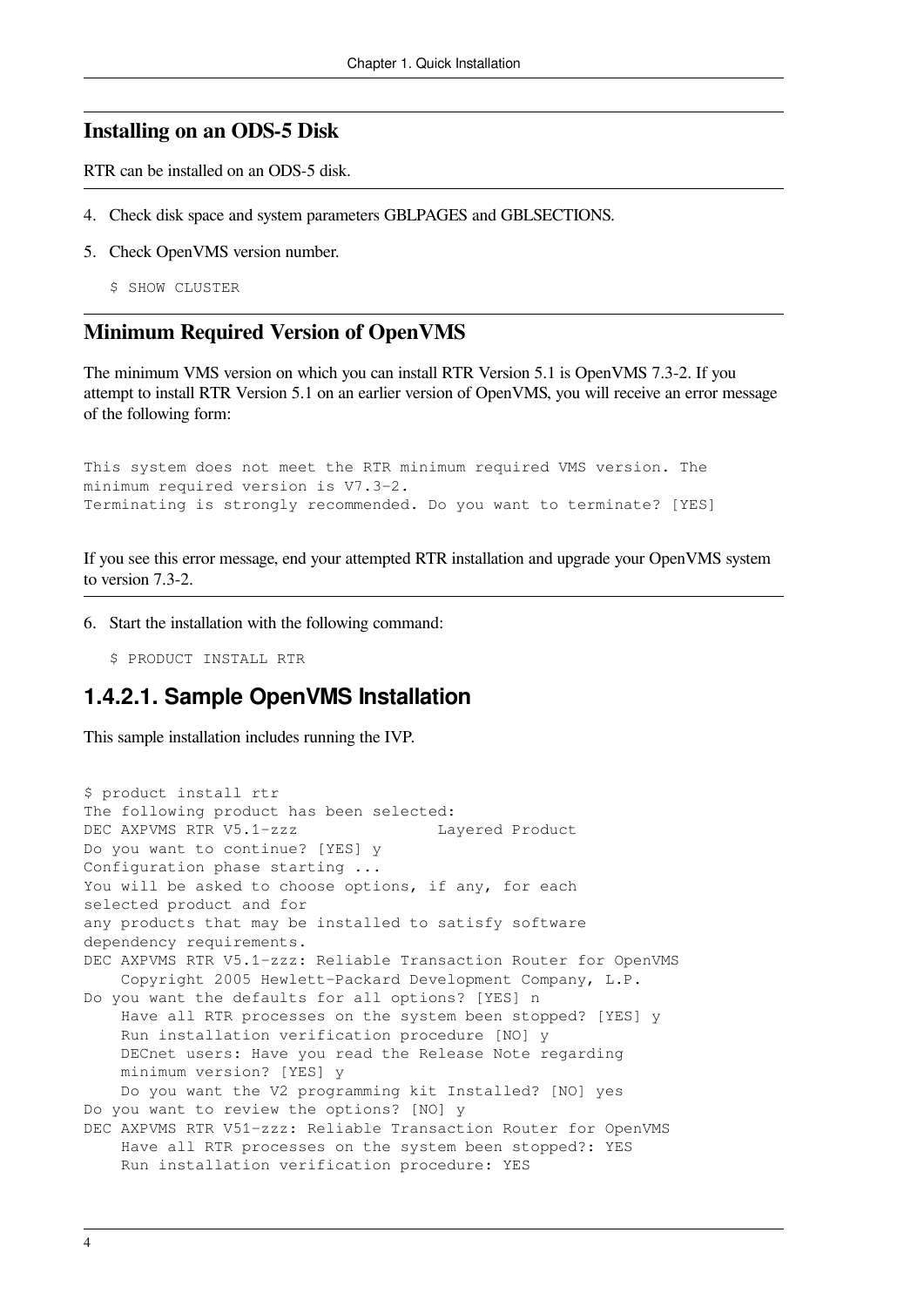```
 DECnet users: Have you read the Release Note regarding
     minimum version?: YES
     Do you want the V2 programming kit Installed ?: YES
Are you satisfied with these options? [YES]
Execution phase starting ...
The following product will be installed to destination:
    DEC AXPVMS RTR V5.1-zzz <logical for SYS$COMMON>
Portion done: 0%
...10%
...20%
...30%
...40%
...50%
...60%
...70%
...80%
...90%
...100%
The following product has been installed:
   DEC AXPVMS RTR V5.1-zzz Layered Product
%PCSI-I-IVPEXECUTE, executing test procedure for DEC AXPVMS RTR V5.1-
zzz ...
%PCSI-I-IVPSUCCESS, test procedure completed successfully
DEC AXPVMS RTR V5.1-zzz: Reliable Transaction Router for OpenVMS
     Insert the following lines in SYS$MANAGER:SYSTARTUP_VMS.COM:
         @sys$startup:rtr$startup.com
     Insert the following lines in SYS$MANAGER:SYSHUTDWN.COM:
         @sys$manager:rtr$shutdown
See the Release Notes and documentation for use of the optional
rtr$startup.com P1 parameter. 
$
```
 $\bullet$ For information on the optional preferred protocol (P1) parameter, see [Section](#page-41-1) 6.3.1.1.

<span id="page-14-0"></span>For additional information, see [Chapter](#page-36-0) 6.

## **1.5. Installing RTR for Windows Systems**

Your Reliable Transaction Router for Windows kit is supplied on CD-ROM. After installation, the *Readme* file is located in the directory where you installed RTR; you are advised to read the *Readme* file before using RTR. For supported Windows systems, see the *VSI Reliable Transaction Router Software Product Description* (SPD) for Windows.

#### **User-Changed Monitor Files**

If you have changed any RTR monitor (\*.mon) files, you must rename them or they will be over-written during installation. To avoid this, always work from renamed copies of RTR monitor files when making local modifications.

### <span id="page-14-1"></span>**1.5.1. Disk and Time Requirements**

The installation of the RTR base product requires about 22 MB (megabytes) of disk space. The installation procedure takes about two minutes to complete.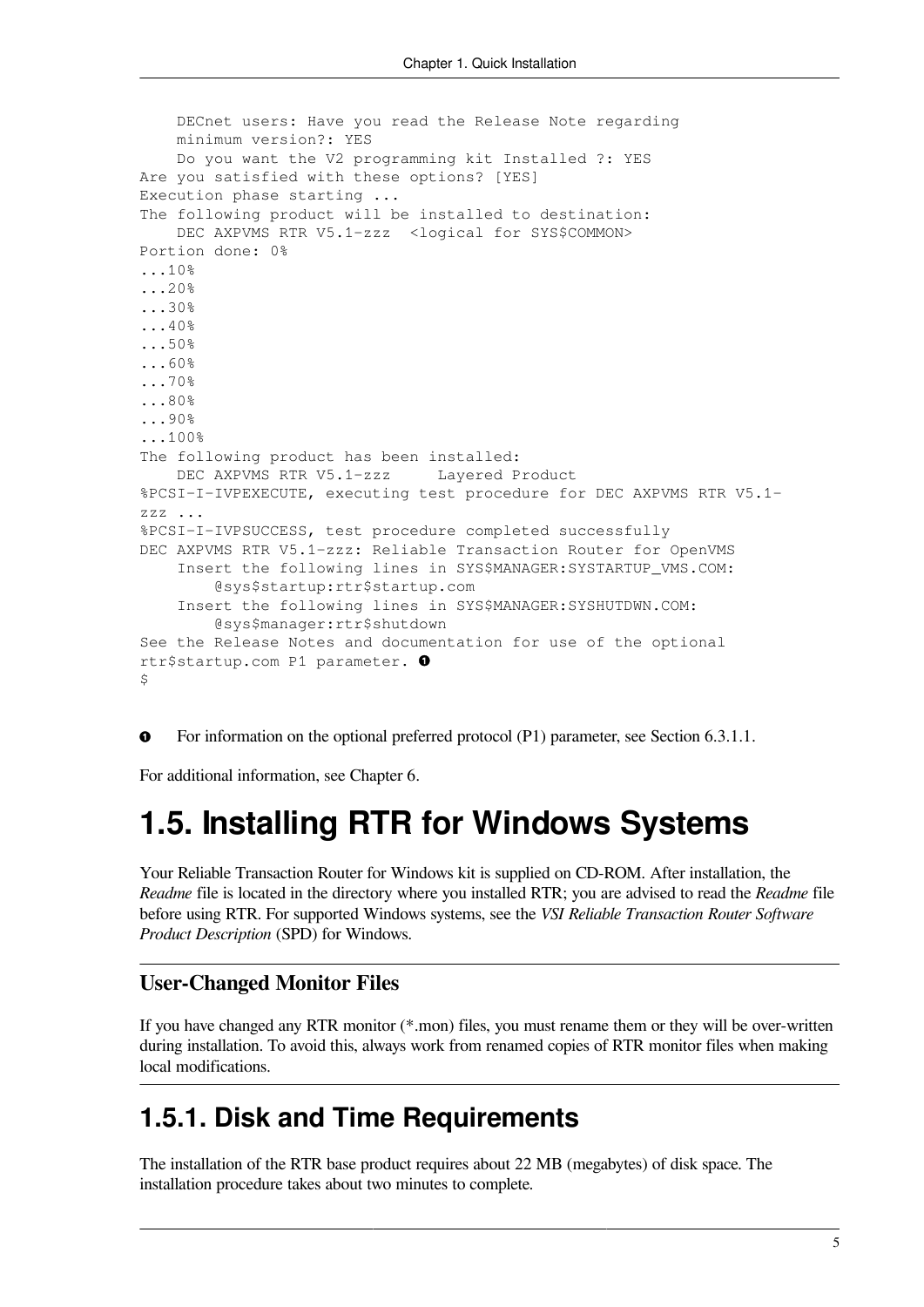## <span id="page-15-0"></span>**1.5.2. Installation Procedure**

- 1. If RTR is already installed on your system, see [Section](#page-56-0) B.5, for information on uninstalling RTR and removing related processes.
- 2. To install on Windows, log in as the Administrator or with administrator privileges.
- 3. Insert the RTR CD-ROM into the drive.
- 4. From Windows Explorer, choose the drive letter of your CD-ROM and open the directory RTRV51.
- 5. Double click on SETUP.EXE to start the InstallShield that takes you through the setup process.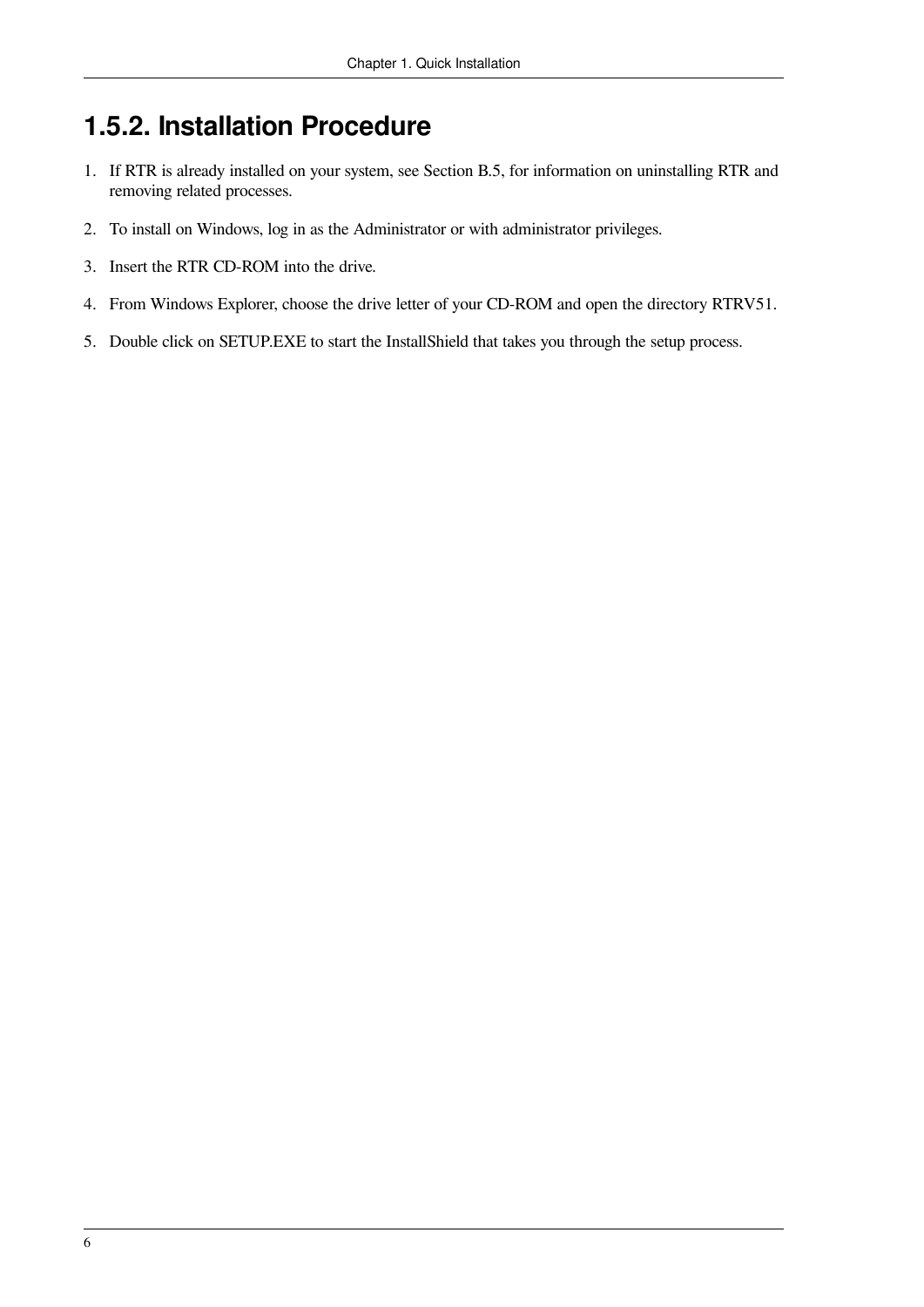# <span id="page-16-0"></span>**Chapter 2. Upgrade Process**

To upgrade RTR, use the following process:

- 1. Shut down RTR
- 2. Upgrade to new version
- 3. Run the IVP (optional)
- 4. Start RTR

## <span id="page-16-1"></span>**2.1. Rolling Upgrade Restrictions**

Take note of the following restrictions if upgrading an RTR environment from RTR V3.2 to Version 5.1.

#### **Migrating from V2**

See [Chapter](#page-36-0) 6 for how to retain the V2 help file when migrating to a later version of RTR. Refer to the *Reliable Transaction Router Migration Guide* for information on performing this migration.

The RTR recovery protocol consists of messages sent from one backend, via a router, to the target backend. If either of the RTR backends is upgraded to RTR Version 5.1, then the router that will be used for recovery must also be running RTR Version 5.1. This generally means that any RTR router nodes should be upgraded to RTR Version 5.1 before any RTR backend nodes. There is no restriction in the order that RTR backends should be upgraded to Version 5.1.

The order in which RTR nodes should be upgraded for a rolling upgrade from V3.2 to Version 5.1 is as follows:

- 1. Frontend-only nodes can be upgraded at any time
- 2. Router-only and mixed frontend/router nodes
- 3. Mixed router/backend nodes
- 4. Router-only nodes
- 5. Backend-only nodes

For more complex configurations, where a node may have combinations of facilities with different backend/router groupings, use the command SET NODE/RECOVERY=V32 to set the recovery protocol to the V3.2 algorithm.

Once RTR has been upgraded on all nodes, the recovery protocol can be reset to its default value (V4.0), and RTR restarted at a convenient time on each node. This need not be a simultaneous restart on all nodes. RTR can be restarted on each node one by one after resetting the default recovery protocol, maintaining continuous application availability.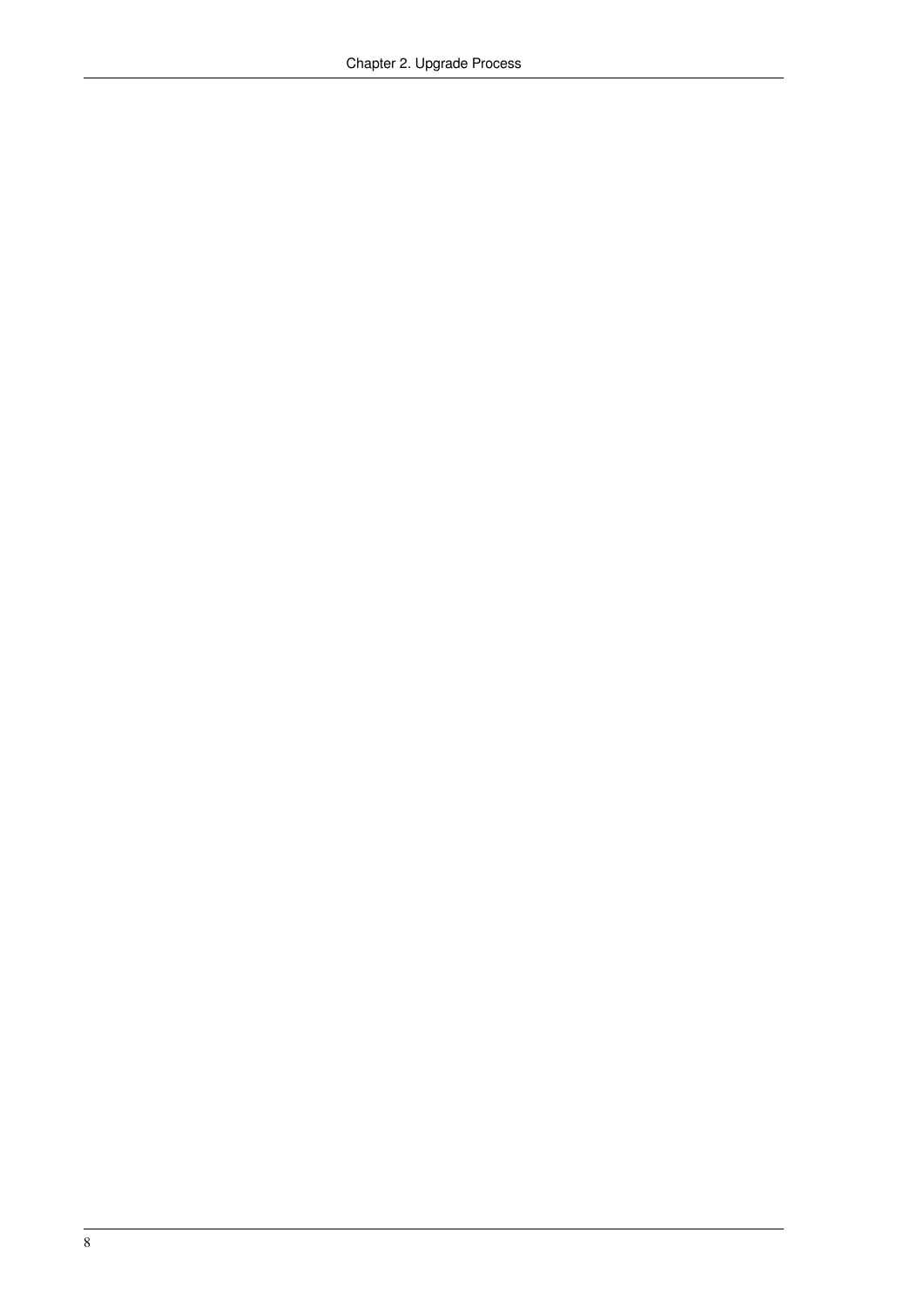# <span id="page-18-0"></span>**Chapter 3. Full Installation on HP-UX I64**

This chapter describes how to install Reliable Transaction Router on HP-UX systems. It includes steps for:

- Preparing for installation
- Installing RTR
- Completing RTR setup

## <span id="page-18-1"></span>**3.1. Prepare for Installation**

Before you start the installation, review the hardware and software requirements described in the following sections.

#### **User-Changed Monitor Files**

On the HP-UX platform,if you have changed any RTR monitor (\*.mon) files, any customized monitor files are renamed during uninstall with the extension .rpmsave. Except for such customized monitor files, uninstalling RTR removes the RTR monitor files.

## <span id="page-18-2"></span>**3.1.1. Check Software Distribution Kit**

Reliable Transaction Router is distributed on CD-ROM. Use the Bill of Materials (BOM) received with your kit to verify the contents of your software distribution kit.

## <span id="page-18-3"></span>**3.1.2. Check Login Privileges**

You must be logged in as the root user to install RTR on HP-UX. For more information on RTR privileges, see the *VSI Reliable Transaction Router System Manager's Manual* section on RTR Privileges.

## <span id="page-18-4"></span>**3.1.3. Check Required Hardware**

- Any I64 system that runs HP-UX version 11i-v2.
- For ACTIVE/STANDBY configuration, any storage system that supports Serviceguard CFS Version A11.17.

## <span id="page-18-5"></span>**3.1.4. Check Required Software**

Required software for each system to be used with RTR:

- HP-UX version 11i-v2
- For ACTIVE/STANDBY configuration Serviceguard CFS Version A11.17 (T2775BA)
- TCP/IP support as provided by the operating system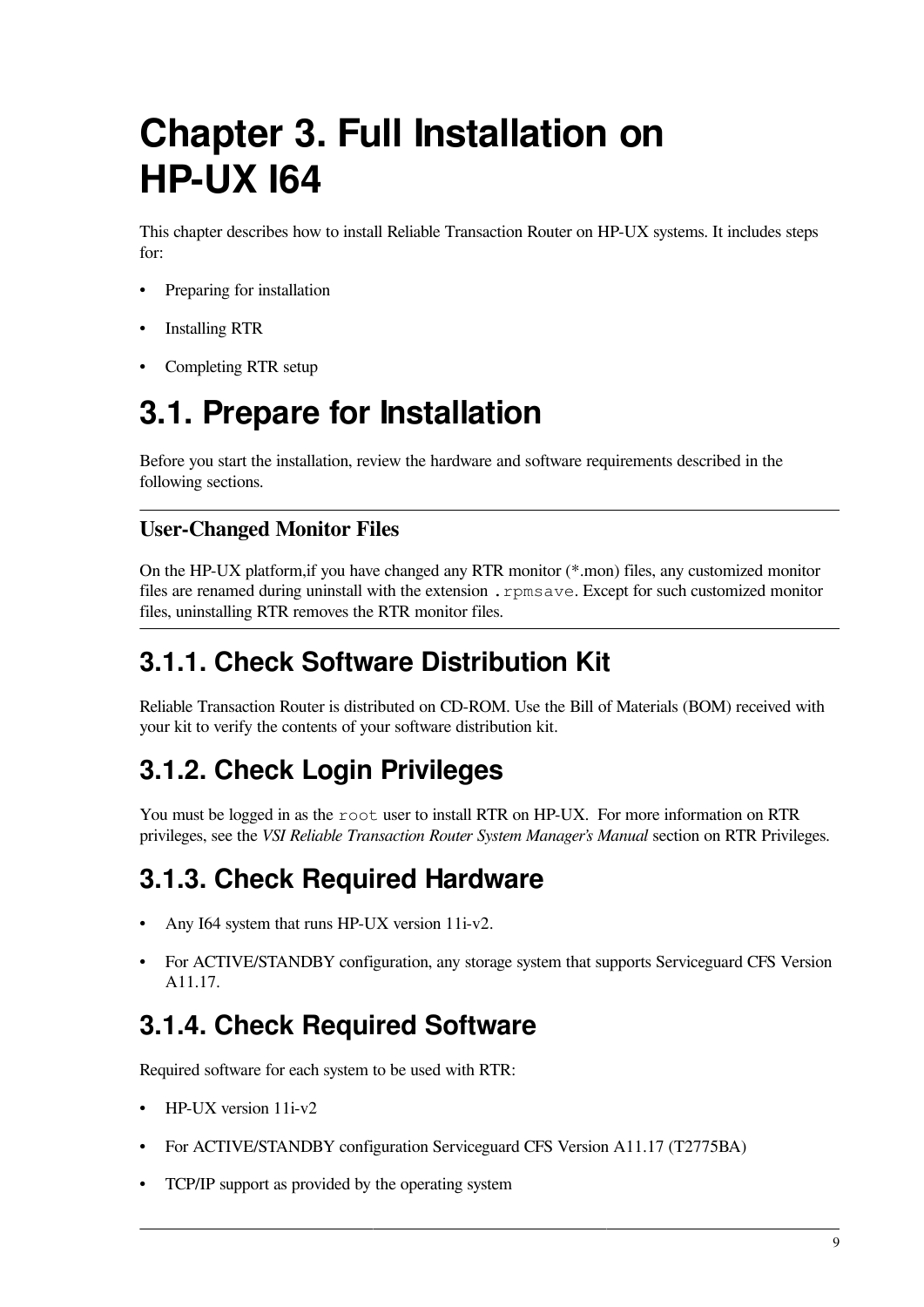• At least one Reliable Transaction Router Backend license for a supported operating system for development and application deployment

## <span id="page-19-0"></span>**3.1.5. Check Required Disk Space**

The installation of the RTR base product requires about 22 megabytes of disk space. The installation procedure takes about two minutes to complete.

## <span id="page-19-1"></span>**3.1.6. Check System Parameters**

RTR has basic memory requirements. This section references setup instructions for the relevant system parameters.

### <span id="page-19-2"></span>**3.1.6.1. Check Memory-Mapped I/O Requirements**

For information on how to size memory-mapped I/O appropriately, refer to *VSI Reliable Transaction Router System Manager's Manual*, RTR Shared Memory Sizing.

### <span id="page-19-3"></span>**3.1.6.2. Check Virtual Memory Requirements**

The basic memory requirement for an unconfigured RTRACP is 5.6 MB. Additional memory may be required.

## <span id="page-19-4"></span>**3.2. Install RTR**

- 1. If you are installing on HP-UX Integrity servers (I64), ensure that you are logged in as the root user.
- 2. If RTR is already installed on your system, see [Section](#page-54-1) B.1 for information on uninstalling RTR and removing related processes.
- 3. Insert the RTR CDROM to the drive.
- 4. The Reliable Transaction Router for HP-UX installs in the standard way on HP-UX systems:
	- run swinstall and select the Local CD for source depot or
	- run swinstall -s /FULL-SOURCE-PATH/packagename.depot on the command line as the root user.
- 5. If you previously installed an RTR HP-UX I64 kit, you will need to uninstall the old one before installing the new one.

For example, the following shows the installation display:

```
# swinstall -s /rtrkit/rtr51_417_ia64.depot
Starting the terminal version of swinstall...
To navigate in swinstall:
- use the "Tab" key to move between screen elements
- use the arrow keys to move within screen elements
- use "Ctrl-F" for context-sensitive help anywhere in swinstall
On screens with a menu bar at the top as displayed below:
   ------------------------------------------------------
|File View Options Actions | Nelp|
```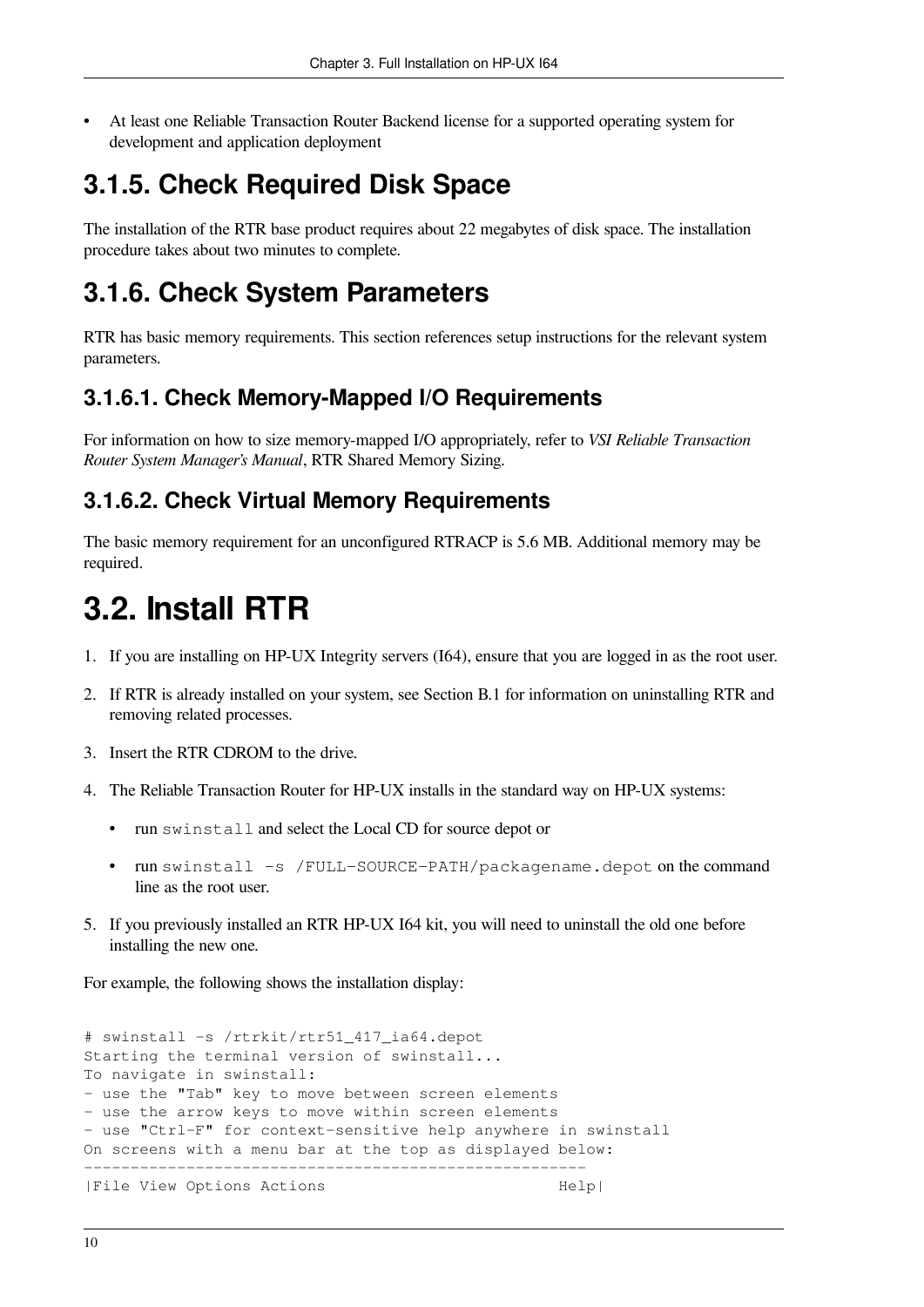```
| ---- ---- ------- ------------------------------- —|
- use "Tab" to move from the list to the menubar
- use the arrow keys to navigate
- use "Return" to pull down a menu or select a menu item
- use "Tab" to move from the menubar to the list without selecting a menu
 item
- use the spacebar to select an item in the list
On any screen, press "CTRL-K" for more information on how to use the
 keyboard.
Press "Return" to continue...
```
<span id="page-20-0"></span>The sample installation is as shown in the [Figure](#page-20-0) 3.1

**Figure 3.1. HP-UX Sample Installation**



To verify your installation, run the IVP:

```
# cd /opt/rtr/examples/IVP
# ./rtr_ivp_osf.sh
Starting Reliable Transaction Router V5.1 for HP-UX
Installation Verification Procedure
keeping any existing log file settings (RTR_DBG not set)
starting RTR . . .
%RTR-S-RTRSTART, RTR started on node bng100
creating a journal, if not already created
%RTR-S-JOURNALINI, journal has been created on device /dev/vg00/lvol3
creating test facility . . .
%RTR-S-FACCREATED, facility rtr_ivp_facility created
stopping RTR.
%RTR-S-RTRSTOP, RTR stopped on node bng100
[OPTIONAL] attempting to compile and link rtr test applications . . .
If this system is not configured with an application development
environment, or the platform does not support threads, then some
messages about application compilation not succeeding are normal.
multithreaded server rtr application compiled
single-threaded client rtr application compiled
applications rtrreq and rtrsrv available
starting rtr and creating default facility
%RTR-I-NOLOGSET, logging not set
%RTR-S-RTRSTART, RTR started on node bng100
%RTR-I-TRMCENTRYNFND, no termcap-entry for terminal-type : xterm
```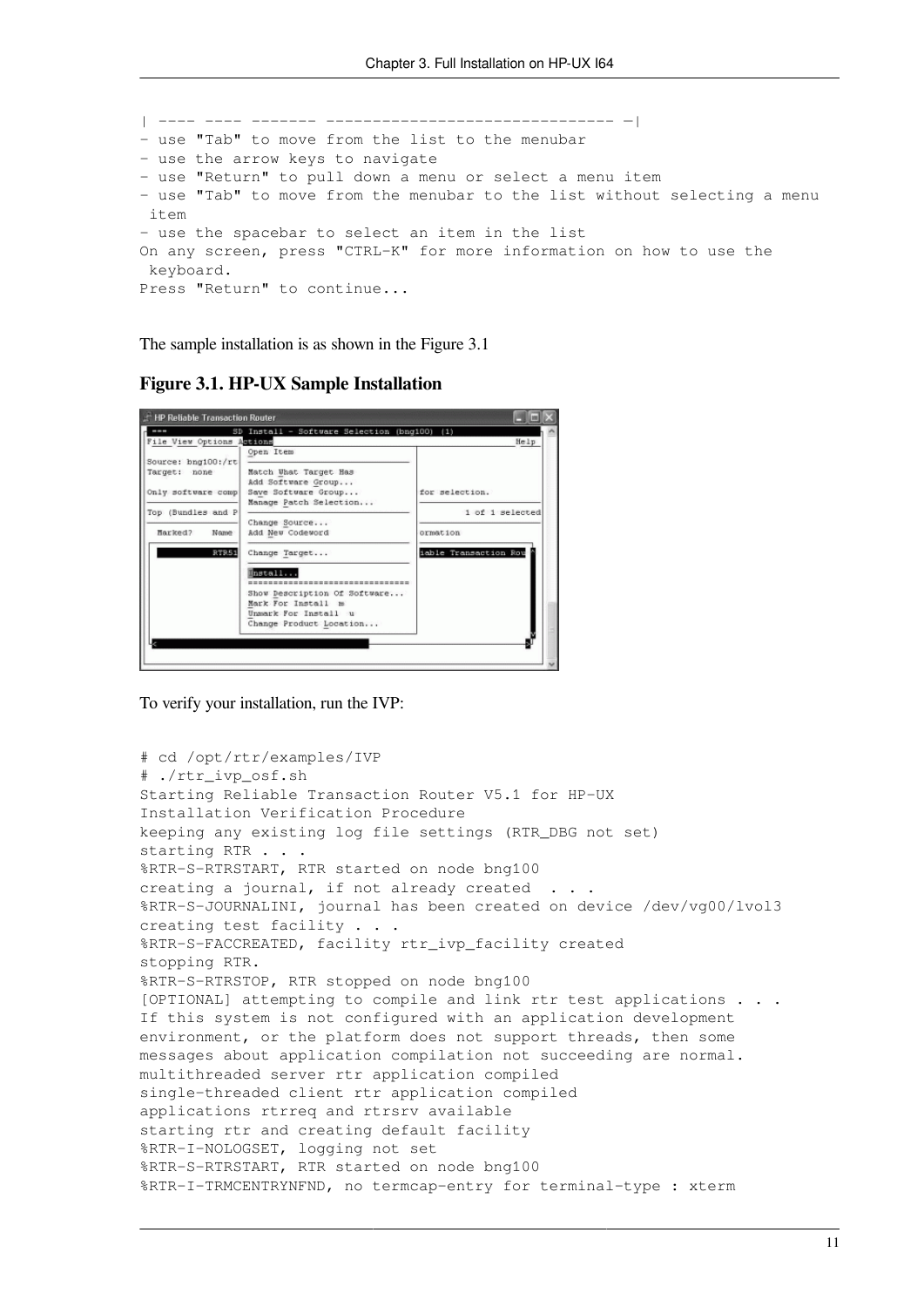```
%RTR-S-FACCREATED, facility RTR$DEFAULT_FACILITY created
starting an rtr server application
running an rtr client application, should complete in a few seconds
stopping rtr
%RTR-I-TRMCENTRYNFND, no termcap-entry for terminal-type : xterm
%RTR-S-RTRSTOP, RTR stopped on node bng100
Reliable Transaction Router V5.1 for HP-UX
Installation Verification Procedure successful
#
```
## <span id="page-21-0"></span>**3.3. Complete RTR Setup**

Give the RTR root directory and all its subdirectories ''Full Control'' access for all RTR users. You may then restrict access on individual files to read only. (All RTR users require write access to the RTR journal directory.)

To use RTR for ACTIVE/STANDBY configuration, a journal should be created in the shared disk (Cluster File System (CFS)) that is accessible from all the nodes configured in the cluster. Also, the following environmental variables must be set:

RTR\_CLU\_MEM\_NODES: This variable enables RTR to recognize the backend nodes of the cluster participating in ACTIVE/STANDBY mode. For example:

```
RTR_CLU_MEM_NODES="BE1, BE2"
```
• RTR\_CLU\_LCK\_DISK: This variable enables RTR to maintain the "cluster node locks" on a common shared disk in the cluster. All backend nodes in the cluster should use the same disk for maintaining "cluster node locks". For example:

RTR\_CLU\_LCK\_DISK= "/dev/vx/dsk/rtrdata/rtr\_files"

### <span id="page-21-1"></span>**3.3.1. Check Network Availability**

<span id="page-21-2"></span>RTR cannot start until after the network has started. Check the network status before using RTR.

### **3.3.2. Check Installed Files**

Navigate to the directory where you installed RTR. The default is  $/var/opt/rtr$ . To see what has been installed, check the display from the following command:

```
# swlist -v RTR510
```
### <span id="page-21-3"></span>**3.3.3. Enable RTR Remote Commands**

While this is not required to use RTR for HP-UX, to make it possible to execute RTR commands on remote systems, you must use the remote shell (RSH). In case of HP-UX REMSH is the remote shell program, you can create a soft link or alias so that rsh points to remsh. See the documentation on remote shell on your HP-UX system. The RSH service runs commands on remote computers running the RSH service. This command is available only if the TCP/IP protocol has been installed. You can also execute remote commands with /NODE qualifiers on certain RTR commands, and in conjunction with the RTR SET ENVIRONMENT command.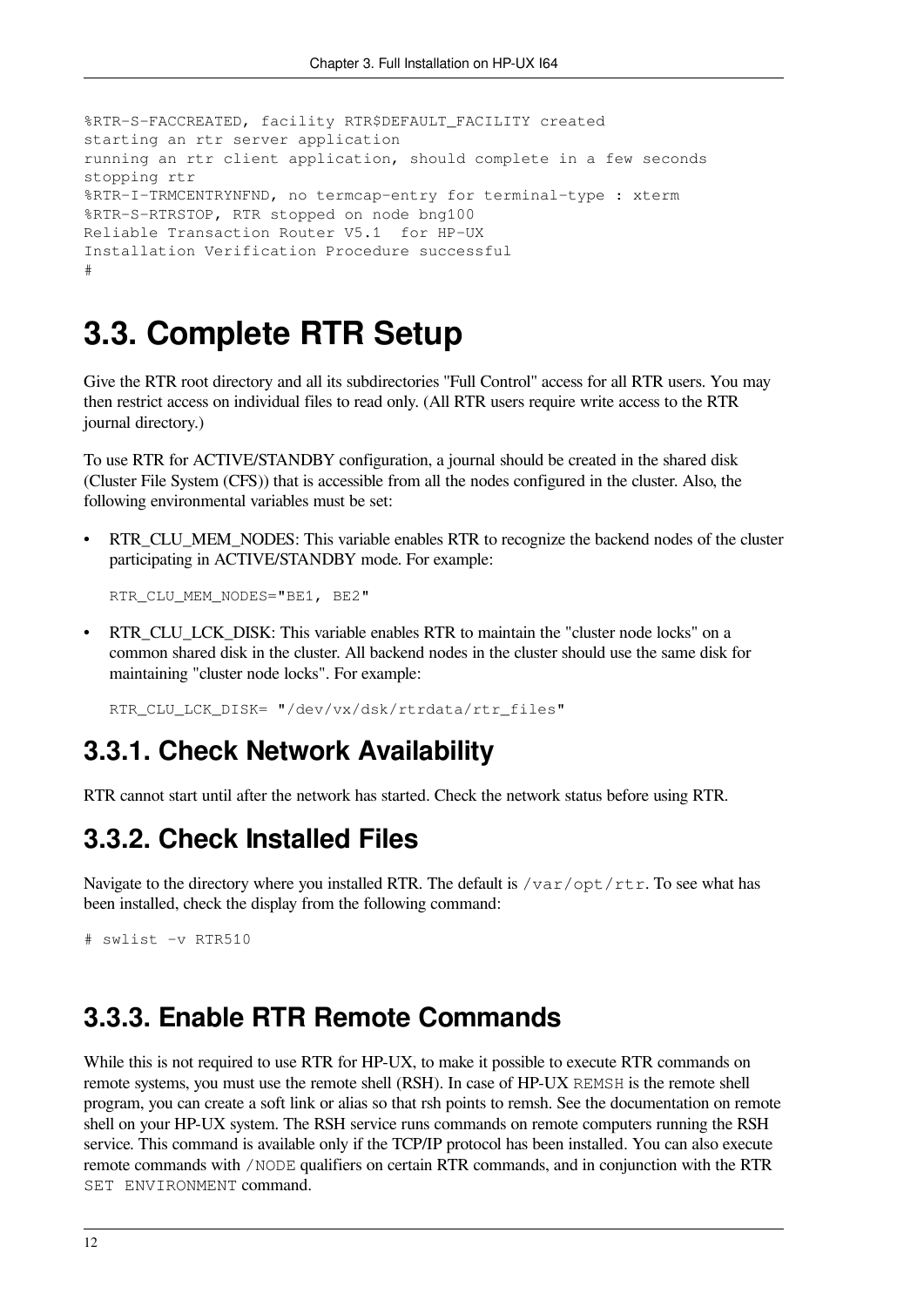## <span id="page-22-0"></span>**3.3.4. Display Documentation**

Soft copy documentation for Reliable Transaction Router is available on the RTR Software Kit in distilled PostScript (.pdf) file format. You can display .pdf files withAcrobat Reader, a free reader of electronic files from Adobe Systems.

Release Notes are placed in the /usr/share/doc directory with the .pdf files.

## <span id="page-22-1"></span>**3.3.5. Run RTR**

You must be in the rtroper group to run RTR. For more information on RTR privileges, see the *VSI Reliable Transaction Router System Manager's Manual* section on RTR Privileges. To run RTR, follow these steps:

• To run RTR, enter the following command at the system prompt:

```
 # rtr
 RTR>
```
• To start RTR, enter Start RTR at the RTR> prompt.

### <span id="page-22-2"></span>**3.3.5.1. Configure RTR Facilities and Partitions**

For information on configuring RTR facilities and setting up partitions, refer to the *VSI Reliable Transaction Router Getting Started* and the *VSI Reliable Transaction Router System Manager's Manual*.

## <span id="page-22-3"></span>**3.3.6. Install and Run Applications**

Once applications that use RTR have been designed and tested, they can be deployed on the systems configured for use with RTR. For information on designing applications, refer to the *VSI Reliable Transaction Router Application Design Guide*; for information on deployment and monitoring, refer to the *VSI Reliable Transaction Router System Manager's Manual*.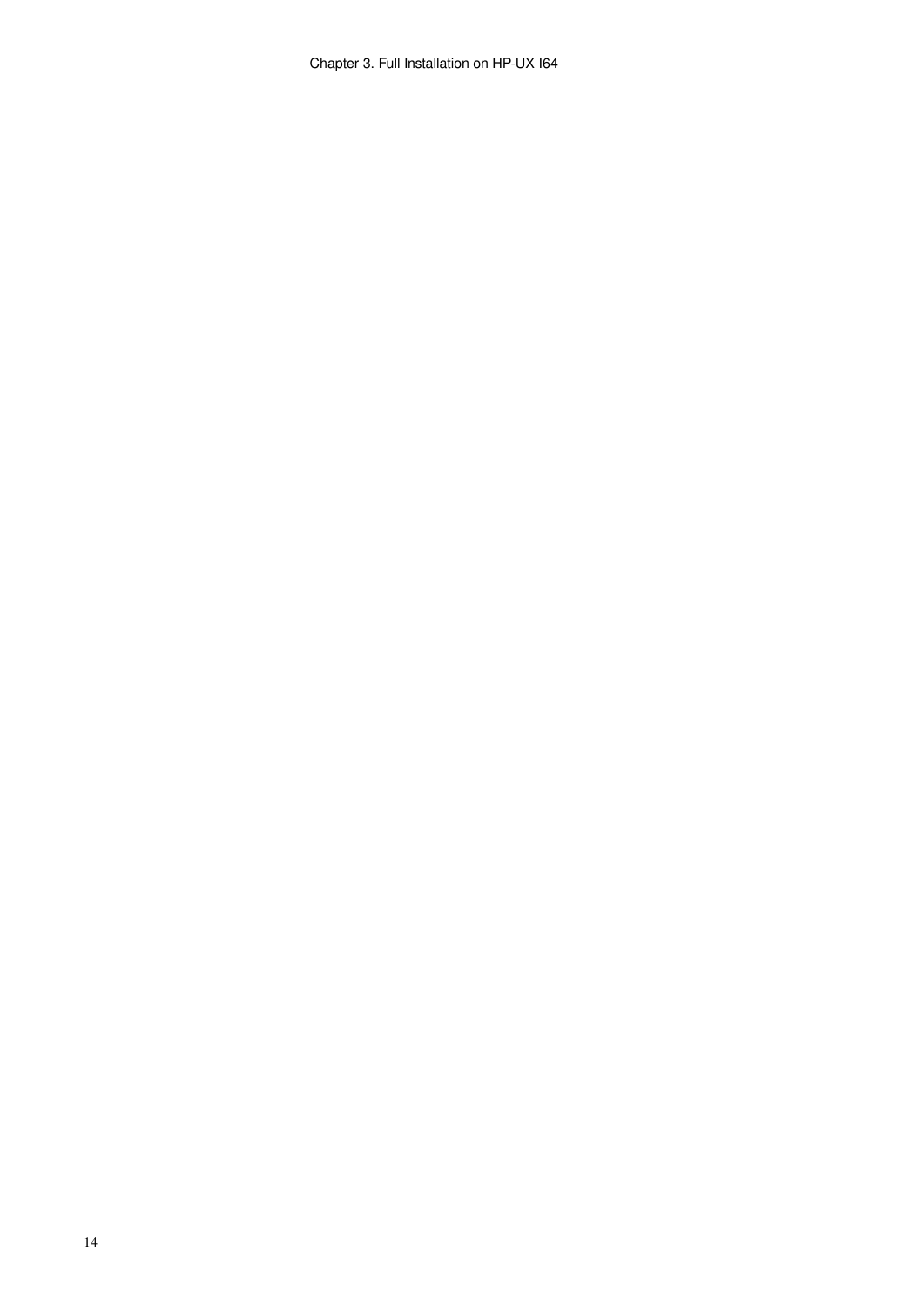# <span id="page-24-0"></span>**Chapter 4. Full Installation on Linux I64**

This chapter describes how to install Reliable Transaction Router on Linux I64 systems. It includes steps for:

- Preparing for installation
- Installing RTR
- Completing RTR setup

## <span id="page-24-1"></span>**4.1. Prepare for Installation**

Before you start the installation, review the hardware and software requirements described in the following sections.

#### **User-Changed Monitor Files**

On the Linux platform,if you have changed any RTR monitor (\*.mon) files, any customized monitor files are renamed during uninstall with the extension .rpmsave. Except for such customized monitor files, uninstalling RTR removes the RTR monitor files.

## <span id="page-24-2"></span>**4.1.1. Check Software Distribution Kit**

Reliable Transaction Router is distributed on CD-ROM. Use the Bill of Materials (BOM) received with your kit to verify the contents of your software distribution kit.

## <span id="page-24-3"></span>**4.1.2. Check Login Privileges**

You must be logged in as the root user to install RTR on Linux. For more information on RTR privileges, see the *VSI Reliable Transaction Router System Manager's Manual* section on RTR Privileges.

## <span id="page-24-4"></span>**4.1.3. Check Required Hardware**

- Any Itanium system that runs Redhat Enterprise Linux ES/AS Version 4.0.
- For ACTIVE/STANDBY configuration, any storage system that supports Redhat Cluster suite and GFS of version 6.1

## <span id="page-24-5"></span>**4.1.4. Check Required Software**

Required software for each system to be used with RTR:

- Redhat Enterprise Linux ES/AS Version 4.0
- TCP/IP support as provided by the operating system
- For ACTIVE/STANDBY configuration Redhat Cluster suite and GFS of version 6.1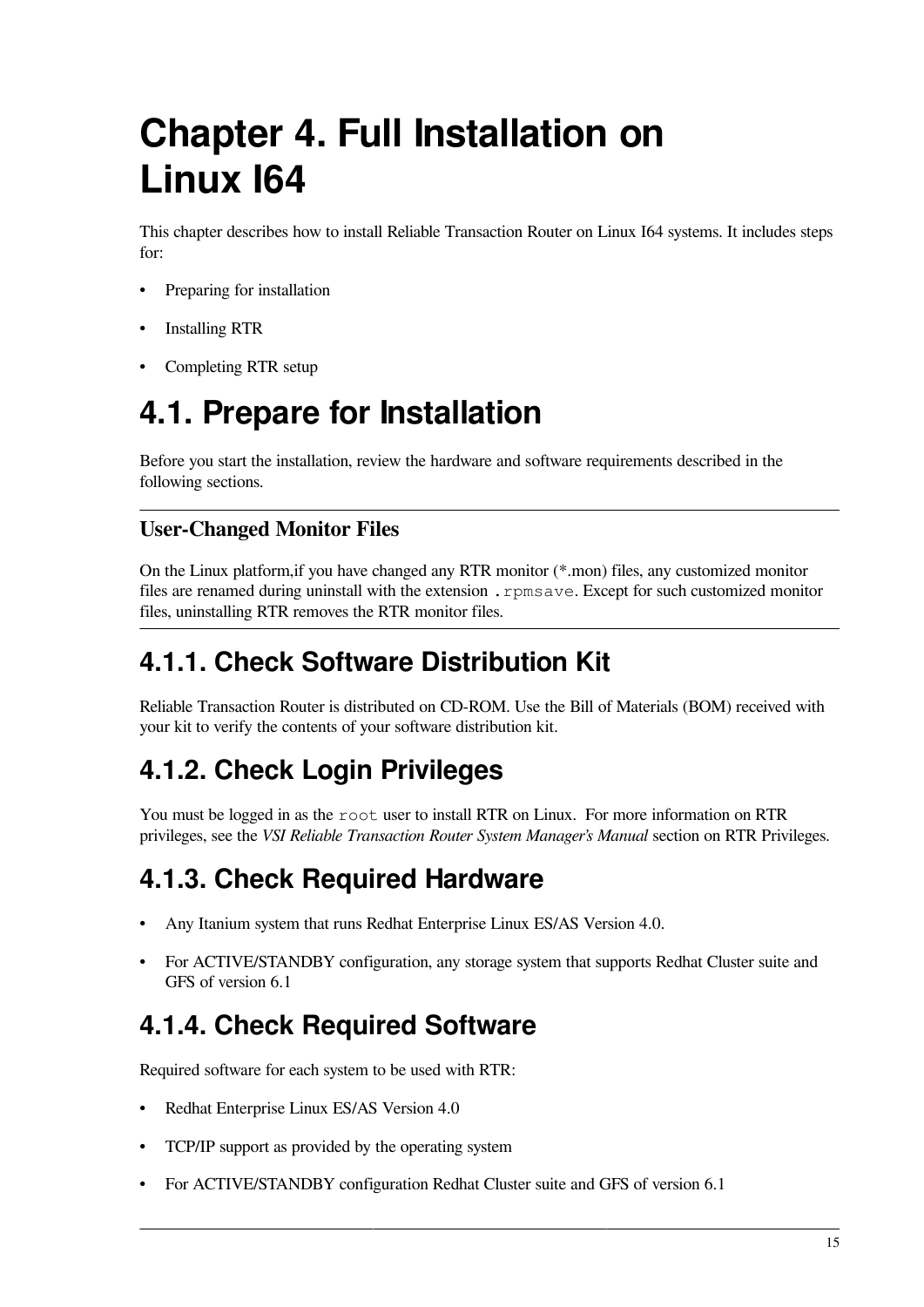• At least one Reliable Transaction Router Backend license for a supported operating system for development and application deployment

## <span id="page-25-0"></span>**4.1.5. Check Required Disk Space**

The installation of the RTR base product requires about 22 megabytes of disk space. The installation procedure takes about two minutes to complete.

## <span id="page-25-1"></span>**4.1.6. Check System Parameters**

RTR has basic memory requirements. This section references setup instructions for the relevant system parameters.

### <span id="page-25-2"></span>**4.1.6.1. Check Memory-Mapped I/O Requirements**

For information on how to size memory-mapped I/O appropriately, refer to *VSI Reliable Transaction Router System Manager's Manual*, RTRShared Memory Sizing.

### <span id="page-25-3"></span>**4.1.6.2. Check Virtual Memory Requirements**

The basic memory requirement for an unconfigured RTRACP is 5.6 MB. Additional memory may be required.

## <span id="page-25-4"></span>**4.2. Install RTR**

- 1. If you are installing on Linux I64, ensure that you are logged in as the root user.
- 2. If RTR is already installed on your system, see Section B.2: [Uninstalling](#page-55-0) on Linux I64, for information on uninstalling RTR and removing related processes.
- 3. Insert the RTR CD-ROM into the drive.

If Redhat does not automatically mount your CD-ROM, you will need to mount it before proceeding to the next step.

- 4. CD to the CDROM drive.
- 5. The HP Reliable Transaction Router for Linux installs in the standard way on Redhat systems:
	- use gnorpm for a graphical install on Redhat Workstation systems
	- use rpm -i *packagename*.rpm on the command line with Redhat 9 as the root user.
- 6. If you previously installed an RTR Linux I64 kit, you will need to uninstall the old one before installing the new one.

For example, the following shows the installation display:

# rpm -i rtr-5.1-416.ia64.rpm

RTR for Linux is licensed per processor, with one license required for each processor in the system. If more processors or systems are added, then additional RTR licenses must be purchased.

To verify your installation, run the IVP: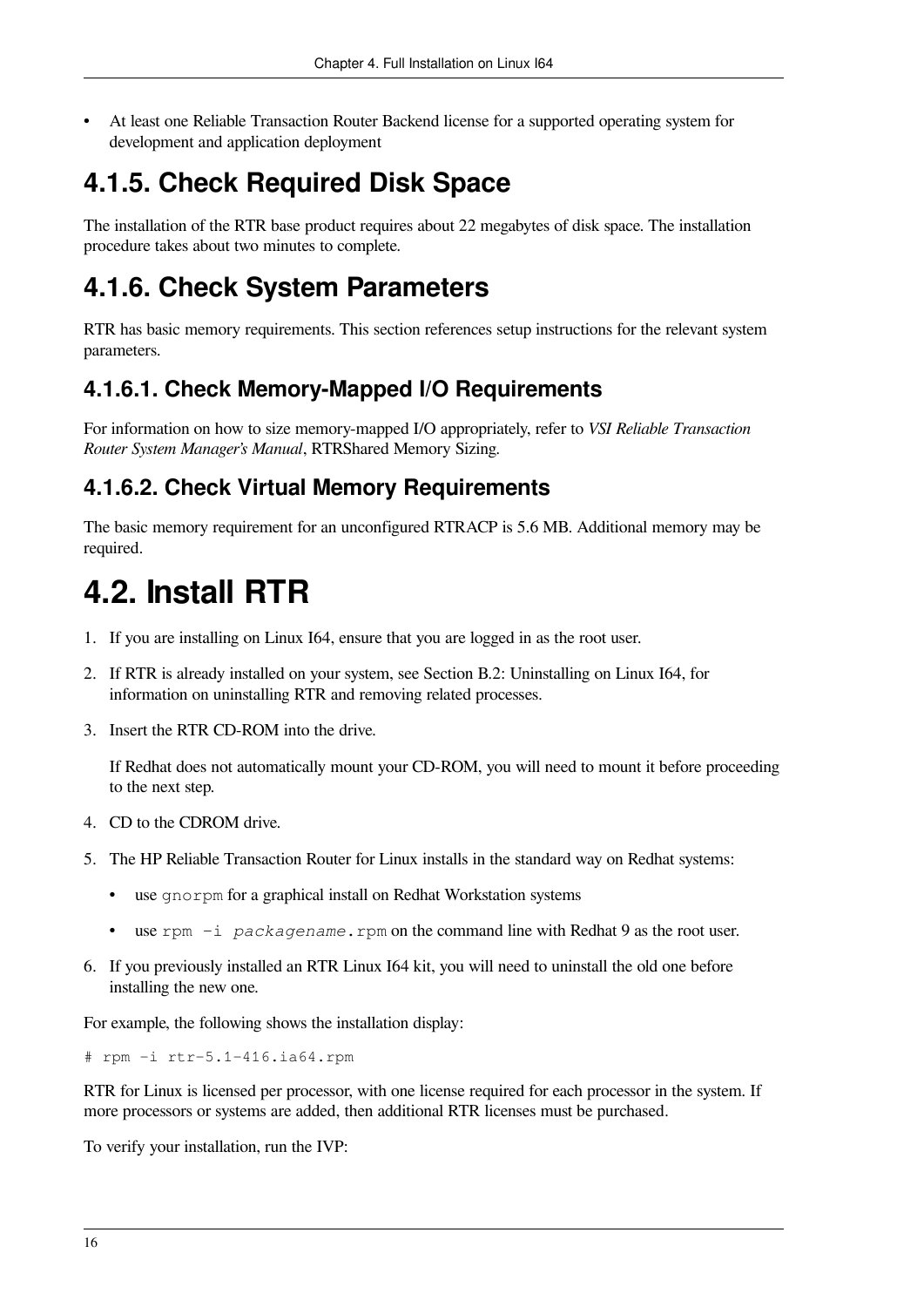# ./rtr\_ivp\_osf.sh Starting Reliable Transaction Router V5.1 for Linux Installation Verification Procedure keeping any existing log file settings (RTR\_DBG not set) starting RTR . . . %RTR-S-RTRSTART, RTR started on node localhost creating a journal, if not already created . . . %RTR-S-JOURNALINI, journal has been created on device /dev/sda7 creating test facility . . . %RTR-S-FACCREATED, facility rtr\_ivp\_facility created stopping RTR. %RTR-S-RTRSTOP, RTR stopped on node localhost [OPTIONAL] attempting to compile and link rtr test applications . . . If this system is not configured with an application development environment, or the platform does not support threads, then some messages about application compilation not succeeding are normal. multithreaded server rtr application compiled single-threaded client rtr application compiled applications rtrreq and rtrsrv available starting rtr and creating default facility %RTR-I-NOLOGSET, logging not set %RTR-S-RTRSTART, RTR started on node localhost %RTR-S-FACCREATED, facility RTR\$DEFAULT\_FACILITY created starting an rtr server application running an rtr client application, should complete in a few seconds stopping rtr %RTR-S-RTRSTOP, RTR stopped on node localhost Reliable Transaction Router V5.1 for Linux Installation Verification Procedure successful

## <span id="page-26-0"></span>**4.3. Complete RTR Setup**

Give the RTR root directory and all its subdirectories "Full Control" access for all RTR users. You may then restrict access on individual files to read only. (All RTR users require write access to the RTR journal directory.

To use RTR for ACTIVE/STANDBY configuration, a journal should be created in the shared disk (Global File System (GFS)) that is accessible from all the nodes configured in the cluster. Also, the following environmental variables must be set:

• RTR\_CLU\_MEM\_NODES: This variable enables RTR to recognize the backend nodes of the cluster participating in ACTIVE/STANDBY mode. For example:

```
RTR_CLU_MEM_NODES="BE1, BE2"
```
• RTR\_CLU\_LCK\_DISK: This variable enables RTR to maintain the "cluster node locks" on a common shared disk in the cluster. All backend nodes in the cluster should use the same disk for maintaining "cluster node locks". For example:

RTR\_CLU\_LCK\_DISK= "/dev/mapper/rtrvg-lvol0"

### <span id="page-26-1"></span>**4.3.1. Check Network Availability**

RTR cannot start until after the network has started. To check network status, use the command: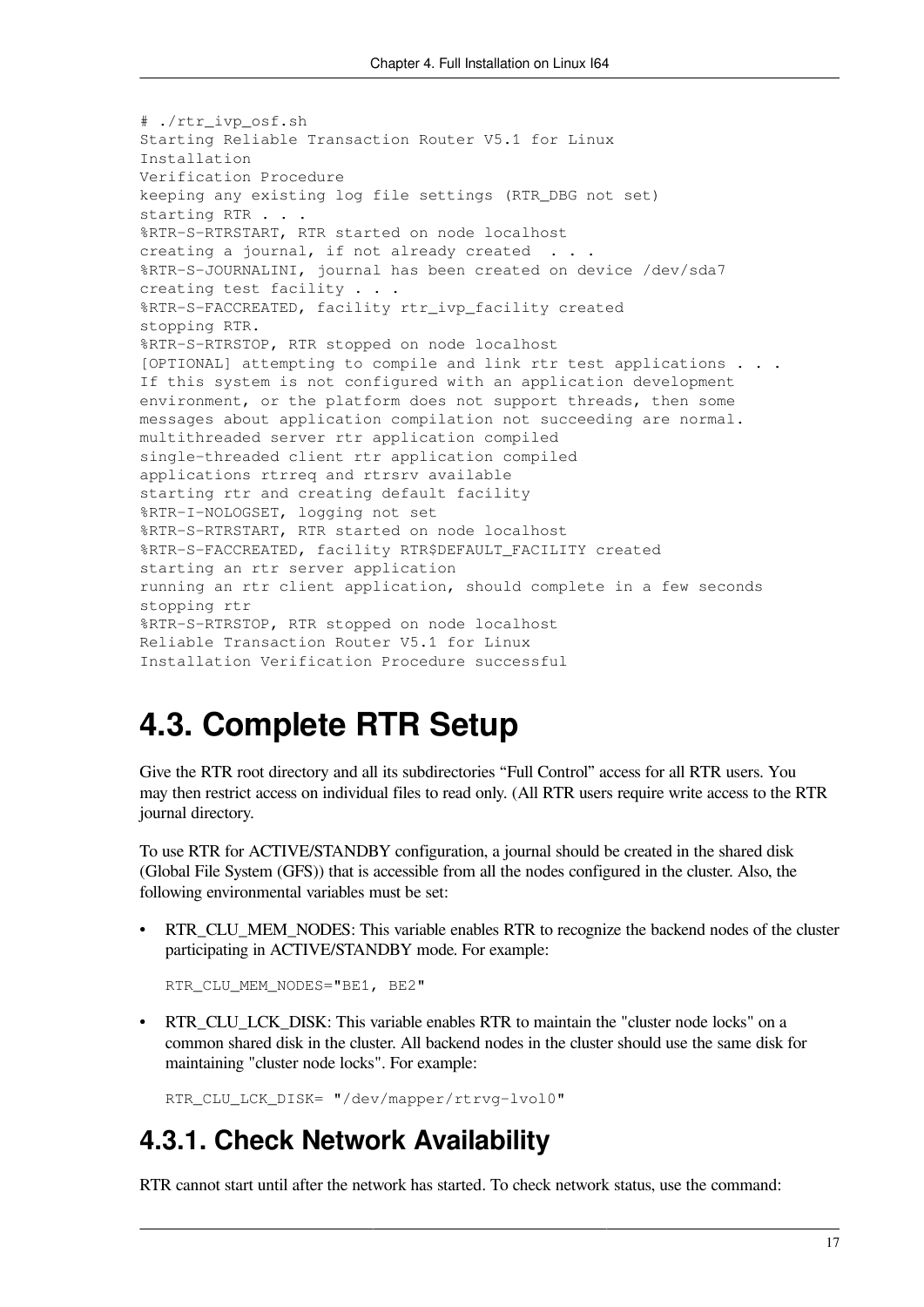/etc/init.d/network status

To start your network, execute the command

/etc/init.d/network start

## <span id="page-27-0"></span>**4.3.2. Check Installed Files**

Navigate to the directory where you installed RTR. The default is  $/\text{var}/\text{opt}/\text{rtr}$ .

To see the list of files installed, enter the following command:

```
# rpm -q -l rtr
```
To see what has been installed, check the display using the following command:

```
# rpm -q -i rtr
```
### <span id="page-27-1"></span>**4.3.3. Enable RTR Remote Commands**

While this is not required to use RTR for Linux I64, to make it possible to execute RTR commands on remote systems, you must use the remote shell (RSH). On a Linux system, see the documentation on remote shell for more information.

The RSH service runs commands on remote computers running the RSH service. This command is available only if the TCP/IP protocol has been installed.

You can also execute remote commands with /NODE qualifiers on certain RTR commands, and in conjunction with the RTR SET ENVIRONMENT command. For more information on executing RTR commands remotely, refer to the *VSI Reliable Transaction Router System Manager's Manual*.

### <span id="page-27-2"></span>**4.3.4. Display Documentation**

Soft copy documentation for Reliable Transaction Router is available on the RTR Software Kit in distilled PostScript (.pdf) file format. You can display .pdf files with Acrobat Reader, a free reader of electronic files from Adobe Systems.

Release Notes are placed in the /usr/share/doc directory with the .pdf files.

### <span id="page-27-3"></span>**4.3.5. Run RTR**

You must belong to the rtroper group to run RTR. For more information on RTR privileges, see the *VSI Reliable Transaction Router System Manager's Manual* section on RTR Privileges. To run RTR, follow these steps:

• To run RTR, enter the following command at the system prompt:

```
# rtrRTR>
```
• To start RTR, enter Start RTR at the RTR> prompt.

### <span id="page-27-4"></span>**4.3.5.1. Configure RTR Facilities and Partitions**

For information on configuring RTR facilities and setting up partitions, refer to the *VSI Reliable Transaction Router Getting Started* and the *VSI Reliable Transaction Router System Manager's Manual*.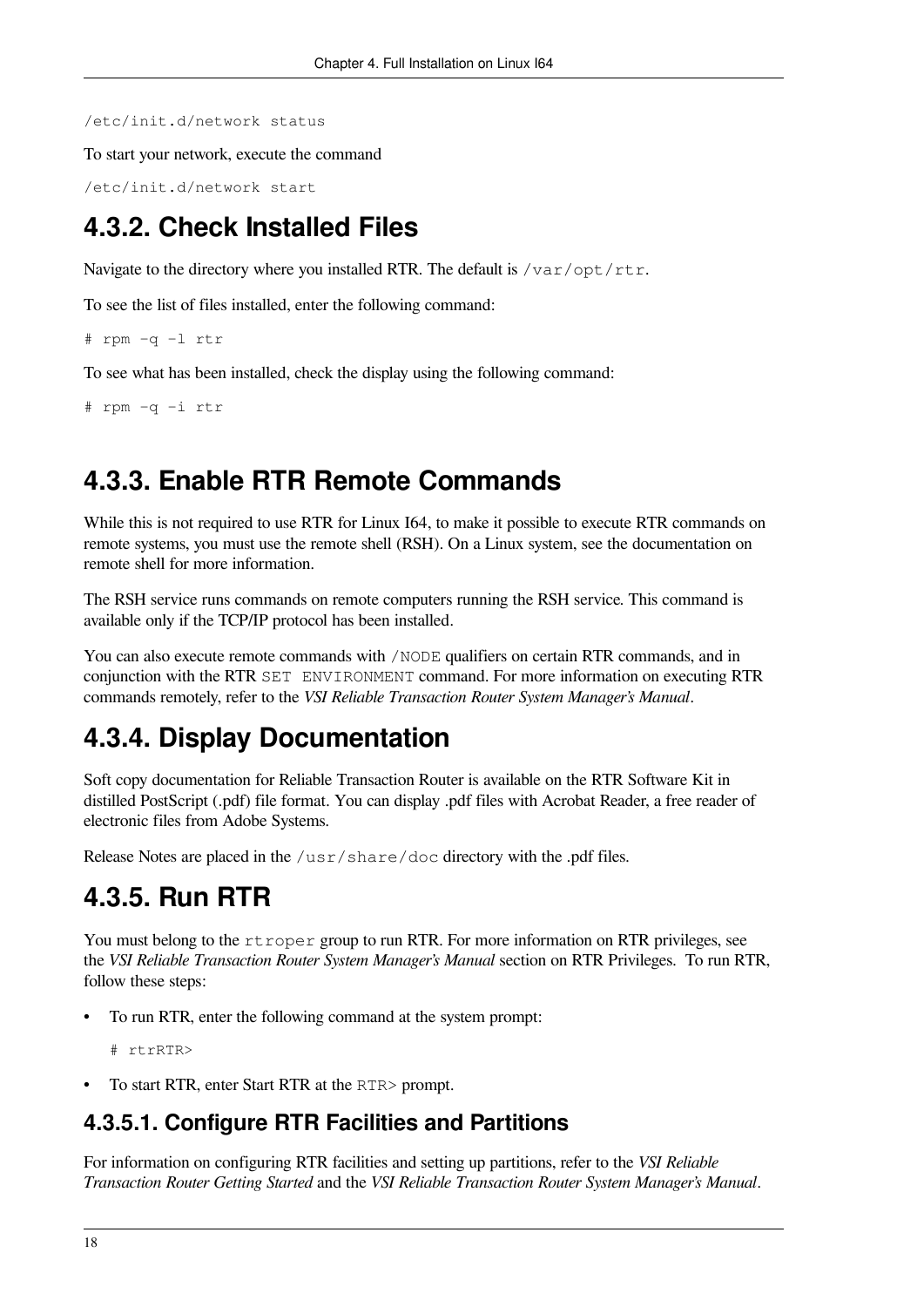## <span id="page-28-0"></span>**4.3.6. Install and Run Applications**

Once applications that use RTR have been designed and tested, they can be deployed on the systems configured for use with RTR. For information on designing applications, refer to the *VSI Reliable Transaction Router Application Design Guide*; for information on deployment and monitoring, refer to the *VSI Reliable Transaction Router System Manager's Manual*.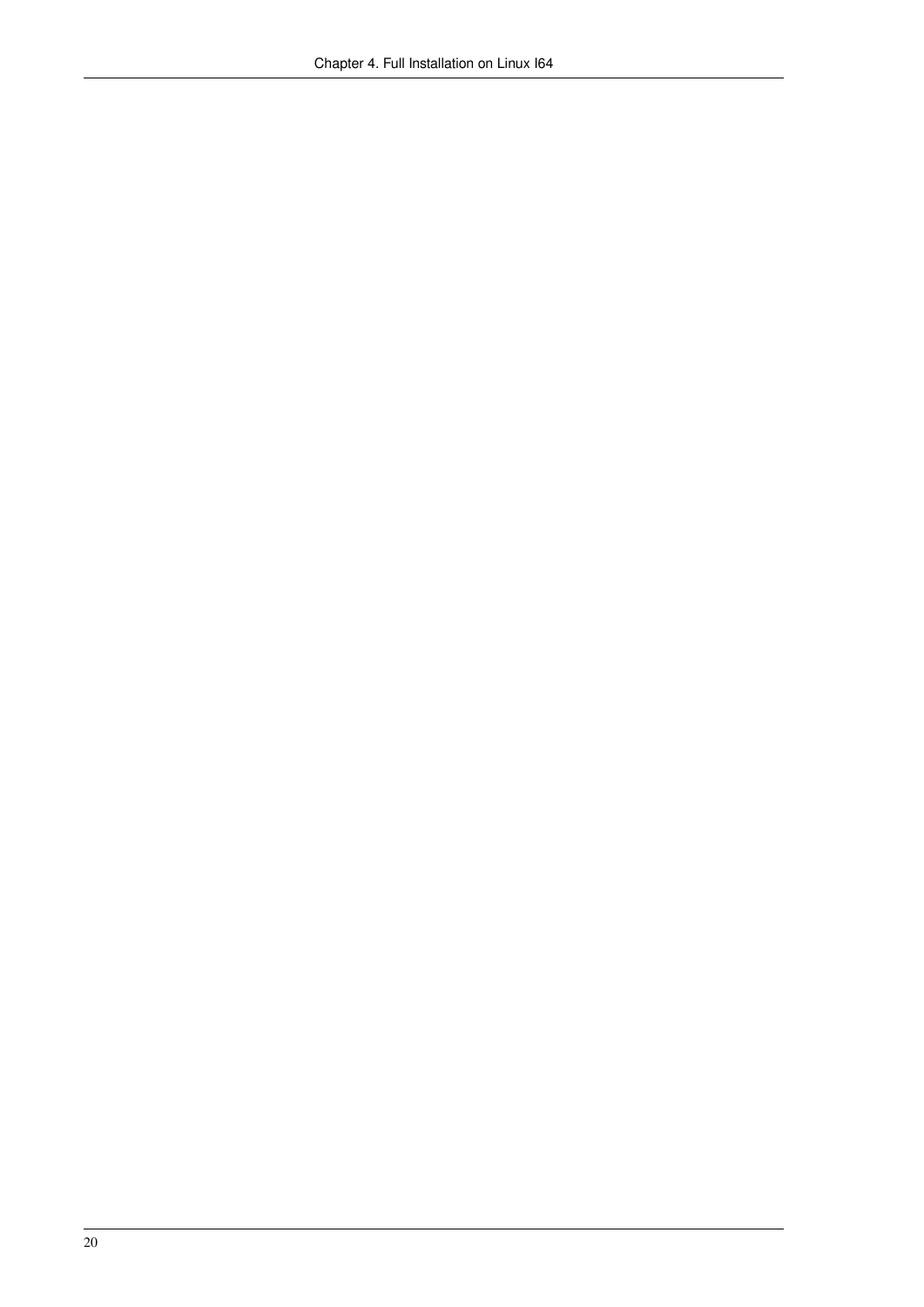# <span id="page-30-0"></span>**Chapter 5. Full Installation on Linux Frontend**

This chapter describes how to install Reliable Transaction Router on Linux Frontend systems. It includes steps for:

- Preparing for installation
- Installing RTR
- Completing RTR setup

## <span id="page-30-1"></span>**5.1. Prepare for Installation**

Before you start the installation, review the hardware and software requirements described in the following sections.

### **User-Changed Monitor Files**

On the Linux platform, if you have changed any RTR monitor (\*.mon) files, any customized monitor files are renamed during uninstall with the extension . rpmsave. Except for such customized monitor files, uninstalling RTR removes the RTR monitor files.

## <span id="page-30-2"></span>**5.1.1. Check Software Distribution Kit**

Reliable Transaction Router is distributed on CD-ROM. Use the Bill of Materials (BOM) received with your kit to verify the contents of your software distribution kit.

## <span id="page-30-3"></span>**5.1.2. Check Login Privileges**

You must be logged in as the root user to install RTR on Linux. For more information on RTR privileges, see the *VSI Reliable Transaction Router System Manager's Manual* section on RTR Privileges.

## <span id="page-30-4"></span>**5.1.3. Check Required Hardware**

• For client functionality, any Intel32 system that runs Redhat Enterprise Linux WS Version 3.0.

## <span id="page-30-5"></span>**5.1.4. Check Required Software**

Required software for each systemto be used with RTR:

- Redhat Enterprise Linux WS Version 3.0
- TCP/IP support as provided by the operating system
- At least one Reliable Transaction Router Backend license for a supported operating system for development and application deployment

## <span id="page-30-6"></span>**5.1.5. Check Required Disk Space**

The installation of the RTR base product requires about 22 megabytes of disk space. The installation procedure takes about two minutes to complete.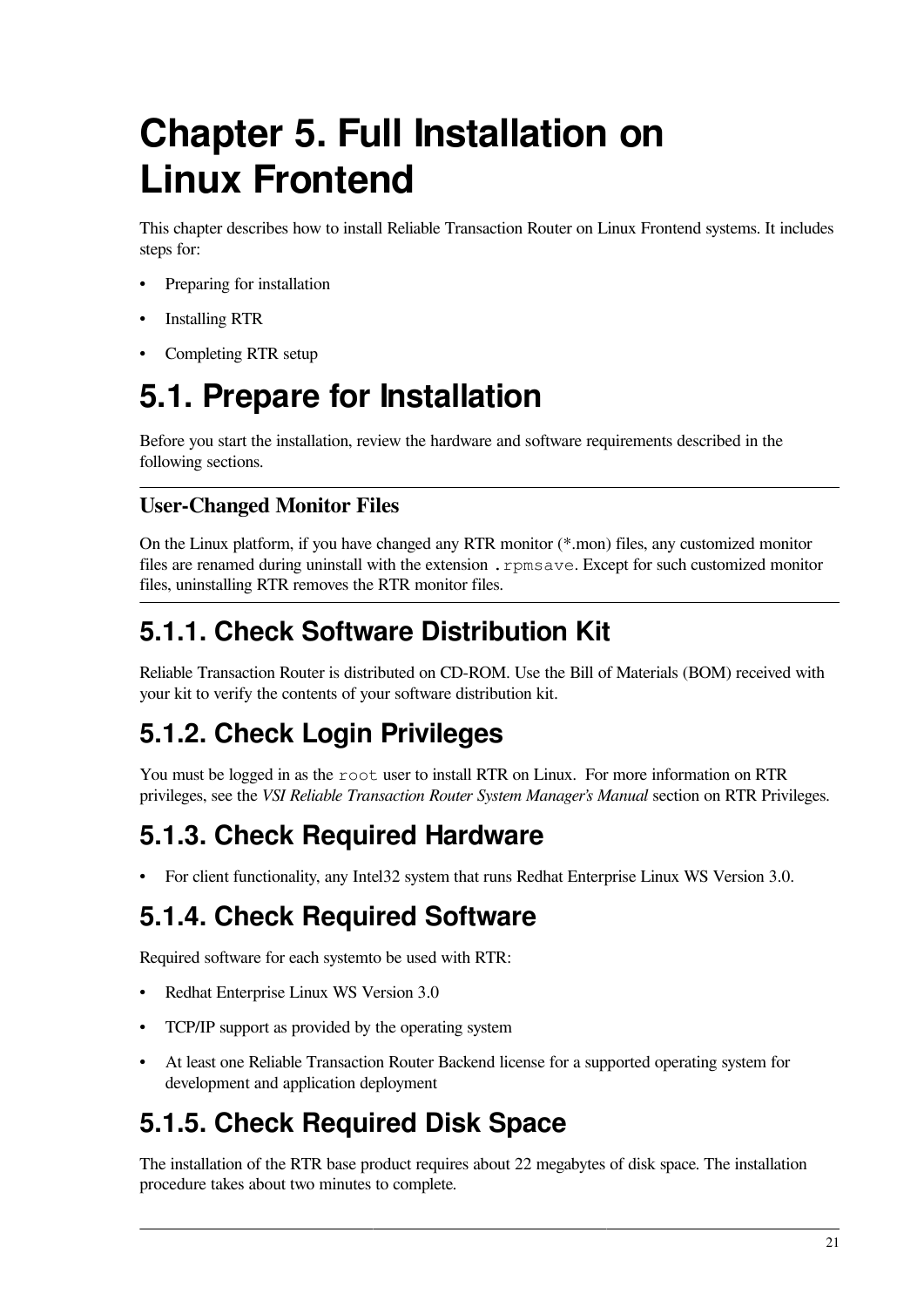### <span id="page-31-0"></span>**5.1.6. Check System Parameters**

RTR has basic memory requirements. This section references setup instructions for the relevant system parameters.

### <span id="page-31-1"></span>**5.1.6.1. Check Memory-Mapped I/O Requirements**

For information on how to size memory-mapped I/O appropriately, refer to *VSI Reliable Transaction Router System Manager's Manual*, RTR Shared Memory Sizing.

### <span id="page-31-2"></span>**5.1.6.2. Check Virtual Memory Requirements**

The basic memory requirement for an unconfigured RTRACP is 5.6 MB. Additional memory may be required.

## <span id="page-31-3"></span>**5.2. Install RTR**

- 1. If you are installing on Linux, ensure that you are logged in as the root user.
- 2. If RTR is already installed on your system, see [Section](#page-55-1) B.3, for information on uninstalling RTR and removing related processes.
- 3. Insert the RTR CD-ROM into the drive.

If Redhat does not automatically mount your CD-ROM, you will need to mount it before proceeding to the next step.

- 4. CD to the CDROM drive.
- 5. The Reliable Transaction Router for Linux Frontend installs in the standard way on Redhat systems:
	- use gnorpm for a graphical install on Redhat Workstation systems
	- use rpm -i *packagename*.rpm on the command line with Redhat 9 as the root user.
- 6. If you previously installed an RTR Linux kit, you will need to uninstall the old one before installing the new one.

For example, the following shows the installation display:

```
# rpm -i rtr_frontend-x_y-zzz.i386.rpm
RTR for Linux Front End is licensed per processor, with
one license required for each processor in the system.
If more processors or systems are added, then additional
RTR licenses must be purchased.
#
```
To verify your installation, run the IVP:

```
# cd /opt/rtr/examples/IVP
# ./rtr_ivp_osf.sh
  Starting Reliable Transaction Router V5.1 for Linux
  Installation Verification Procedure
```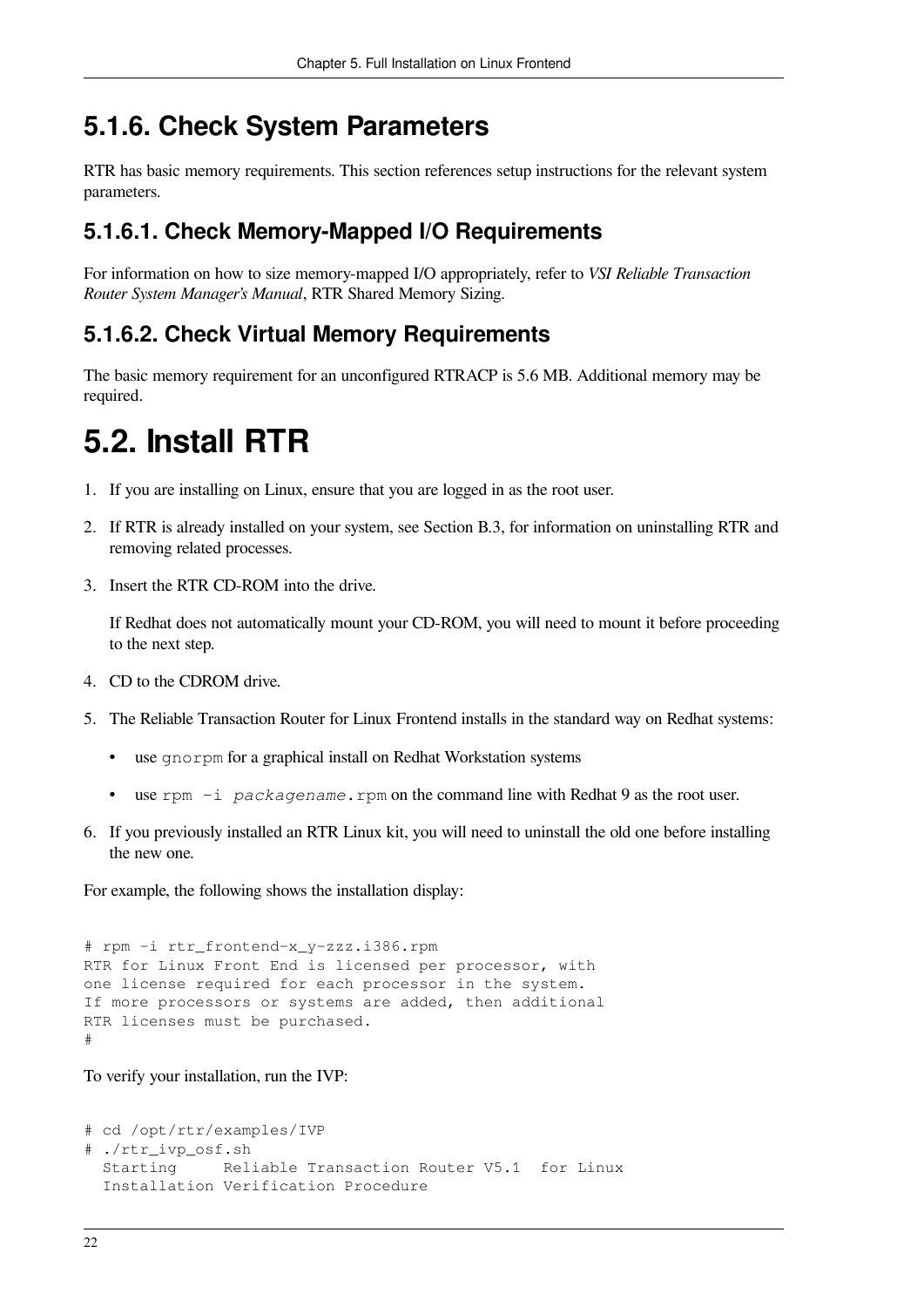```
 keeping any existing log file settings (RTR_DBG not set)
 starting RTR . . .
%RTR-S-RTRSTART, RTR started on node bznbzn
 creating a journal, if not already created . . .
%RTR-S-JOURNALINI, journal has been created on device /dev/hda3
  creating test facility . . .
%RTR-S-FACCREATED, facility rtr_ivp_facility created
  stopping RTR.
%RTR-S-RTRSTOP, RTR stopped on node bznbzn
   [OPTIONAL] attempting to compile and link rtr test applications . . .
  If this system is not configured with an application development
  environment, or the platform does not support threads, then some
  messages about application compilation not succeeding are normal.
  multithreaded server rtr application compiled
  single-threaded client rtr application compiled
  applications rtrreq and rtrsrv available
  starting rtr and creating default facility
%RTR-I-NOLOGSET, logging not set
%RTR-S-RTRSTART, RTR started on node bznbzn
%RTR-S-FACCREATED, facility RTR$DEFAULT_FACILITY created
  starting an rtr server application
  running an rtr client application, should complete in a few seconds
  stopping rtr
%RTR-S-RTRSTOP, RTR stopped on node bznbzn
  Reliable Transaction Router Vx.y for Linux
  Installation Verification Procedure successful
#
```
## <span id="page-32-0"></span>**5.3. Complete RTR Setup**

Give the RTR root directory and all its subdirectories "Full Control" access for all RTR users. You may then restrict access on individual files to read only. (All RTR usersrequire write access to the RTR journal directory.)

### <span id="page-32-1"></span>**5.3.1. Check Network Availability**

RTR cannot start until after the network has started. To check network status, use the command:

```
/etc/init.d/network status
```
To start your network, execute the command

```
/etc/init.d/network start
```
### **5.3.2. Check Installed Files**

Navigate to the directory where you installed RTR. The default is  $/\text{var}/\text{opt}/\text{rtr}$ .

To see a list of the files installed, enter the following command: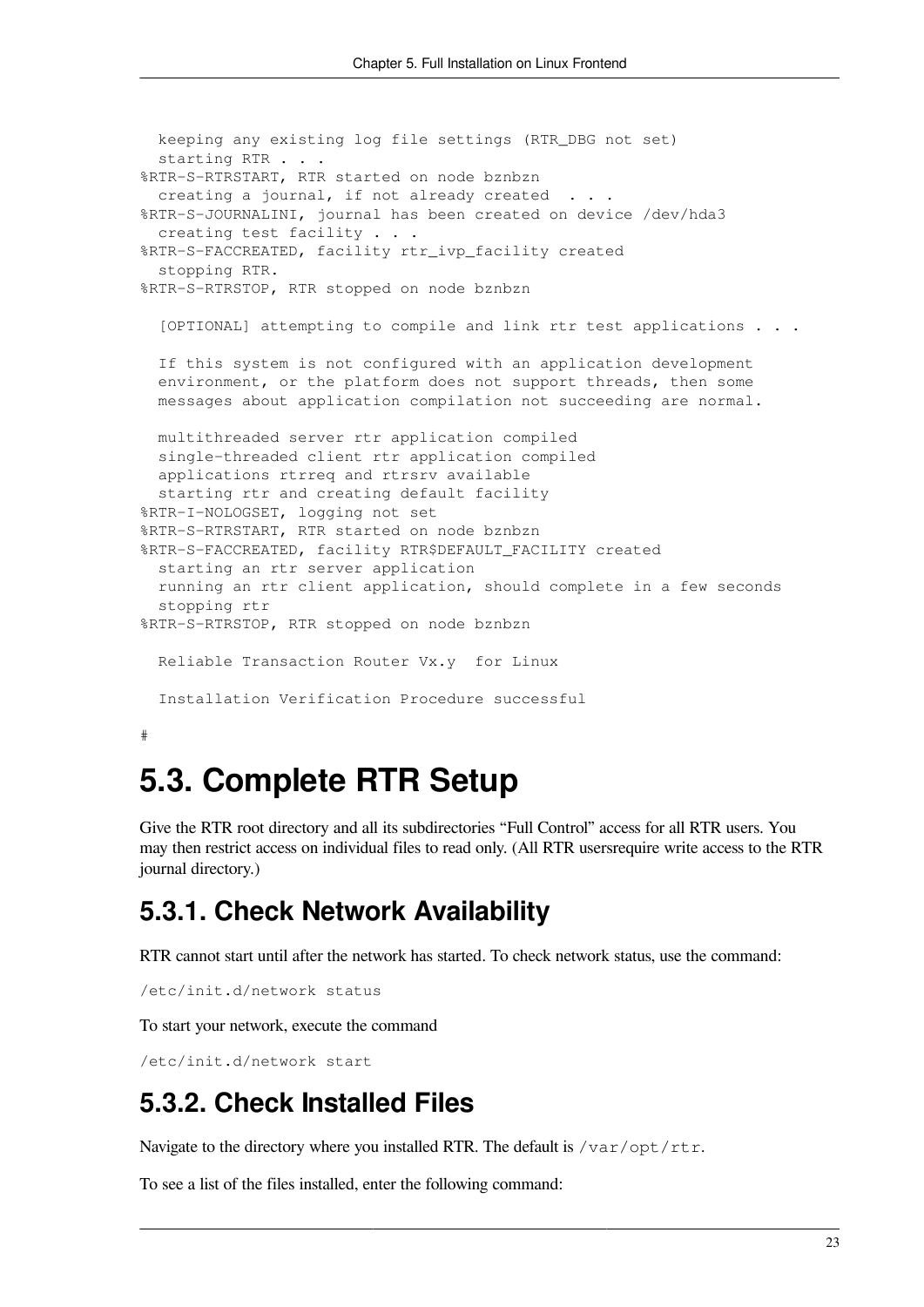# rpm -q -l rtr\_frontend

To see what has been installed, check the display from the following command:

```
# rpm -q -i rtr_frontend
Name : rtr_frontend Relocations: /opt/rtr
Version : x.y Vendor: VSI
Release : zzz Build Date: Fri 07 Feb 2020 01:27:4T
Install date: Fri 07 Feb 2020 02:13:13 PM Build Host: hostnm
Group : Development/Middleware  Source RPM: rtr_frontend-x_y-zzz.nom
Size : 22029958 License: Per Processor License fd
Packager : RTR Engineering
URL : https://www.vmssoftware.com
Summary : Reliable Transaction Router
Description :
Reliable Transaction Router(TM) (RTR) is an open client/server
software fault tolerant middleware for continuous high performance
distributed transaction processing.
#
```
<span id="page-33-0"></span>(The Source RPM value may be higher than shown.)

### **5.3.3. Enable RTR Remote Commands**

While this is not required to use RTR for Linux Frontend, to make it possible to execute RTR commands on remote systems, you must use the remote shell (RSH). See the documentation on remote shell on your Linux system.

The RSH service runs commands on remote computers running the RSH service. This command is available only if the TCP/IP protocol has been installed.

You can also execute remote commands with /NODE qualifiers on certain RTR commands, and in conjunction with the RTR SET ENVIRONMENT command. For more information on executing RTR commands remotely, refer to the *VSI Reliable Transaction Router System Manager's Manual*.

## <span id="page-33-1"></span>**5.3.4. Display Documentation**

Soft copy documentation for Reliable Transaction Router is available on the RTR Software Kit in distilled PostScript (.pdf) file format. You can display .pdf files with Acrobat Reader, a free reader of electronic files from Adobe Systems.

Release Notes are placed in the /usr/share/doc directory with the .pdf files.

### <span id="page-33-2"></span>**5.3.5. Run RTR**

You must be in the rtroper group to run RTR. For more information on RTR privileges, see the *VSI Reliable Transaction Router System Manager's Manual* section on RTR Privileges. To run RTR, follow these steps:

• To run RTR, enter the following command at the system prompt:

```
# rtr
RTR>
```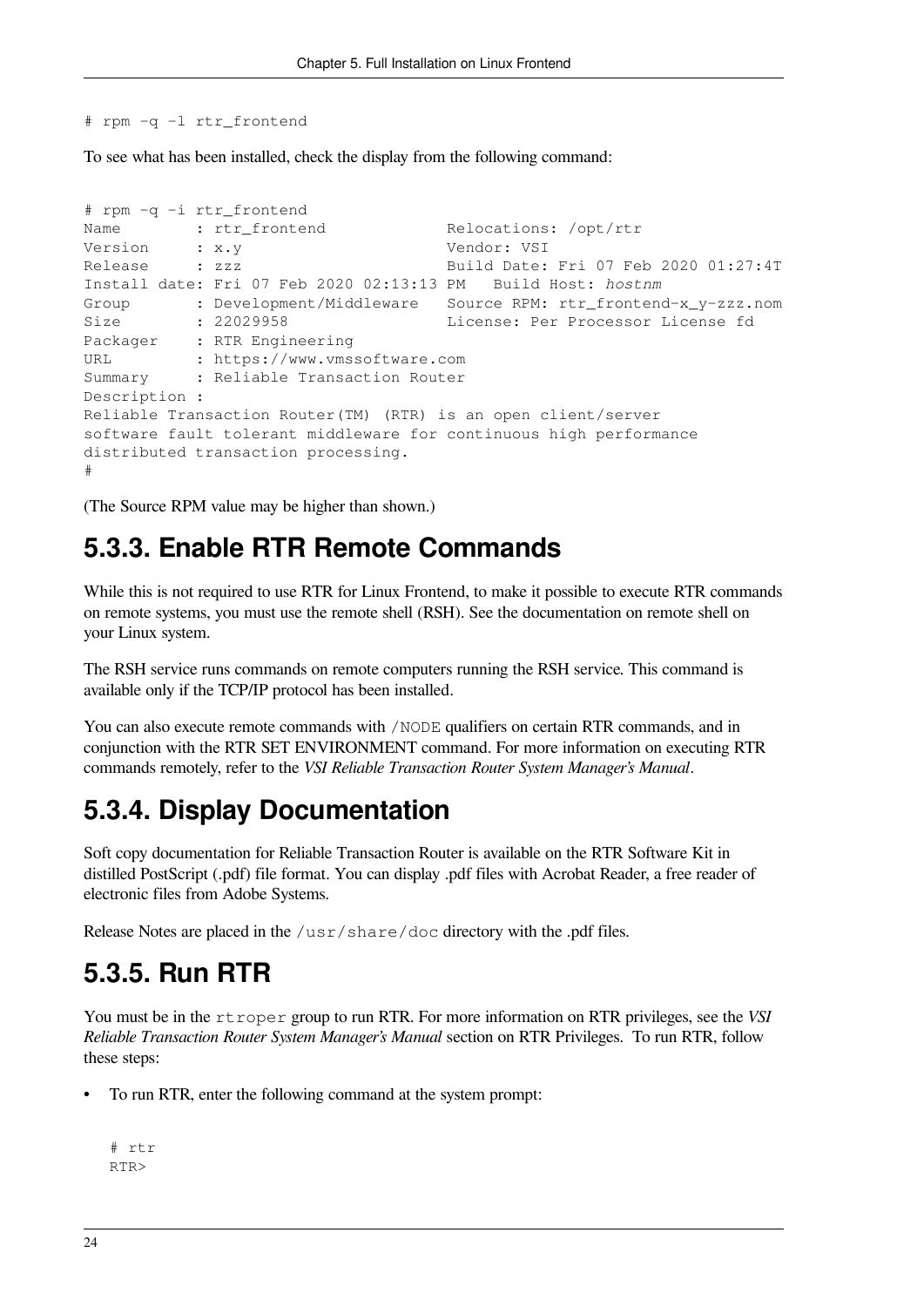• To start RTR, enter Start RTR at the RTR> prompt.

### <span id="page-34-0"></span>**5.3.5.1. Configure RTR Facilities and Partitions**

For information on configuring RTR facilities and setting up partitions, refer to the *VSI Reliable Transaction Router Getting Started* and the *VSI Reliable Transaction Router System Manager's Manual*.

## <span id="page-34-1"></span>**5.3.6. Install and Run Applications**

Once applications that use RTR have been designed and tested, they can be deployed on the systems configured for use with RTR. For information on designing applications, refer to the *VSI Reliable Transaction Router Application Design Guide*; for information on deployment and monitoring, refer to the *VSI Reliable Transaction Router System Manager's Manual*.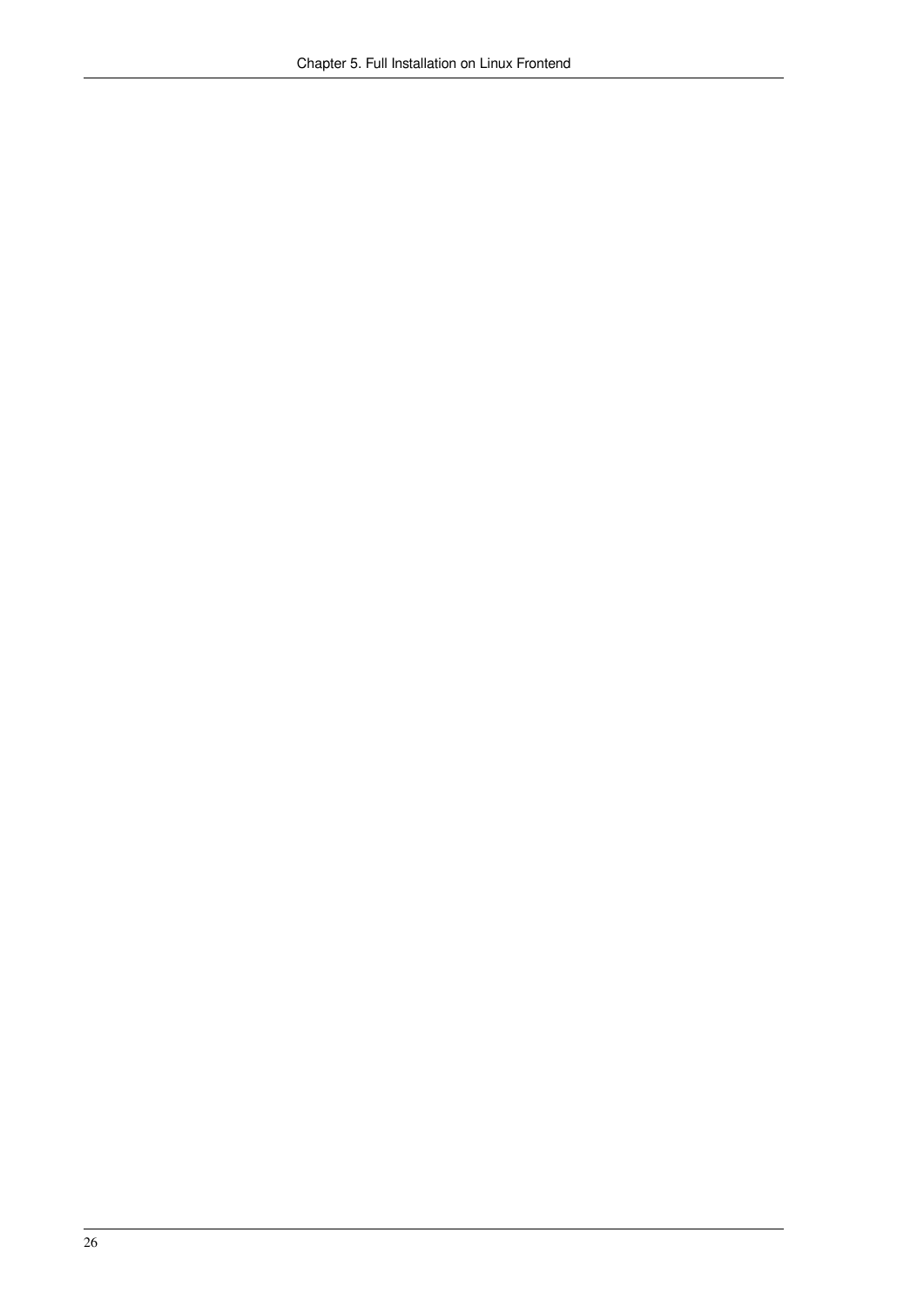# <span id="page-36-0"></span>**Chapter 6. Full Installation on OpenVMS**

This chapter describes how to install Reliable Transaction Router on OpenVMS Alpha systems. It includes steps for:

- Preparing for installation
- Installing RTR
- <span id="page-36-1"></span>• Completing RTR setup

## **6.1. Prepare for Installation**

Before you start the installation,complete the preparation tasks outlined in this section.

#### **User-Changed Monitor Files**

For all non-Linux platforms,if you have changed any RTR monitor (\*.mon) files, you must rename them or they will be overwritten during installation. To avoid this, always work from renamed copies of RTR monitor files when making local modifications.

#### **RTR V2 Command-line API Help**

To retain RTR V2 help when installing later versions of RTR, before uninstalling RTR make a copy of the RTR V2 help file that is on SYS\$COMMON:[SYSHLP]RTRHLP.HLB. Rename it, for example, to RTRHLPV2.HLB. After completing installation of the later version of RTR with its current help file, copy the oldRTRHLPV2.HLB file back. You can then access the old file from the DCL command line with the DCL command HELP @RTRHLPV2.

### <span id="page-36-2"></span>**6.1.1. Check Software Distribution Kit**

Reliable Transaction Router is distributed on CD-ROM. Use the Bill of Materials (BOM) received with your kit to verify the contents of your software distribution kit.

## <span id="page-36-3"></span>**6.1.2. Check Login Privileges**

You must have RTR\$OPERATOR privileges to install and run RTR. For more information on RTR privileges, see the *VSI Reliable Transaction Router System Manager's Manual* section on RTR Privileges.

## <span id="page-36-4"></span>**6.1.3. Check Required Hardware**

To install RTR, you need the following minimum hardware:

- Software distribution device such as a CD-ROM
- Terminal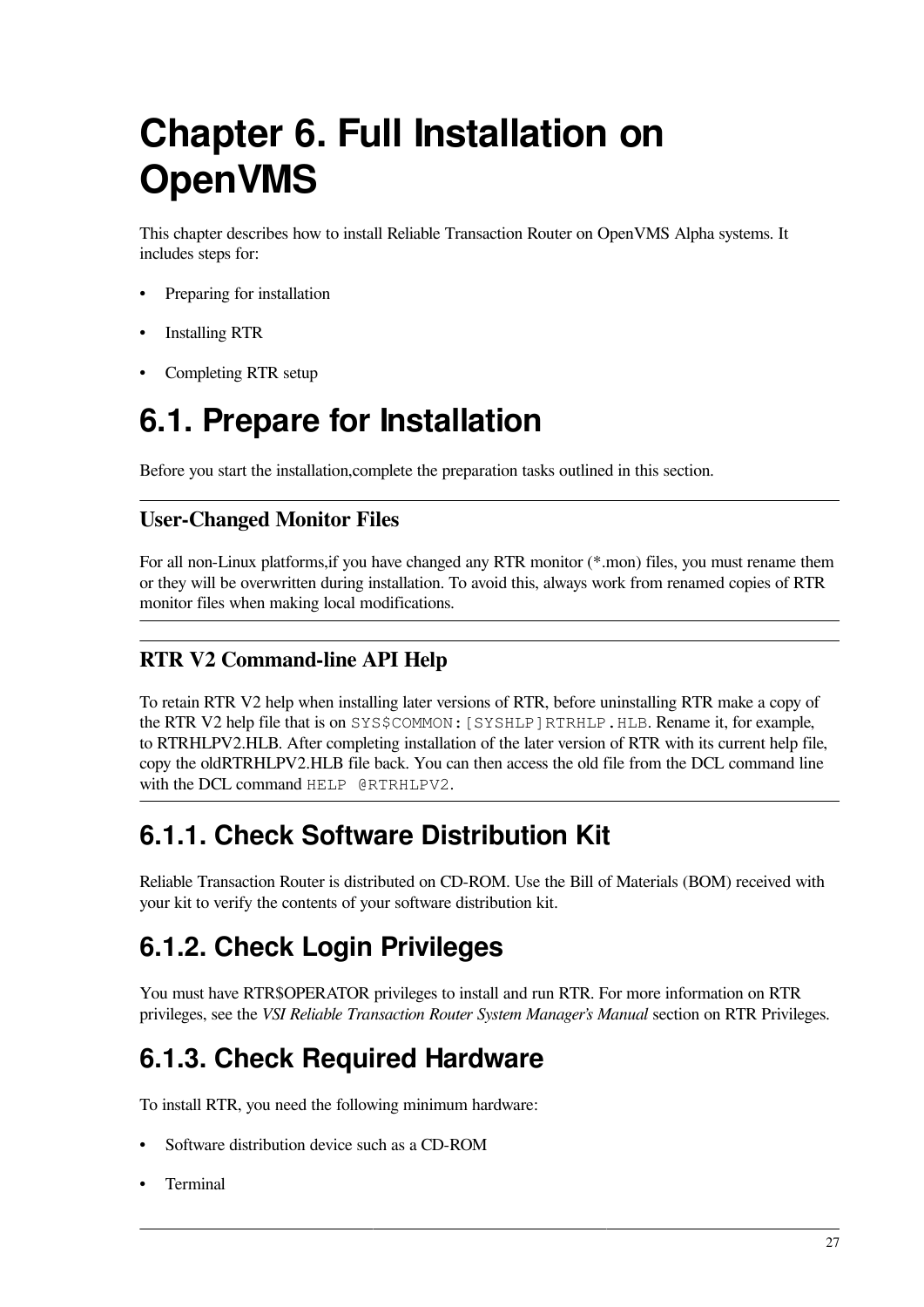You can use a character-cell or video terminal or a workstation when installing RTR.

• An Alpha Server or Itanium that runs OpenVMS

See the *VSI Reliable Transaction Router Software Product Description* for additional hardware requirements.

## <span id="page-37-0"></span>**6.1.4. Check Required Software**

[Table](#page-37-2) 6.1 provides information on the software that must be installed on your system before installing Reliable Transaction Router. The table also includes information about optional software that you can use with Reliable Transaction Router. See the *VSI Reliable Transaction Router Software Product Description* (SPD) for the list of prerequisite and optional software and their required versions.

<span id="page-37-2"></span>**Table 6.1. Required Software**

| Prerequisite Products                                                                                               | Purpose                  |
|---------------------------------------------------------------------------------------------------------------------|--------------------------|
| OpenVMS I64 Version 8.2-1 minimum                                                                                   | <b>System Software</b>   |
| <sub>or</sub>                                                                                                       |                          |
| OpenVMS Alpha Version 7.3-2 minimum                                                                                 | <b>System Software</b>   |
| One of the following must be present on your system to use RTR:                                                     |                          |
| <b>Networking Products</b>                                                                                          |                          |
| TCP/IP Services for OpenVMS (version depends on the platform<br>and version of OpenVMS. Refer to the relevant SPD.) | <b>Network Transport</b> |
| DECnet or DECnet-Plus (version depends on the platform and<br>version of OpenVMS. Refer to the relevant SPD.)       | <b>Network Transport</b> |

The Installation Verification Procedure (IVP) will complete successfully only if at least one of the supported network protocols (DECnet or TCP/IP) is installed.

For OpenVMS Alpha, there is no requirement that you must register a software license for RTR for OpenVMS. However, for OpenVMS I64, a license is required to run RTR. For further details, refer to the RTR for OpenVMS SPD.

## <span id="page-37-1"></span>**6.1.5. Check Required Disk Space**

Reliable Transaction Router's requirements for free disk storage space are different during installation and after installation. [Table](#page-37-3) 6.2 summarizes the storage requirements.

<span id="page-37-3"></span>**Table 6.2. Disk Space Requirements for OpenVMS**

| Kit                             | <b>Blocks During Installation</b> | <b>Blocks After Installation</b> |
|---------------------------------|-----------------------------------|----------------------------------|
| Reliable Transaction Router for | 53000                             | 36000                            |
| $\overline{O}$ DpenVMS          |                                   |                                  |

To determine the number of free disk blocks on the current system disk, enter the following command at the DCL prompt:

```
$ SHOW DEVICE SYS$SYSDEVICE
```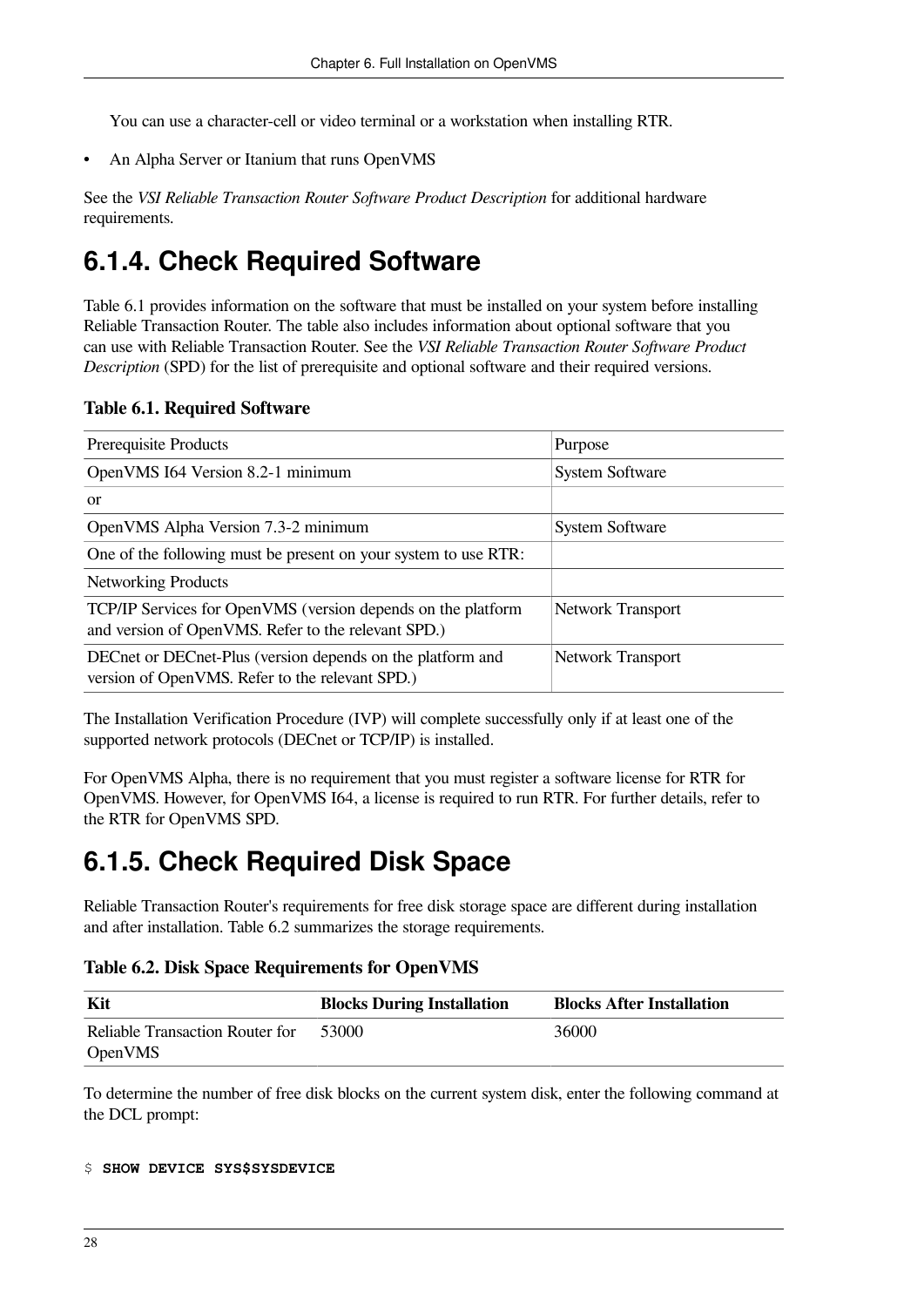## <span id="page-38-0"></span>**6.1.6. Check System Parameters**

Installing Reliable Transaction Router for OpenVMS may mean that you have to increase the values for some system parameters. For more details, see the *VSI Reliable Transaction Router System Manager's Manual*.

#### **Value of CHANNELCNT**

In rare instances and only as directed by VSI, you may need to change the value of CHANNELCNT, which is typically set at 256. CHANNELCNT specifies the number of permanent I/O channels available to the system. For details on how to set this, see the *VSI Reliable Transaction Router System Manager's Manual*.

### <span id="page-38-1"></span>**6.1.6.1. Size Global Pages and Sections Appropriately**

Size global pages and global sections appropriately. (Refer to the section on RTR Shared Memory Sizing in the *VSI Reliable Transaction Router System Manager's Manual* for information on sizing.) [Table](#page-38-4) 6.3 lists the minimum free amount of global pages and global sections required for the installation.

#### <span id="page-38-4"></span>**Table 6.3. System Parameter Values Used by the RTR Installation**

| <b>System Parameter</b> | <b>Required Amount</b> |
|-------------------------|------------------------|
| <b>GBLPAGES</b>         | 4000                   |
| <b>GBLSECTIONS</b>      |                        |

### <span id="page-38-2"></span>**6.1.6.2. Size Virtual Memory Appropriately**

RTR has basic memory requirements. For information on how much virtual memory to allocate, refer to the section on RTR ACP Virtual Memory Sizing in the *VSI Reliable Transaction Router System Manager's Manual*.

## <span id="page-38-3"></span>**6.2. Install RTR**

If RTR is already installed on your system, see [Section](#page-55-2) B.4, for information on uninstalling RTR and removing related processes.

Log on to the System Manager's account to do the installation.

The Reliable Transaction Router installation procedure uses the POLYCENTER Software Installation Utility (PCSI). For details on using PCSI, refer to the *VSI OpenVMS System Manager's Manual*, Section "Installing with the POLYCENTER Software Installation Utility."

The logical name PCSI\$SOURCE is used to define the location of the software kits you want to install. For example, if the Reliable Transaction Router software is located in  $DISKI: [KITS]$ , enter the following at the DCL prompt (or include the line in the system manager's login command file):

\$ **DEFINE PCSI\$SOURCE DISK1:[KITS]**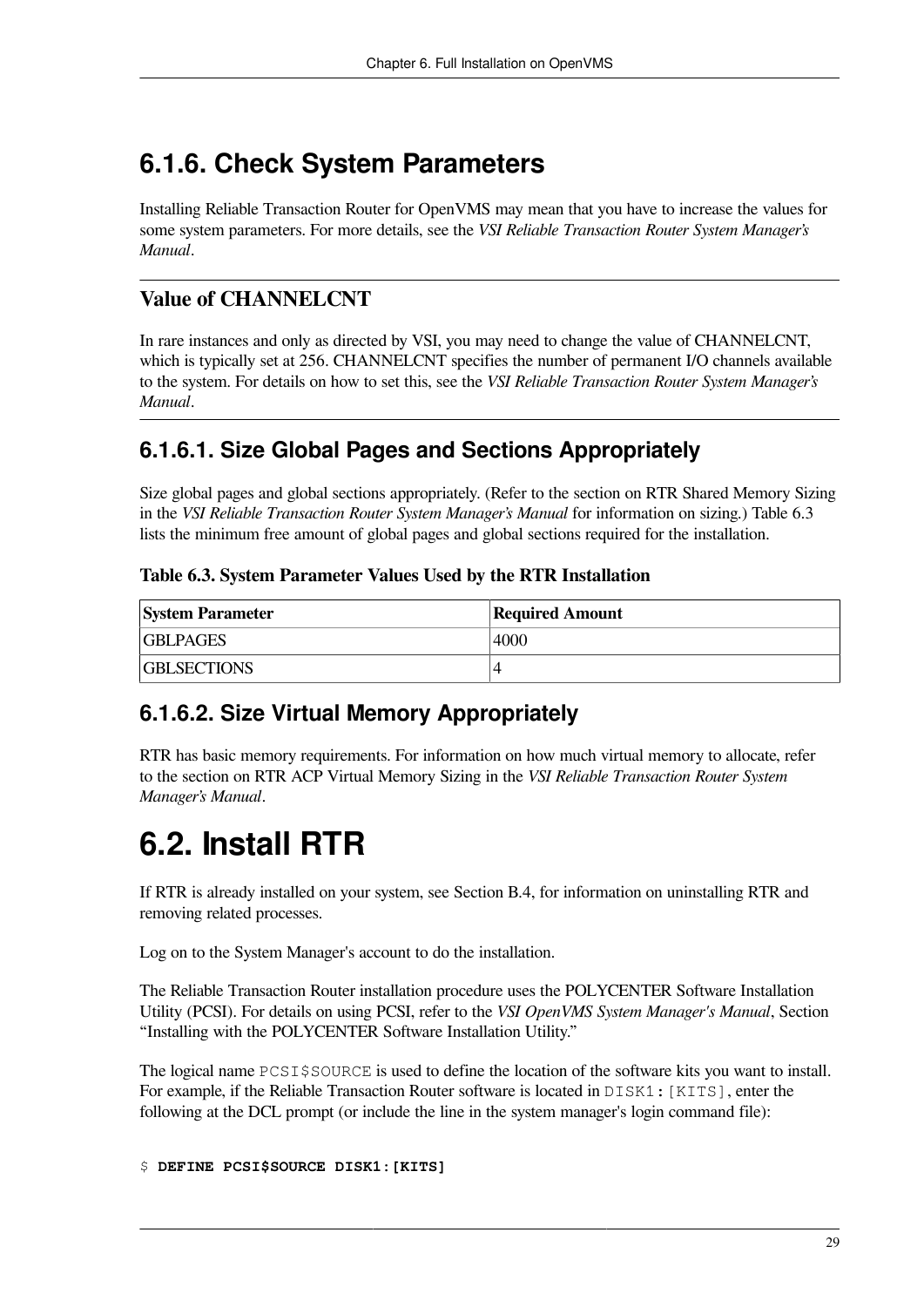#### **Installing on an ODS-5 Disk**

RTR can be installed on an ODS-5 disk.

### <span id="page-39-0"></span>**6.2.1. Installation Example**

The installation prompts you with questions. Enter your response to each question and press the Return key. Defaults are shown in square brackets, for example, [YES].

#### **Minimum Required Version of OpenVMS**

The minimum VMS version on which you can install RTR Version 5.1 is OpenVMS 7.3-2. If you attempt to install RTR Version 5.1 on an earlier version of OpenVMS, you will receive an error message of the following form:

This system does not meet the RTR minimum required VMS version. The minimum required version is V7.3-2. Terminating is strongly recommended. Do you want to terminate? [YES]

If you see this error message, end your attempted RTR installation and upgrade your OpenVMS system to version 7.3-2.

To start the installation, enter the command:

#### \$ **PRODUCT INSTALL RTR**

A display similar to the following appears:

The following product has been selected: DEC AXPVMS RTR Vx.  $y$ -zzz  $\bullet$  Layered Product Do you want to continue? [YES] yes Configuration phase starting ... You will be asked to choose options, if any, for each selected product and for any products that may be installed to satisfy software dependency requirements. DEC AXPVMS RTR Vx.y-zzz: Reliable Transaction Router for OpenVMS Copyright 2005 Hewlett-Packard Development Company, L.P. Do you want the defaults for all options? [YES] no Have all RTR processes on the system been stopped? [YES] yes @ Run installation verification procedure [NO] yes  $\bullet$  DECnet users: Have you read the Release Note regarding minimum version? [YES] yes Do you want the V2 programming kit installed? [NO] yes <sup>0</sup> Do you want to review the options? [NO] yes DEC AXPVMS RTR Vx.y-zzz: Reliable Transaction Router for OpenVMS Have all RTR processes on the system been stopped?: YES Run installation verification procedure: YES DECnet users: Have you read the Release Note regarding minimum version?: YES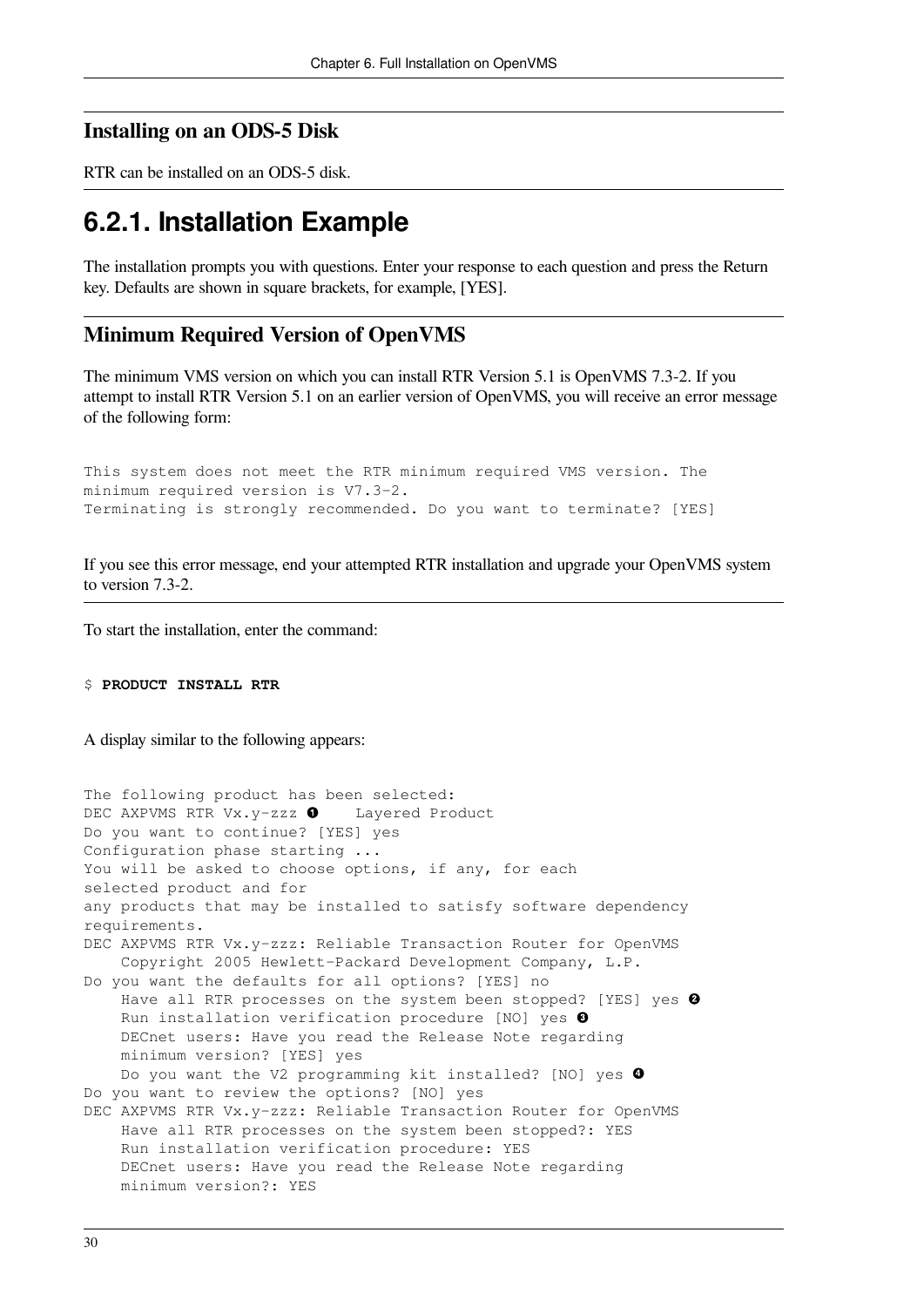```
 Do you want the V2 programming kit Installed ?: YES
Are you satisfied with these options? [yes]
Execution phase starting ...
The following product will be installed to destination:
    DEC AXPVMS RTR Vx.y-zzz <logical for SYS$COMMON> \ThetaPortion done: 0%
...10%
...20%
...30%
...40%
...50%
...60%
...70%
...80%
...90%
...100%
The following product has been installed:
     DEC AXPVMS RTR Vx.y-zzz Layered Product
%PCSI-I-IVPEXECUTE, executing test procedure for
DEC AXPVMS RTR Vx.y-zzz ... O
%PCSI-I-IVPSUCCESS, test procedure completed successfully
DEC AXPVMS RTR Vx.y-zzz: Reliable Transaction Router for OpenVMS
Insert the following lines in SYS$MANAGER:SYSTARTUP_VMS.COM: 0
     @sys$startup:rtr$startup.com
Insert the following lines in SYS$MANAGER:SYSHUTDWN.COM:
     @sys$manager:rtr$shutdown
See the Release Notes and documentation for use of the
optional rtr$startup P1 parameter. <sup>0</sup>
\mathcal{S}
```
- Kit name, version and number.  $\bullet$
- $\boldsymbol{\Theta}$ All RTR processes must be stopped before a successful installation.
- Optional request to run IVP after installation.  $\bullet$
- Answer yes if you need definition files required for programming to theV2 API. Otherwise, answer  $\bullet$ no.
- $\boldsymbol{\Theta}$ The destination defaults to the logical defined for SYS\$COMMON.
- $\bullet$ Indicates that the installation verification procedure (IVP) has started.
- $\bullet$ Add the indicated lines for automatic startup and shutdown of RTR.
- <span id="page-40-0"></span> $\Omega$ See [Section](#page-41-1) 6.3.1.1 for information on use of the optional P1 parameter.

### **6.2.2. Read Release Notes**

To access the *VSI Reliable Transaction Router Release Notes*, type the command:

```
$ PRODUCT EXTRACT RELEASE_NOTES RTR /file=rtr_relnotes.txt
```
You should read the *VSI Reliable Transaction Router Release Notes* before using Reliable Transaction Router.

## <span id="page-40-1"></span>**6.3. Complete RTR Setup**

After completing the installation, you can: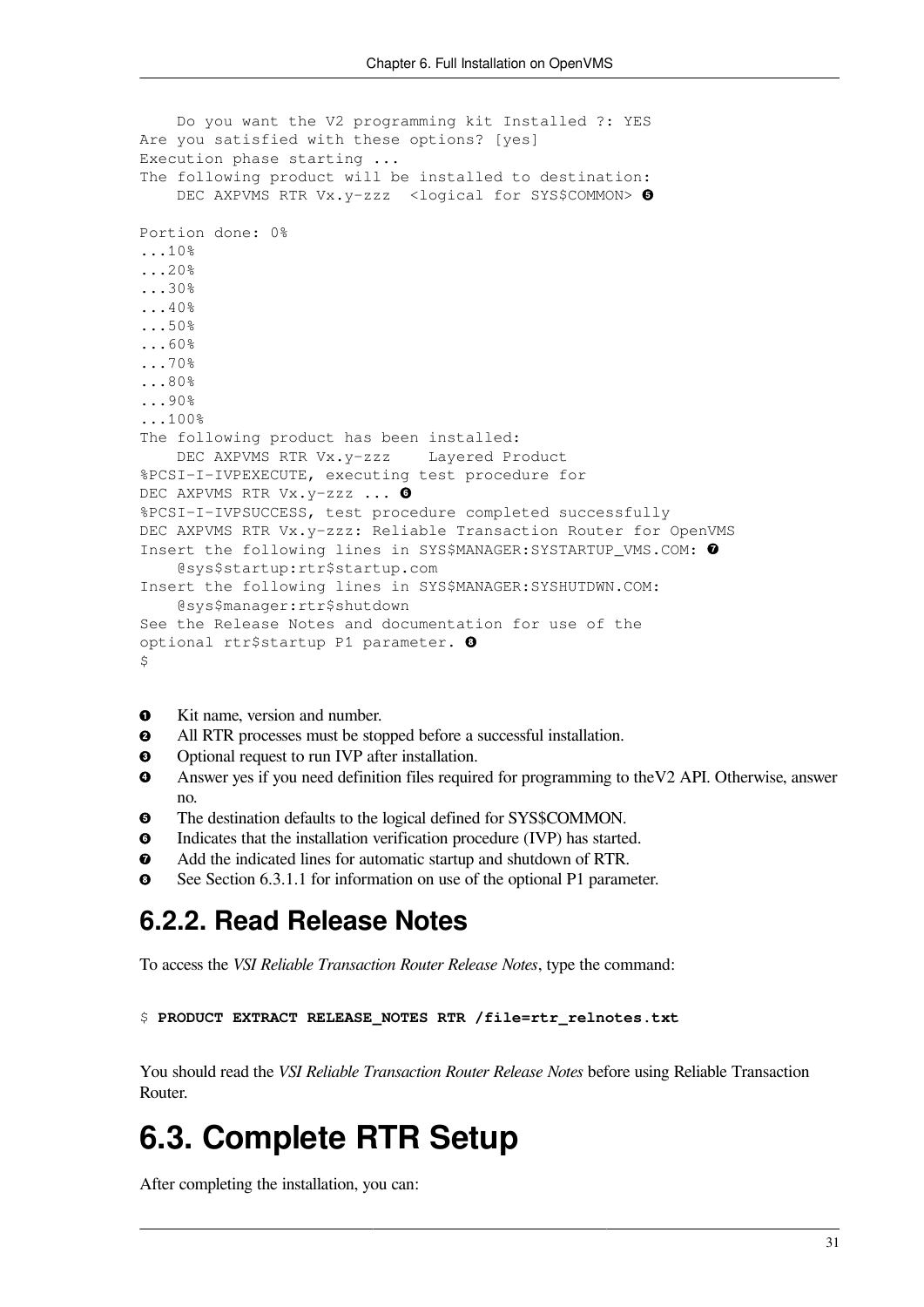- Edit system files
- Verify user account requirements

## <span id="page-41-0"></span>**6.3.1. Edit System Files**

You must edit the system startup and shutdown files to provide for automatic startup and the installation of Reliable Transaction Router images when your system is rebooted.

Add the command line that starts Reliable Transaction Router to the system startup file, SYS \$MANAGER:SYSTARTUP\_VMS.COM. Reliable Transaction Router cannot start until after the network has started. You must position this new command line *after* the lines that invoke the network startup command procedures.

Add the command line that stops Reliable Transaction Router to the system shutdown file, SYS \$MANAGER:SYSHUTDWN.COM.

### <span id="page-41-1"></span>**6.3.1.1. Establishing Protocol Preference**

In RTR\$STARTUP.COM, the symbol RTR\_PREF\_PROT defines the preferred network protocol. There are four choices:

RTR\_DNA\_FIRST (DECnet first) RTR\_DNA\_ONLY (DECnet only) RTR\_TCP\_FIRST (TCP first) RTR\_TCP\_ONLY (TCP only)

By default, protocol preference depends on whether DECnet has been installed as follows:

#### **Table 6.4. RTR Protocol Preference**

| If SYS\$NODE is defined (DECnet installed),<br>the default is: | <b>If SYS\$NODE</b> is not defined, the default is: |
|----------------------------------------------------------------|-----------------------------------------------------|
| <b>RTR DNA FIRST</b>                                           | <b>RTR TCP ONLY</b>                                 |

This default behavior is the same as in previous versions of RTR and is backwards compatible with previous versions of RTR.

Previously the RTR system manager could override this default behavior by removing the comment character (!) from the appropriate DEFINE statement in RTR\$STARTUP.COM. This is no longer valid or supported. To override the default behavior, add the following line to SYS \$MANAGER:SYSTARTUP\_VMS.COM:

@sys\$startup:rtr\$startup.com *preferred\_protocol* (P1)

<span id="page-41-2"></span>Set the optional preferred protocol to one of the values in [Table](#page-41-2) 6.5.

#### **Table 6.5. Preferred Protocol Values**

| To use the following protocol: | Set the value as:    |
|--------------------------------|----------------------|
| DECnet first                   | <b>RTR DNA FIRST</b> |
| DECnet only                    | <b>RTR DNA ONLY</b>  |
| <b>TCP/IP</b> first            | <b>RTR TCP FIRST</b> |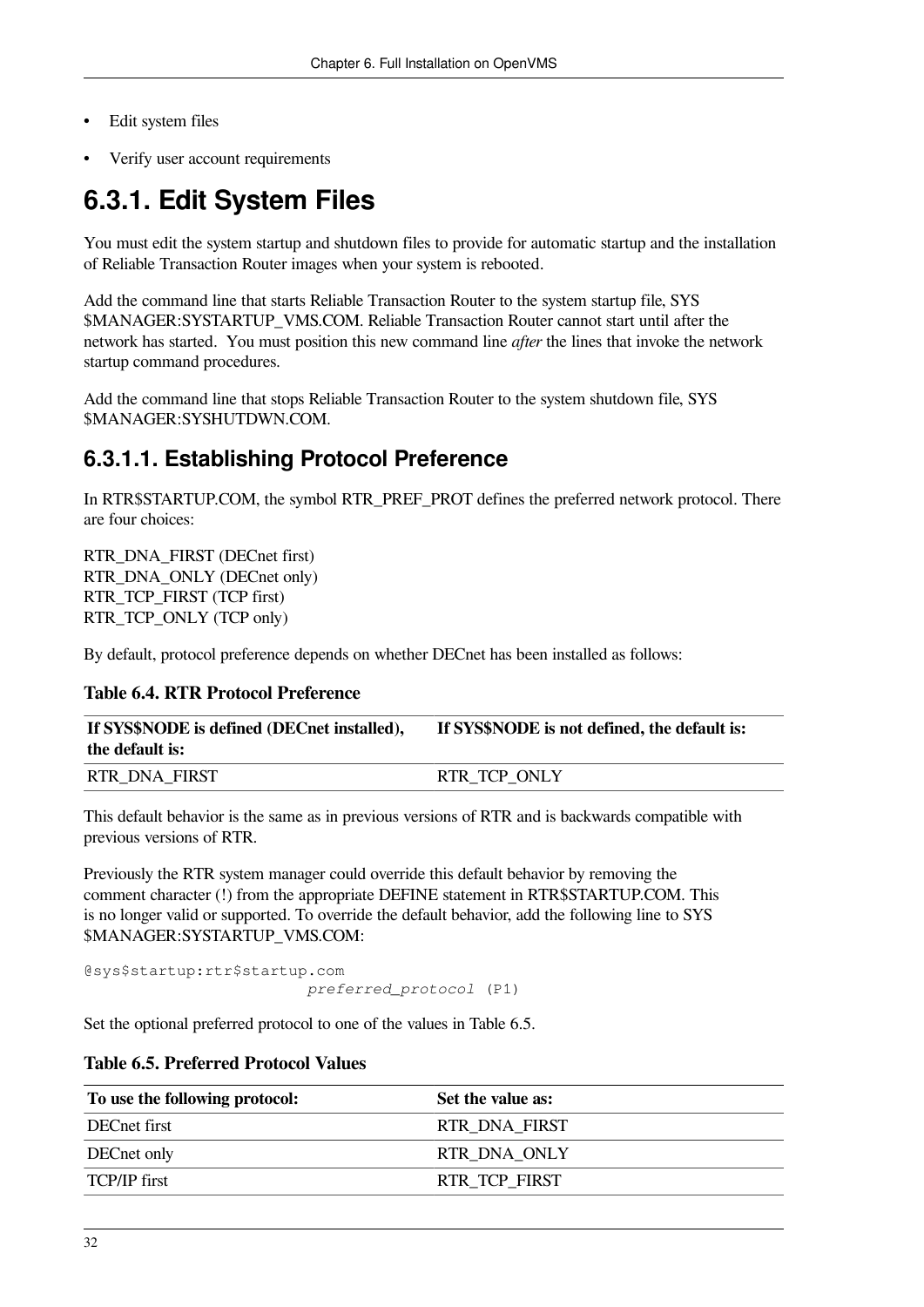| To use the following protocol: | Set the value as:   |
|--------------------------------|---------------------|
| <b>TCP/IP</b> only             | <b>RTR_TCP_ONLY</b> |

For example, the following line in SYS\$SYSMANAGER:SYSTARTUP\_VMS.COM sets the preferred protocol as TCP/IP first:

@sys\$startup:rtr\$startup.com RTR\_TCP\_FIRST

Setting the preferred protocol eliminates the need to change the RTR\$STARTUP.COM file on every system after each RTR upgrade or install. In addition, RTR\$SHUTDOWN.COM internally detects the preferred protocol and shuts down RTR accordingly. In the unlikely event that RTR \$SHUTDOWN.COM does not correctly detect the preferred protocol, the RTR system manager can explicitly pass the value by adding the following line to SYS\$MANAGER:SYSHUTDWN.COM:

```
@sys$startup:rtr$shutdown.com preferred_protocol
```
where the optional preferred protocol is taken from [Table](#page-41-2) 6.5. For example, the following command would ensure that RTR detects the preferred protocol:

<span id="page-42-0"></span>@sys\$startup:rtr\$shutdown.com RTR\_TCP\_FIRST

### **6.3.2. Verify User Account Requirements**

To work with Reliable Transaction Router, user accounts on your system must have certain quotas and privileges. The next two sections contain information on these requirements. If current settings are less than those required, increase them to the amounts required.

#### <span id="page-42-1"></span>**6.3.2.1. Check User Account Quotas**

<span id="page-42-3"></span>[Table](#page-42-3) 6.6 summarizes the required user account quotas.

#### **Table 6.6. User Account Quotas for Using Reliable Transaction Router**

| <b>Account Quota</b> | Value                          |
|----------------------|--------------------------------|
| <b>ASTLM</b>         | At least 2000                  |
| <b>BIOLM</b>         | At least 2000                  |
| <b>BYTLM</b>         | At least $500000$ <sup>1</sup> |
| <b>DIOLM</b>         | At least 2000                  |
| <b>TQELM</b>         | At least 2000                  |

<sup>1</sup>At least 80000 for accounts running RTR applications. At least 500000 for accounts running the RTR ACP. These may need to be increased to accommodate large numbers of application programs and/or users. The formula to use is: *32K + 32K \* n* where *n* equals the number of application processes plus the number of users in the ACP's group.

### <span id="page-42-2"></span>**6.3.2.2. Check User Account Privileges**

To use the features of Reliable Transaction Router, each account must have the following privileges:

- NETMBX
- TMPMBX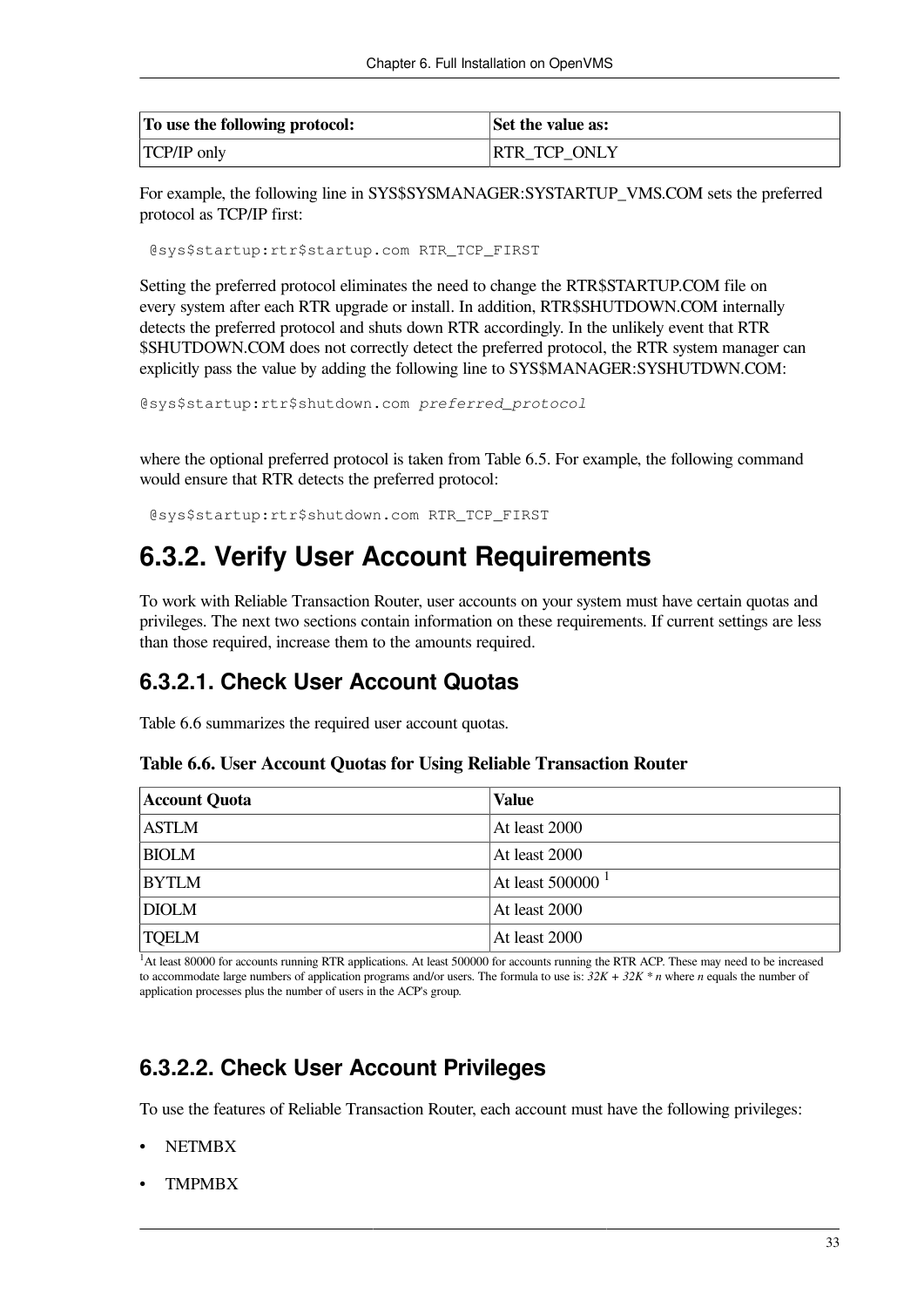#### **SYSLCK**

In addition, the Rights Identifier RTR\$INFO is required.

#### **On Identifiers**

A fresh installation of RTR adds RTR\$INFO and RTR\$OPERATOR identifiers to those on your system (they are removed during an uninstall).

#### <span id="page-43-0"></span>**6.3.2.3. Check System Manager Account Privileges**

The RTR System Manager (that is, the account that starts up RTR and creates facilities) must also have either OPER privilege or have the Rights Identifier RTR\$OPERATOR.

### <span id="page-43-1"></span>**6.3.3. Check Installed Files**

To see the files installed on your system by the installation process, use the following command:

```
$PRODUCT LIST RTR/SOURCE=[pcsi kit location]
```
### <span id="page-43-2"></span>**6.3.4. Enable RTR Remote Commands**

To make it possible to execute RTR commands on remote systems, enable the capability with the SYSMAN Utility. See the documentation for SYSMAN in the OpenVMS documentation set for information on this utility. You can also execute remote commands with /NODE qualifiers on certain RTR commands,and in conjunction with the RTR SET ENVIRONMENT command. For more information on executing RTR commands remotely, refer to the *VSI Reliable Transaction Router System Manager's Manual*.

### <span id="page-43-3"></span>**6.3.5. Run RTR**

To run RTR, enter the following command at the OpenVMS system prompt:

```
$ run SYS$COMMON:[SYSEXE]RTR
RTR>
```
or

\$ RTR RTR>

You can then enter commands at the RTR prompt to configure RTR facilities and partitions, and run applications that use RTR.

#### <span id="page-43-4"></span>**6.3.5.1. Configure RTR Facilities and Partitions**

For information on configuring RTR facilities and setting up partitions, refer to the *VSI Reliable Transaction Router Getting Started* and the *VSI Reliable Transaction Router System Manager's Manual*.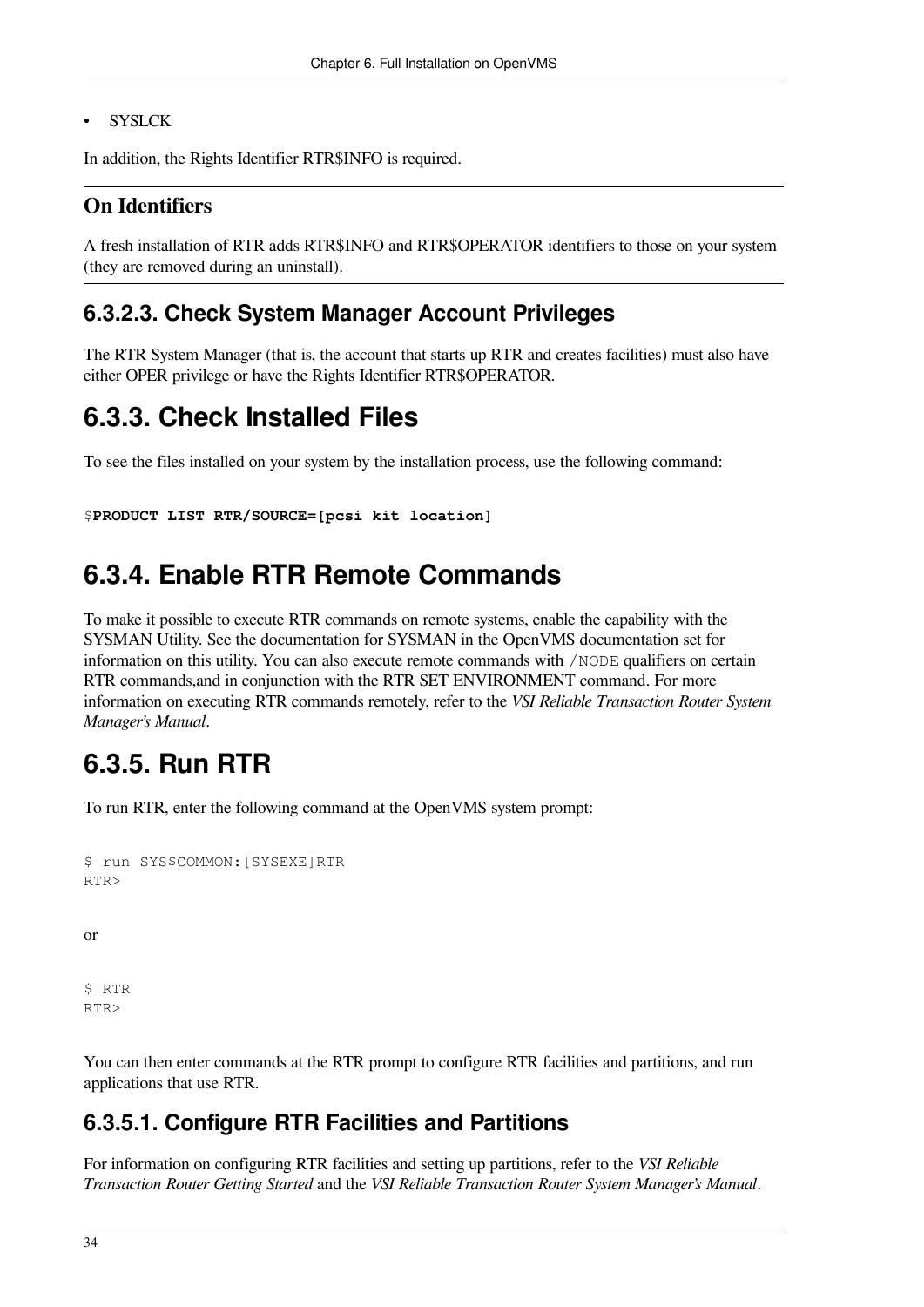## <span id="page-44-0"></span>**6.3.6. Install and Run Applications**

Once applications that use RTR have been designed and tested, they can be deployed on the systems configured for use with RTR. For information on designing RTR applications, refer to the *VSI Reliable Transaction Router Application Design Guide*; for information on deployment and use, refer to the *VSI Reliable Transaction Router System Manager's Manual*.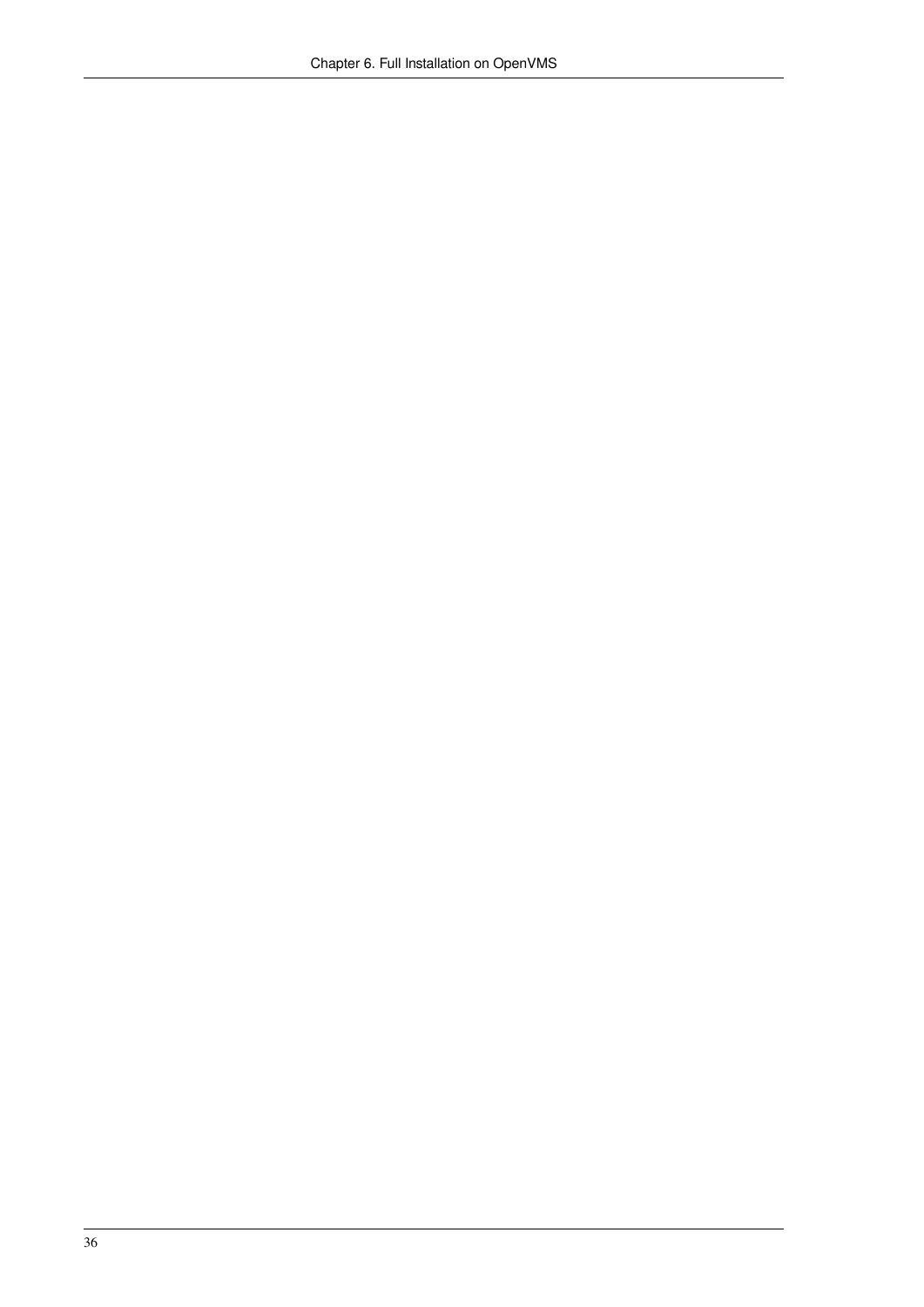# <span id="page-46-0"></span>**Chapter 7. Full Installation on Windows**

This chapter describes how to install Reliable Transaction Router on Windows systems. It includes steps for:

- Preparing for installation
- Installing RTR
- Completing RTR setup

## <span id="page-46-1"></span>**7.1. Prepare for Installation**

Before you start the installation, review the hardware and software requirements described in the following sections.

#### **User-Changed Monitor Files**

For non-Linux platforms, if you have changed any RTR monitor  $(* \cdot \text{mon})$  files, you must rename them or they will be overwritten during installation. To avoid this, always work from renamed copies of RTR monitor files when making local modifications. For the Linux platform, see [Chapter](#page-30-0) 5.

## <span id="page-46-2"></span>**7.1.1. Check Software Distribution Kit**

Reliable Transaction Router is distributed on CD-ROM. Use the Bill of Materials (BOM) received with your kit to verify the contents of your software distribution kit.

## <span id="page-46-3"></span>**7.1.2. Check Login Privileges**

You must have RTROperator and RTRInfo privileges to run RTR, and Windows Administrator privileges to install RTR. For more information on privileges, see the *VSI Reliable Transaction Router System Manager's Manual* section on RTR Privileges.

## <span id="page-46-4"></span>**7.1.3. Check Required Hardware**

- For client/server/router functionality, any Intel system that runs Windows 2000, Windows 2003or Windows XP.
- For client functionality, any Intel system that runs Windows 2000, Windows 2003, or Windows XP.

## <span id="page-46-5"></span>**7.1.4. Check Required Software**

The following list contains the required version of Windows for each system to be used with RTR:

- Windows 2000, Service Pack 1
- Windows 2003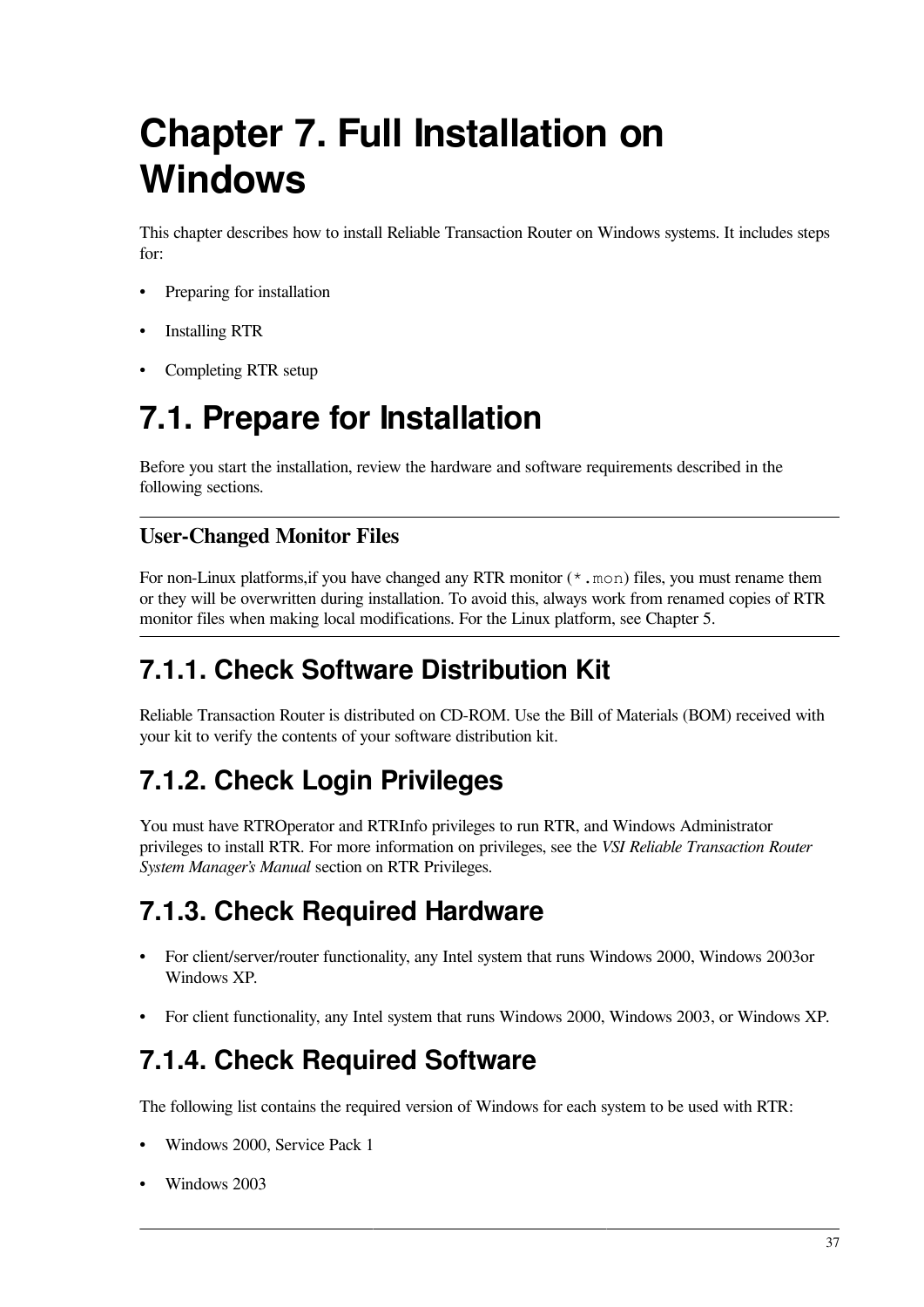- Windows XP
- All systems must include TCP/IP support

## <span id="page-47-0"></span>**7.1.5. Check Required Disk Space**

The installation of the RTR base product requires about 19 megabytes of disk space. The installation procedure takes about two minutes to complete.

## <span id="page-47-1"></span>**7.1.6. Check System Parameters**

RTR has basic memory requirements. This section references setup instructions for the relevant system parameters.

### <span id="page-47-2"></span>**7.1.6.1. Check Memory-Mapped I/O Requirements**

For information on how to size memory-mapped I/O appropriately, refer to *VSI Reliable Transaction Router System Manager's Manual*, RTR Shared Memory Sizing.

### <span id="page-47-3"></span>**7.1.6.2. Check Virtual Memory Requirements**

The basic memory requirement for an unconfigured RTRACP is 5.6MB. Additional memory may be required. For additional information, refer to the *VSI Reliable Transaction Router System Manager's Manual*, RTRACP Virtual Memory Sizing for All Systems.

## <span id="page-47-4"></span>**7.2. Install RTR**

- 1. If you are installing on Windows 2000, Windows 2003, or Windows XP, ensure that you are logged in as the Administrator, or have administrator privileges.
- 2. If RTR is already installed on your system, see Section B.5: [Uninstalling](#page-56-0) on Windows Systems, for information on uninstalling RTR and removing related processes.
- 3. Insert the RTR CD-ROM into the drive.
- 4. Exit all Windows programs to run Setup.
- 5. From the Start button, invoke Windows Explorer to view files.
- 6. Choose the drive letter of your CDROM and open the directory **I386**. Double click on the file SETUP.EXE. This starts the InstallShield that takes you through the setup process.
- 7. The InstallShield wizard steps you through the installation. Click on the Next button to continue installation or on the Cancel button to stop it.
- 8. Select the Typical, Compact or Custom installation as shown in Figure 7.1: Setup Type [Screen](#page-48-0).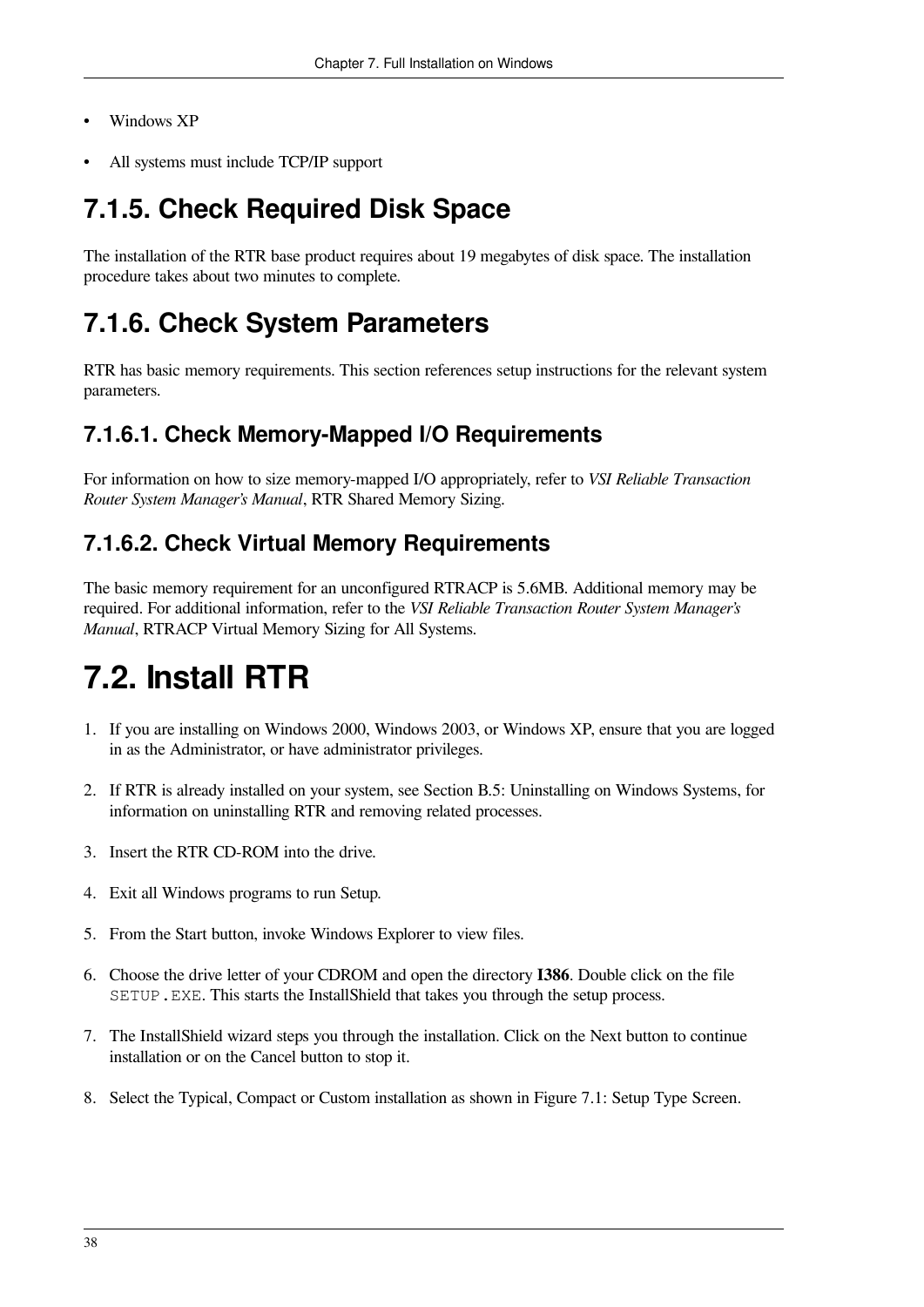#### <span id="page-48-0"></span>**Figure 7.1. Setup Type Screen**

| HP Reliable Transaction Router - InstallShield Wizard<br>$\boldsymbol{\mathsf{x}}$ |                                                                                                                     |  |  |  |
|------------------------------------------------------------------------------------|---------------------------------------------------------------------------------------------------------------------|--|--|--|
| Setup Type<br>Select the setup type that best suits your needs.                    |                                                                                                                     |  |  |  |
| Click the type of setup you prefer.                                                |                                                                                                                     |  |  |  |
| Typical<br>G                                                                       | Program will be installed with the most common options. Recommended for<br>most users.                              |  |  |  |
| Compact                                                                            | RTR web page only for administration of remote machines. You cannot run<br>RTR or RTR applications on this machine. |  |  |  |
| $C$ Custom                                                                         | You may select the options you want to install. Recommended for advanced<br><b>LISBES</b>                           |  |  |  |
| Destination Folder                                                                 |                                                                                                                     |  |  |  |
| C:\Program Files\HP\RTR<br>Browse                                                  |                                                                                                                     |  |  |  |
| InstallShield                                                                      |                                                                                                                     |  |  |  |
|                                                                                    | Cancel<br>< Back<br>Next >                                                                                          |  |  |  |
|                                                                                    | <b>VM-1182A-AI</b>                                                                                                  |  |  |  |

- The typical installation provides the most common options. This choice is recommended for most users.
- The Compact installation installs only those parts of RTR that are needed for administration of remote systems. You cannot run RTR or RTR applications on the machine where you do the Compact installation. You will have access to a web browser from which you can administer remote systems running RTR.
- If you select the Custom installation, you can choose to install only certain parts of RTR, as shown in [Figure](#page-49-0) 7.2.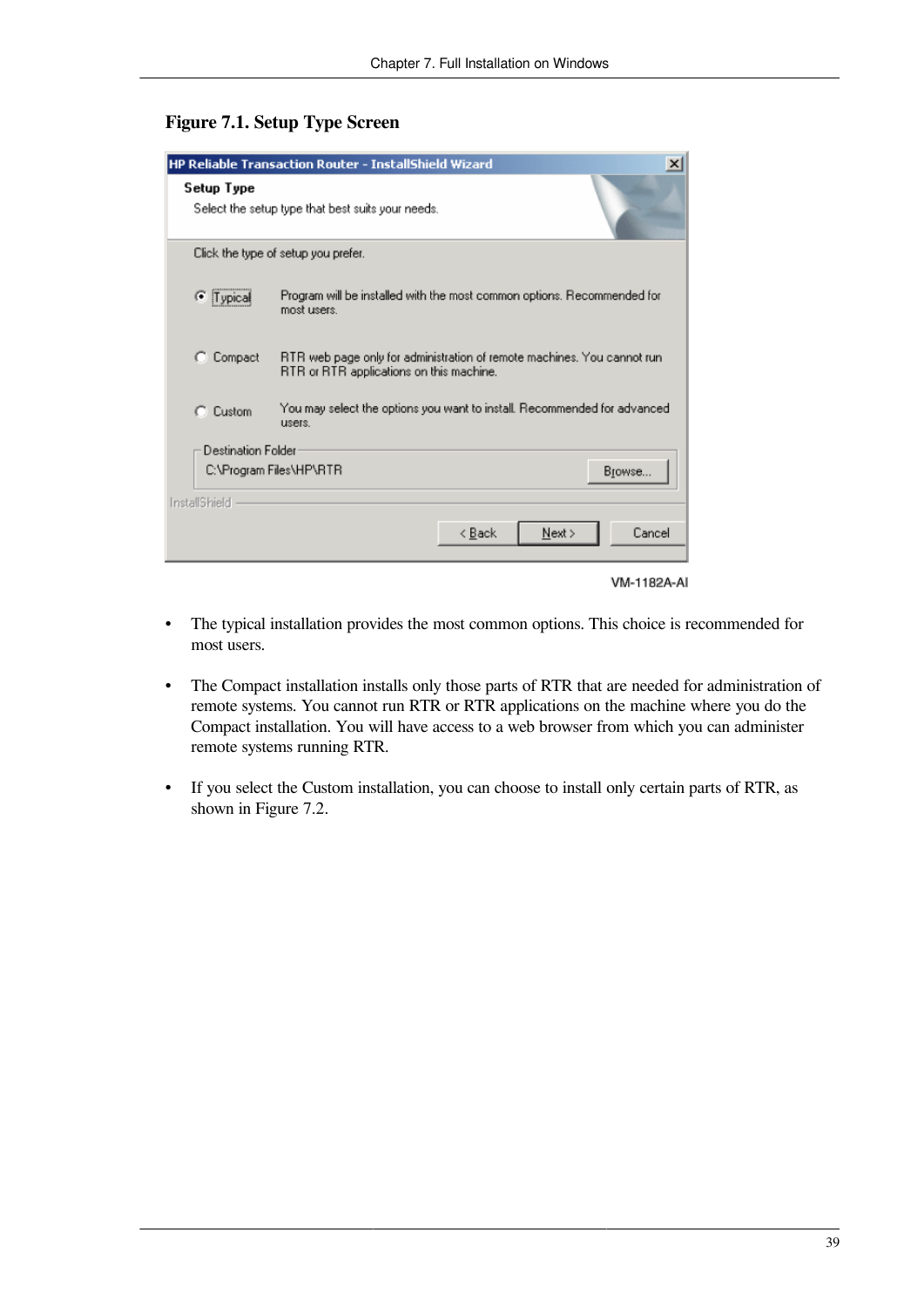#### <span id="page-49-0"></span>**Figure 7.2. Select Features Screen**

| <b>HP Reliable Transaction Router - InstallShield Wizard</b>                                                                                                                                                                                        |                                                                                           |  |  |  |  |
|-----------------------------------------------------------------------------------------------------------------------------------------------------------------------------------------------------------------------------------------------------|-------------------------------------------------------------------------------------------|--|--|--|--|
| <b>Select Features</b><br>Select the features setup will install.                                                                                                                                                                                   |                                                                                           |  |  |  |  |
| Select the features you want to install, and deselect the features you do not want to install.<br>Program Files<br>RTR as a Service<br>Object-Oriented API<br><b>E</b> D Examples<br>⊽RTR<br><b>QRTRADG</b><br><b>DABCBook</b><br>RTR Administrator | Description<br>Files to run and administer<br><b>RTR.</b> You must select this<br>option. |  |  |  |  |
| 10.76 MB of space required on the C drive<br>62799.46 MB of space available on the C drive<br>InstallShield                                                                                                                                         |                                                                                           |  |  |  |  |
| < Back<br>Next ><br>Cancel                                                                                                                                                                                                                          |                                                                                           |  |  |  |  |

All Custom installations must include Program Files and the RTR Administrator. Other selections are optional.

| Select this choice: | To install                                                                                                                                                             |  |  |
|---------------------|------------------------------------------------------------------------------------------------------------------------------------------------------------------------|--|--|
| RTR as a Service    | A backend or router                                                                                                                                                    |  |  |
| Object-Oriented API | The $C++$ API                                                                                                                                                          |  |  |
| Examples            | Working examples for RTR (C API code), RTRADG (C API code<br>described in the VSI Reliable Transaction Router Application Design<br>Guide), or ABCBook (C++ API code). |  |  |

- 9. Accept the terms of the License Agreement. If you reject the terms, installation is stopped.
- 10. Follow the screen instructions to enter the name of the directory where you want to install RTR. The default is:

C:\Program Files\HP\RTR

VSI recommends that you install RTR on a local hard disk (NTFS or FAT).

RTR as a Service runs only on Windows 2000, Windows 2003 or Windows XP; the InstallShield does not register the service but RTR provides batch procedures to do so in the target directory.

To use the batch procedures for RTR as a Service, follow this sequence:

Start -> Programs -> HP -> RTR -> Service -> Register

- 11. Setup adds a program icon to the Program Folder you select and installs files in the appropriate location.
- 12. The InstallShield completes the installation, displaying a progress graphic until installation is complete.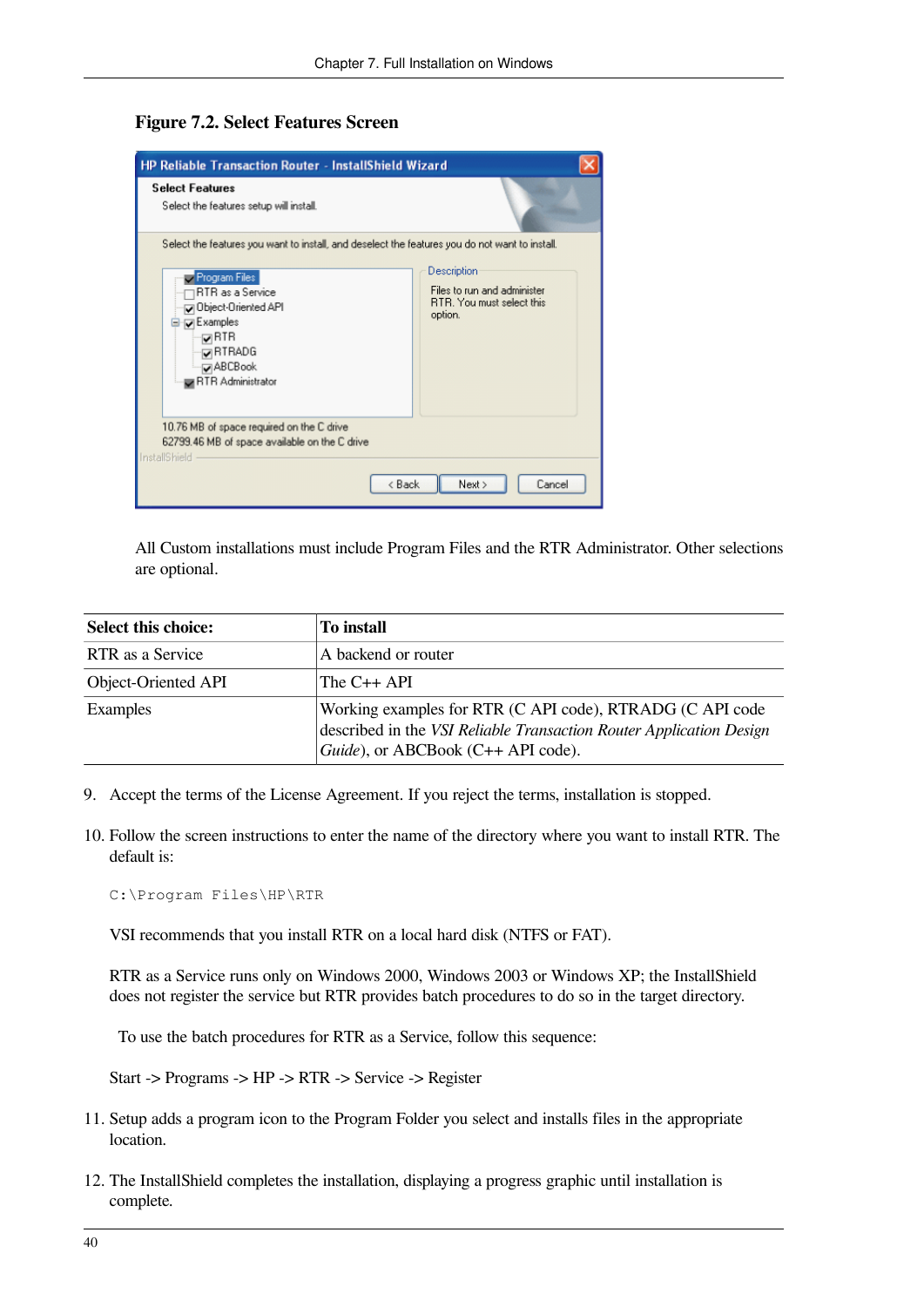13. Click on Finish to complete the installation of RTR.

## <span id="page-50-0"></span>**7.2.1. Read the Readme File**

The *Readme* file provides information about RTR that could not be included in the printed documentation. The *Readme* file is located in the directory where you installed RTR. You should read the *Readme* before you use RTR. You can also open the RTR Readme from the Start menu as follows:

Start -> Programs -> HP -> RTR -> Readme

## <span id="page-50-1"></span>**7.3. Complete RTR Setup**

If you install RTR on an NTFS drive, you will need to give RTR users access to the RTR directories. Use Windows Explorer and select the RTR root directory. Pull down the Security menu and choose File permissions. Give the RTR root directory and all its subdirectories "Full Control" access for all RTR users. You may then restrict access on individual files to read only. (All RTR users require write access to the RTR journal directory.)

#### **Note**

The Windows registry is modified slightly as a result of a RTR installation.

## <span id="page-50-2"></span>**7.3.1. Check Network Availability**

RTR cannot start if the network is not available. Check that the network has started before starting RTR.

## <span id="page-50-3"></span>**7.3.2. Check Installed Files**

Navigate to the directory where you installed RTR.

To see a list of the files installed, use Windows Explorer or enter the following command:

<span id="page-50-4"></span>Tree/F

### **7.3.3. Enable RTR Remote Commands**

To make it possible to execute RTR commands on remote systems, you must use the remote shell (RSH). See the documentation on remote shell on your Windows system.

The RSH service runs commands on remote computers running the RSH service. This command is available only if the TCP/IP protocol has been installed.

You can also execute remote commands with /NODE qualifiers on certain RTR commands, and in conjunction with the RTR SET ENVIRONMENT command. For more information on executing RTR commands remotely, refer to the *VSI Reliable Transaction Router System Manager's Manual*.

## <span id="page-50-5"></span>**7.3.4. Display Documentation**

Soft copy documentation for Reliable Transaction Router is available on the RTR Software Kit in distilled PostScript (.pdf) file format. You can display .pdf files with Acrobat Reader, a free reader of electronic files from Adobe Systems.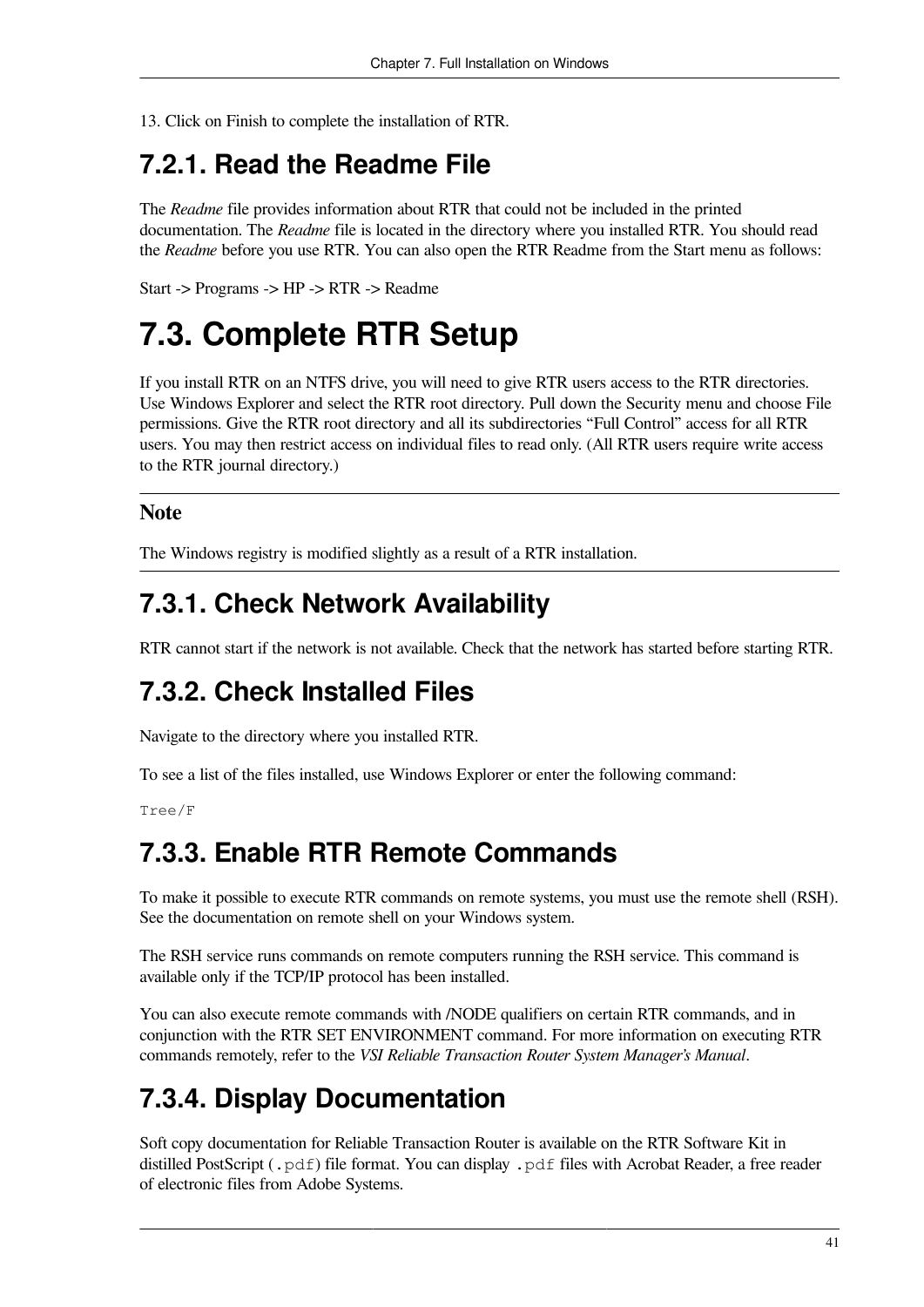## <span id="page-51-0"></span>**7.3.5. Run RTR**

To run RTR on Windows you must have RTROperator or RTRInfo privileges, which must be set by the Administrator. For more information on RTR Privileges, see the *VSI Reliable Transaction Router System Manager's Manual* section on RTR Privileges. To run RTR, follow these steps:

• Click on Start -> Programs -> HP -> RTR -> Reliable Transaction Router

This brings up a DOS-style RTR command window. To start RTR, enter Start RTR at the RTR> prompt.

• Click on Start -> Programs -> HP -> RTR -> Web Browser Interface

This brings up the browser-based RTR screens with which you monitor and manage RTR.

### <span id="page-51-1"></span>**7.3.5.1. Configure RTR Facilities and Partitions**

For information on configuring RTR facilities and setting up partitions, refer to the *VSI Reliable Transaction Router Getting Started* and the *VSI Reliable Transaction Router System Manager's Manual*.

## <span id="page-51-2"></span>**7.3.6. Install and Run Applications**

Once applications that use RTR have been designed and tested, they can be deployed on the systems configured for use with RTR. For information on designing applications, refer to the *VSI Reliable Transaction Router Application Design Guide*; for information on deployment and monitoring, refer to the *VSI Reliable Transaction Router System Manager's Manual*.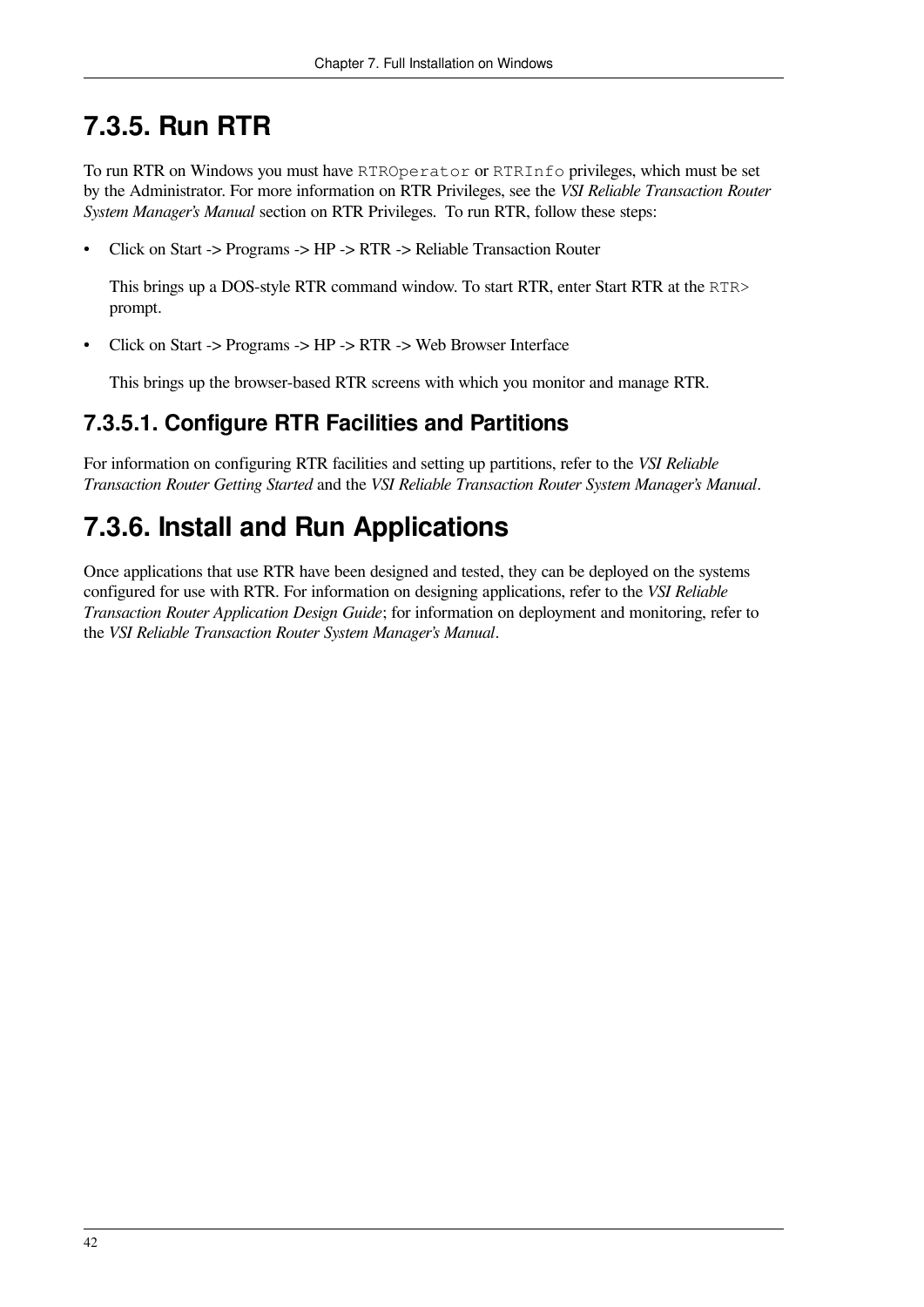# <span id="page-52-0"></span>**Appendix A. Recovering from Errors**

This appendix provides information to help you deal with problems that might occur during product installation or product use.

If you find an error in the documentation, send an email message to the internet address on the last pageof this appendix. Include the manual title, publication date, section, and page numbers where the error occurred.

## <span id="page-52-1"></span>**A.1. Problems During Product Installation**

If errors occur during the installation, the system displays failure messages.

Errors can occur during the installation if any of the following conditions exist:

- The operating system version is incorrect.
- The prerequisite software version is incorrect.
- There is insufficient disk space.
- The system parameter values for successful installation are insufficient.

For descriptions of error messages generated by these conditions, see the operating system documentation on system messages, recovery procedures, and software installation. For information on system software requirements, see the software and disk space requirements for your operating system.

## <span id="page-52-2"></span>**A.2. Problems After Installation**

U.S. customers who encounter a problem while using Reliable Transaction Router can report it to VSI Customer Support Service.

Customers without a service contract can arrange for per-call support.

The Customer Support Service will need the following information:

- The name and version number of the operating system you are using
- The Reliable Transaction Router version number you are using
- The hardware system you are using (such as a model number)
- A brief description of the problem (one sentence, if possible)
- Whether or not the problem is critical
- Any other information that is helpful, such as the specific commands you used to run the software, the error messages displayed, and source listings of the relevant software module or lines of code

If the problem is related to Reliable Transaction Router documentation, send comments electronically to the following email address: <info@vmssoftware.com>.

If you are reporting a specific documentation error, be sure to include the manual title, date from title page, section, and page numbers where the error occurred.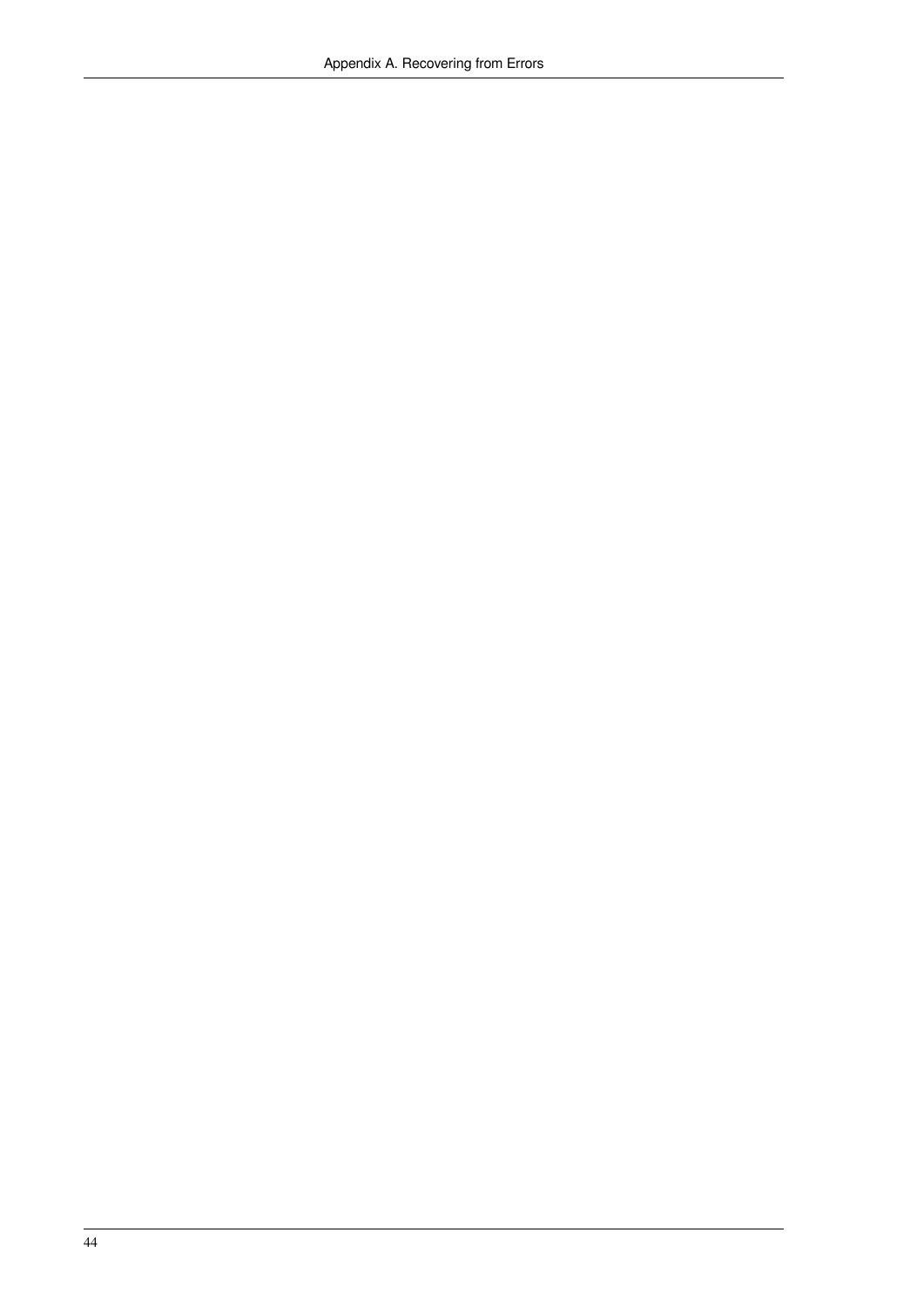# <span id="page-54-0"></span>**Appendix B. Uninstalling RTR**

*Remove* commands do not remove all RTR files from your disks. This is particularly important when you are upgrading from one version of RTR to another. You must eliminate all RTR files from your system, but do not discard any customized monitor files in  $/\tau \tau r$  or a journal containing recoverable transactions in  $/\text{rtr}$  in 1. Copy these to another directory before completing the uninstall instructions.

If /rtrinl or /rtr is a symbolic link to another directory, first remove the target directory and all files contained in it, and then remove the symbolic link.

## <span id="page-54-1"></span>**B.1. Uninstalling on HP-UX I64**

Run swremove and select RTR for uninstalling. For example, the following shows the uninstallation display:

```
# swremove
Starting the terminal version of swremove...
To navigate in swremove:
-use the "Tab" key to move between screen elements
-use the "arrow" keys to move within screen elements
-use "Ctrl-F" for context-sensitive help anywhere in swremove
On screens with a menu bar at the top like this:
--------------------------------------------------------
|File View Options Actions Help|
|---- ---- ------- ------------------------------- —|
- use "Tab" to move from the list to the menu bar
- use the "arrow" keys to navigate
- use "Return" to pull down a menu or select a menu item
- use "Tab" to move from the menu bar to the list without selecting a menu
 item
- use the spacebar to select an item in the list
On any screen, press "CTRL-K" for more information on how to use the
 keyboard.
Press "Return" to continue...
```
The sample uninstallation is as shown [Figure](#page-55-3) B.1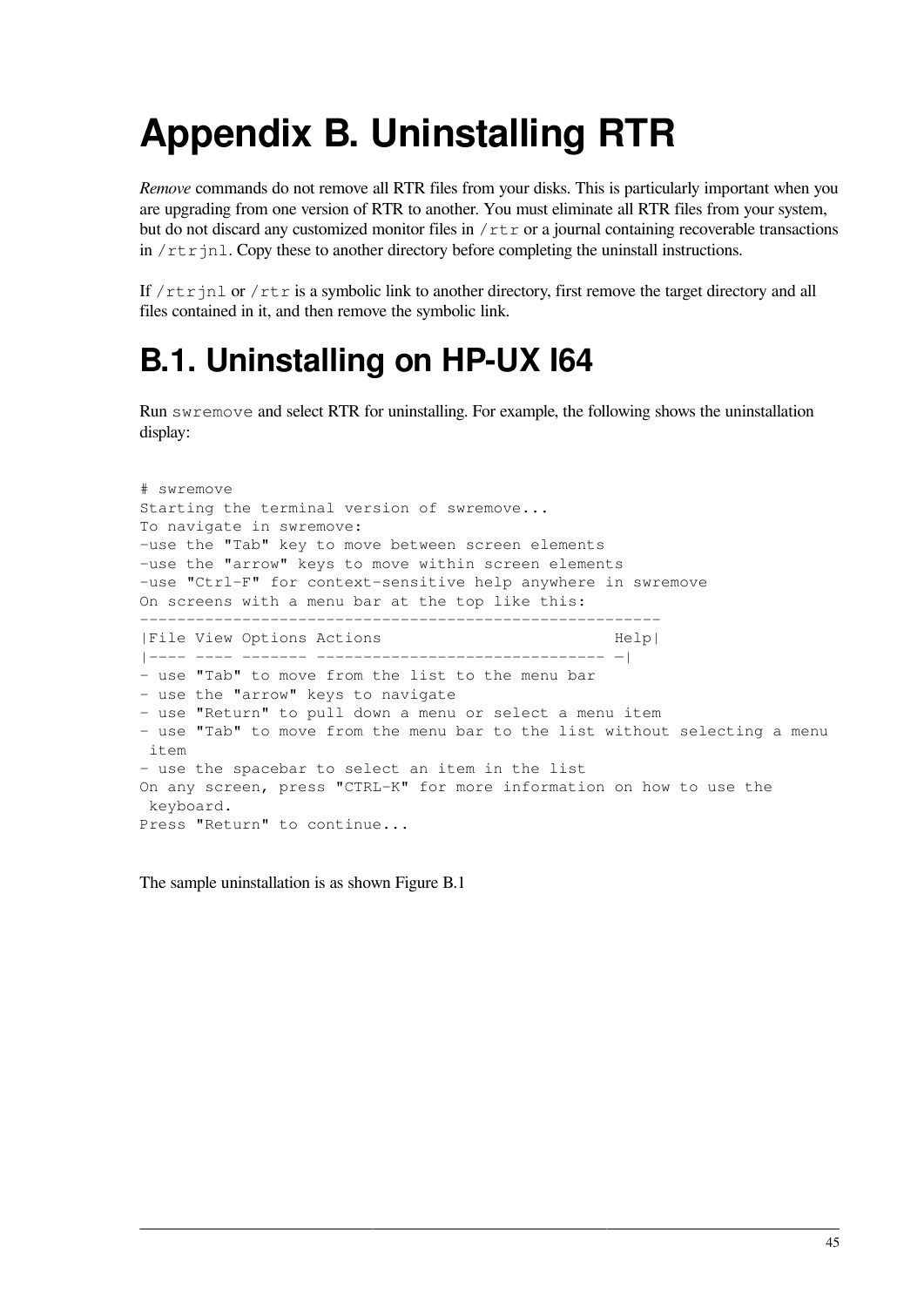<span id="page-55-3"></span>**Figure B.1. HP-UX Sample Uninstallation**

| <b>Et HP Reliable Transaction Router</b> |                     |                                             |                                     |  |  |  |
|------------------------------------------|---------------------|---------------------------------------------|-------------------------------------|--|--|--|
| 世間堂                                      |                     | SD Remove - Software Selection (bng102) (1) |                                     |  |  |  |
| File View Options Actions                |                     |                                             | Help                                |  |  |  |
|                                          | Open Item           |                                             |                                     |  |  |  |
| Target: bng102:/                         |                     |                                             |                                     |  |  |  |
| Target Displaying                        | Add Software Group  |                                             |                                     |  |  |  |
|                                          | Save Software Group |                                             |                                     |  |  |  |
| Top (Bundles and P                       | Change Target       |                                             | 1 of 66 selected                    |  |  |  |
| Marked?<br>Name                          | emove               |                                             | ormation                            |  |  |  |
|                                          |                     |                                             |                                     |  |  |  |
| Java1                                    |                     | Show Description Of Software                | a 1.5 JRE $-A\lambda$ addon f $\Xi$ |  |  |  |
| Judy                                     | Mark For Remove m   |                                             | y Library and Related               |  |  |  |
| <b>LVNPr</b>                             | Unmark For Remove u |                                             | /WBEM Provider for LV               |  |  |  |
| Onlin                                    |                     |                                             | X 11.23 Support Tools               |  |  |  |
| ParMor                                   |                     | $\rightarrow$ B.23.02.01.02                 | Partition Manager - HP-U            |  |  |  |
| OPKAPPS                                  |                     | $-$ B.11.23.0603.                           | Applications Quality Pac            |  |  |  |
| OPKBASE                                  |                     | $-$ B.11.23.0603.                           | Base Quality Pack Bundle            |  |  |  |
| RAID-01                                  |                     | $\rightarrow$ B.11.23.0512                  | RAID SA: Supptd HW=A7143            |  |  |  |
| <b>RTR510</b>                            | $\rightarrow$       | 510 7                                       | Reliable Transaction Rou            |  |  |  |
| Sec00Tools                               | $\rightarrow$       | B.01.02.00                                  | Install-Time security in E          |  |  |  |
|                                          |                     |                                             |                                     |  |  |  |
|                                          |                     |                                             |                                     |  |  |  |
|                                          |                     |                                             |                                     |  |  |  |

## <span id="page-55-0"></span>**B.2. Uninstalling on Linux I64**

Following is the command to uninstall a Linux package:

rpm -e rtr

When executing this command, the system displays the following information:

```
uninstalling RTR...
```
## <span id="page-55-1"></span>**B.3. Uninstalling on Linux I32 (Frontend)**

The command to uninstall a Linux package is the following:

rpm -e *rtr\_frontend*

When executing this command, the system displays the following:

```
uninstalling RTR_FRONTEND...
#
```
To list all installed packages, issue the command rpm  $-qa$ .

## <span id="page-55-2"></span>**B.4. Uninstalling on OpenVMS**

Complete the following steps to uninstall RTR from your system.

Stop all RTR processes on the system:

```
$ RTR STOP RTR$ RTR DISCONNECT SERVER/DAEMON
```
Check for any surviving processes such as  $r \text{trd}$  and applications programmed to handle RTR\_STS\_NOACP, and terminate any such processes until there are none left. Note that all the RTR ACP and comserver processes must be terminated before  $r \text{trd}$ , otherwise they will create a new rtrd.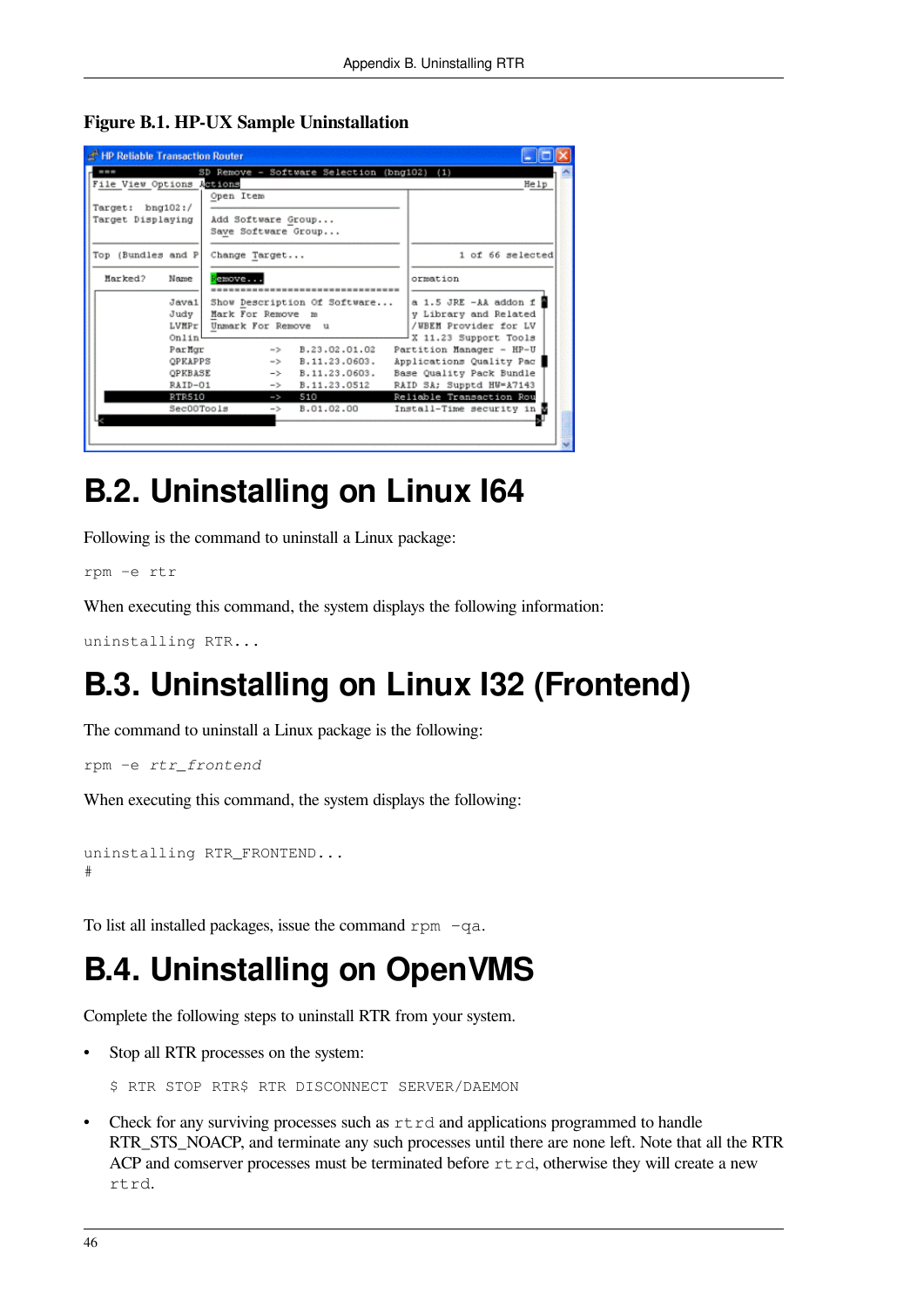The  $r \text{trd}$  process can now be terminated with the STOP command or by issuing the following command:

\$ RTR DISC SERVER/DAEMON

• Terminate all application processes linked to RTR. If you are running in a cluster configuration, you must remove RTR application processes from all the cluster members that use the disk where RTR was installed.

Processes can be terminated with the STOP command, or by a program that uses \$FORCEX.

To verify that no RTR-related processes are still running on a node or cluster member, use the SHOW DEVICE/FILES command to make sure that there are no remaining SYS \$SHARE:LIBRTR\*.EXE shareable images.

• Remove RTR from your system.

\$ PRODUCT REMOVE RTR

## <span id="page-56-0"></span>**B.5. Uninstalling on Windows Systems**

You must perform the following actions before uninstalling RTR on a Windows system:

• If you installed RTR as a service, you must unregister RTR as a service. Do this with the following menu selections from the Program menu:

Programs -> HP -> RTR -> Service -> Unregister

- Delete all  $\star$ . LCK files located in the directory used for the previous installation, and the RTRenvps file (shared memory).
- Stop all RTR processes on the system:

RTR STOP RTR RTR DISCONNECT SERVER/DAEMON

You can also use the Shutdown command, which executes Shutdown.bat.

Programs-> HP -> RTR -> Utilities ->Shutdown

• Check for any surviving processes such as  $rtrd$  and applications programmed to handle RTR\_STS\_NOACP, and terminate any such processes until there are none left. Note that all the RTR ACP and comserver processes must be terminated before  $r$ t $r$ d, otherwise they will create a new rtrd.

To verify that no RTR-related processes are still running on a node or cluster member, check for the existence of the  $rtrd11$ , dl I file. The  $rtrd11$ , dl I file cannot be deleted if it is in use.

• To uninstall RTR, follow this menu selection process:

Control Panel -> Add/Remove Programs -> Reliable Transaction Router -> Remove

- Terminate all application processes linked to RTR. If you are running in a cluster configuration, you must remove RTR application processes from all the cluster members that use the disk where RTR was installed.
- Remove previous versions of RTR from the disk: